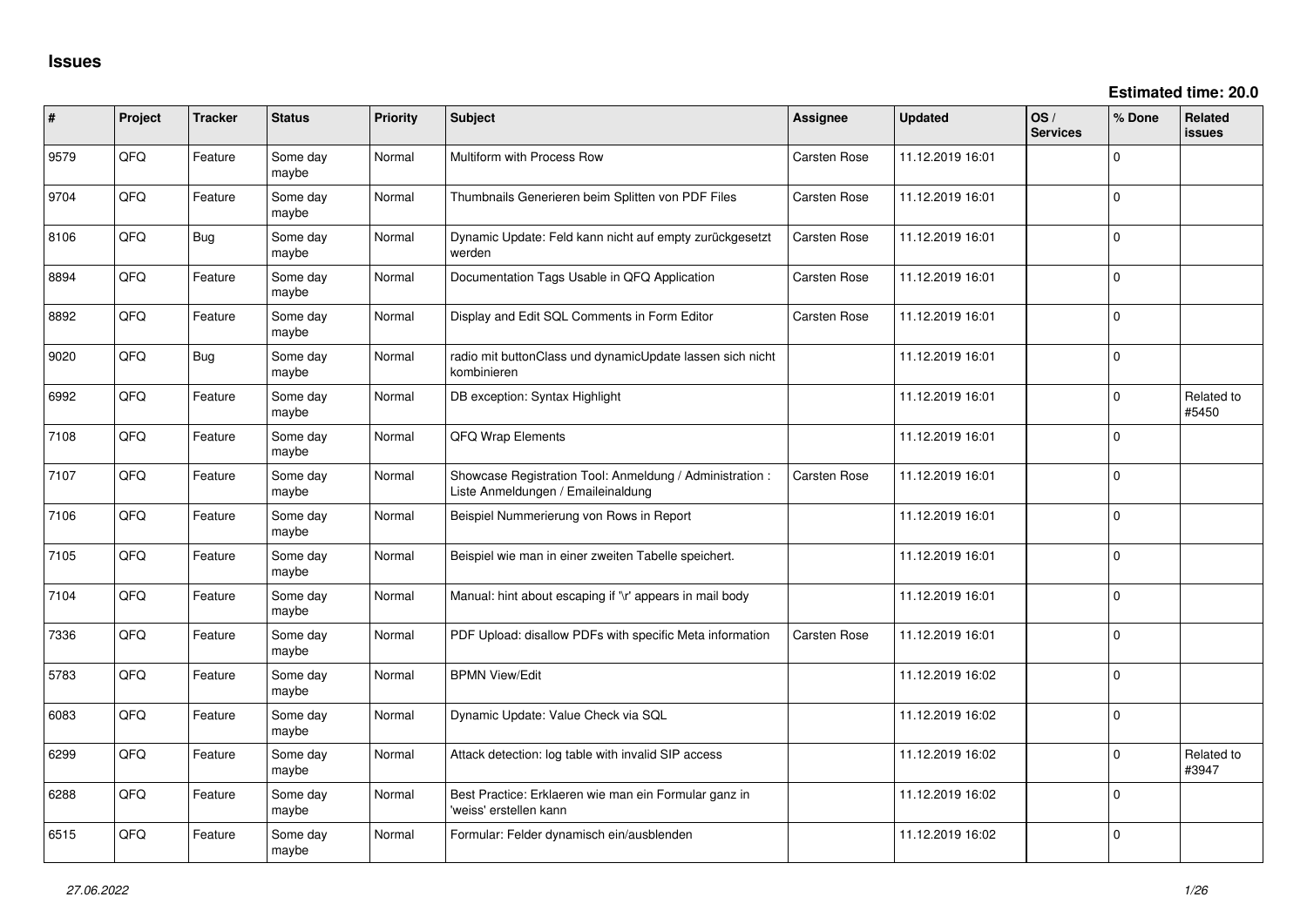| #    | Project | <b>Tracker</b> | <b>Status</b>     | Priority | <b>Subject</b>                                                                                                                | <b>Assignee</b>     | <b>Updated</b>   | OS/<br><b>Services</b> | % Done       | Related<br><b>issues</b>                    |
|------|---------|----------------|-------------------|----------|-------------------------------------------------------------------------------------------------------------------------------|---------------------|------------------|------------------------|--------------|---------------------------------------------|
| 6715 | QFQ     | Feature        | Some day<br>maybe | Normal   | Code-Refactoring: dbArray vereinheitlichen                                                                                    | Carsten Rose        | 11.12.2019 16:02 |                        | $\Omega$     |                                             |
| 4349 | QFQ     | Feature        | Some day<br>maybe | Normal   | link download: downloaded external URL to<br>deliver/concatenate - check mimetipe and handle it correctly                     | <b>Carsten Rose</b> | 11.12.2019 16:02 |                        | l 0          |                                             |
| 4442 | QFQ     | Feature        | Some day<br>maybe | Normal   | Special Column Name: _link - new symbol G (Glyph) to<br>choose any available symbol                                           |                     | 11.12.2019 16:02 |                        | $\Omega$     |                                             |
| 4441 | QFQ     | Bug            | Some day<br>maybe | Normal   | \$ SERVER Vars sollten nur aus dem Store genommen<br>werden - Code entsprechend anpassen.                                     |                     | 11.12.2019 16:02 |                        | $\mathbf 0$  |                                             |
| 4440 | QFQ     | Feature        | Some day<br>maybe | Normal   | Manual.rst: explain how to. expand PHP Session to 4h                                                                          |                     | 11.12.2019 16:02 |                        | l 0          |                                             |
| 4420 | QFQ     | Feature        | Some day<br>maybe | Normal   | Client: Local Storage - store the changes of a form, local in<br>the browser.                                                 | Benjamin Baer       | 11.12.2019 16:02 |                        | $\Omega$     |                                             |
| 4444 | QFQ     | Feature        | Some day<br>maybe | Normal   | FE.type=upload: detect mime type                                                                                              |                     | 11.12.2019 16:02 |                        | $\mathbf 0$  | Related to<br>#4303                         |
| 4839 | QFQ     | Feature        | Some day<br>maybe | Normal   | qfq-handle in <head> Abschnitt</head>                                                                                         | <b>Carsten Rose</b> | 11.12.2019 16:02 |                        | $\Omega$     |                                             |
| 4974 | QFQ     | Feature        | Some day<br>maybe | Normal   | Long polling - inform all listening clients of changes                                                                        |                     | 11.12.2019 16:02 |                        | l 0          |                                             |
| 4956 | QFQ     | Feature        | Some day<br>maybe | Normal   | Sendmail: Benutzerdefinierte Headers                                                                                          | <b>Carsten Rose</b> | 11.12.2019 16:02 |                        | $\Omega$     |                                             |
| 5160 | QFQ     | Feature        | Some day<br>maybe | Normal   | QFQ collaborative / together.js, ShareJS, y-js, collaborative,                                                                |                     | 11.12.2019 16:02 |                        | l 0          |                                             |
| 5129 | QFQ     | Feature        | Some day<br>maybe | Normal   | Reports: SQL fuer x Achse und y Achse                                                                                         |                     | 11.12.2019 16:02 |                        | $\mathbf 0$  |                                             |
| 3291 | QFQ     | Feature        | Some day<br>maybe | Normal   | AutoCron websiteToken                                                                                                         | <b>Carsten Rose</b> | 11.12.2019 16:02 |                        | $\Omega$     | Related to<br>#4250                         |
| 3285 | QFQ     | Feature        | Some day<br>maybe | Normal   | Zeichenlimit pro Feld: textarea / editor                                                                                      | <b>Carsten Rose</b> | 11.12.2019 16:02 |                        | $\Omega$     |                                             |
| 3273 | QFQ     | Feature        | Some day<br>maybe | Low      | Dirty Flag in Form                                                                                                            | <b>Carsten Rose</b> | 11.12.2019 16:02 |                        | $\mathbf 0$  |                                             |
| 3385 | QFQ     | Feature        | Some day<br>maybe | Normal   | templateGroup: insert/update/delete non primary records                                                                       | Carsten Rose        | 11.12.2019 16:02 |                        | l 0          |                                             |
| 3350 | QFQ     | Feature        | Some day<br>maybe | Normal   | FormEditor: Hilfetext hinter 'checktype'                                                                                      | <b>Carsten Rose</b> | 11.12.2019 16:02 |                        | l 0          |                                             |
| 3349 | QFQ     | Bug            | Some day<br>maybe | Normal   | config.qfq.ini: a) vertraegt keine '=' im Value (z.B. Passwort),<br>b) Values sollten in ticks einschliessbar sein (spaces, ) | <b>Carsten Rose</b> | 11.12.2019 16:02 |                        | l 0          |                                             |
| 3332 | QFQ     | Feature        | Some day<br>maybe | Normal   | Uploads: Thumbnails, Details zum hochgeladenen File                                                                           | Carsten Rose        | 11.12.2019 16:02 |                        | $\mathbf{0}$ | Related to<br>#3264,<br>Related to<br>#5333 |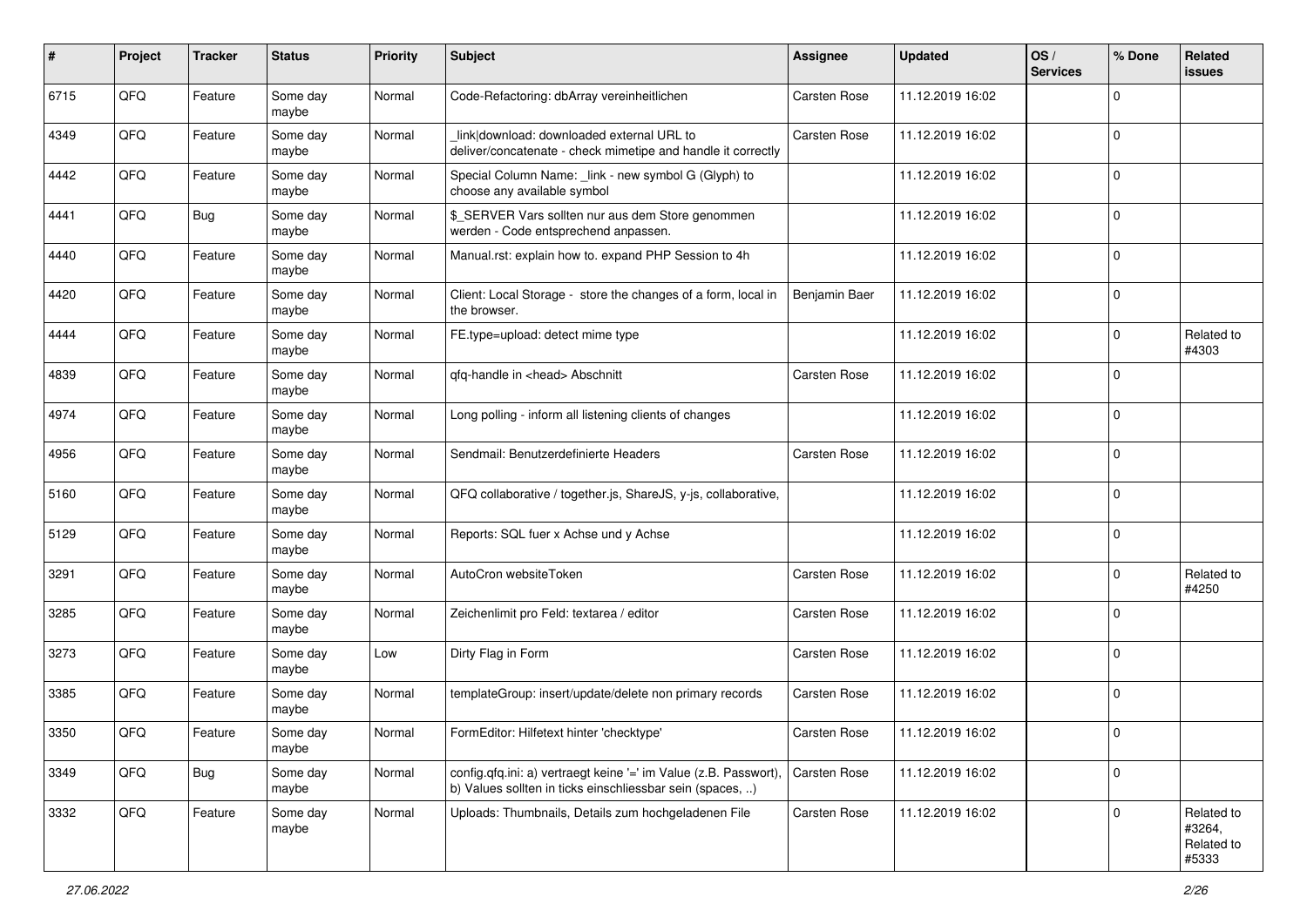| $\pmb{\#}$ | Project | <b>Tracker</b> | <b>Status</b>     | <b>Priority</b> | Subject                                                                                                                                                  | <b>Assignee</b>     | <b>Updated</b>   | OS/<br><b>Services</b> | % Done      | Related<br><b>issues</b> |
|------------|---------|----------------|-------------------|-----------------|----------------------------------------------------------------------------------------------------------------------------------------------------------|---------------------|------------------|------------------------|-------------|--------------------------|
| 3331       | QFQ     | Feature        | Some day<br>maybe | Normal          | Default Tooltip fuer _page? Links: mit Form und Record ID                                                                                                | <b>Carsten Rose</b> | 11.12.2019 16:02 |                        | $\Omega$    |                          |
| 3495       | QFQ     | Feature        | Some day<br>maybe | Normal          | Predifined Parameter werden nicht in '+' (add new record)<br>SIP gerendert.                                                                              |                     | 11.12.2019 16:02 |                        | l 0         |                          |
| 3458       | QFQ     | Feature        | Some day<br>maybe | Normal          | Display 'Edit Form Element'-Checkbox on form: should<br>depend on FE Group                                                                               | <b>Carsten Rose</b> | 11.12.2019 16:02 |                        | $\Omega$    | Related to<br>#3447      |
| 3457       | QFQ     | Feature        | Some day<br>maybe | Normal          | LDAP: concat multi values to one single entry                                                                                                            | <b>Carsten Rose</b> | 11.12.2019 16:02 |                        | l 0         |                          |
| 3415       | QFQ     | Feature        | Some day<br>maybe | Normal          | FE Login Box Templatefile                                                                                                                                | Benjamin Baer       | 11.12.2019 16:02 |                        | l 0         |                          |
| 3402       | QFQ     | Feature        | Some day<br>maybe | Normal          | Syntax Highlighting via CodeMirror                                                                                                                       | Carsten Rose        | 11.12.2019 16:02 |                        | 100         | Related to<br>#3207      |
| 3567       | QFQ     | Feature        | Some day<br>maybe | Low             | 'Save', 'Close', 'New' als FormElement                                                                                                                   |                     | 11.12.2019 16:02 |                        | l 0         |                          |
| 3537       | QFQ     | Feature        | Some day<br>maybe | Low             | SHOW COLUMNS FROM tableName - Extend '{{!'<br>definition                                                                                                 | <b>Carsten Rose</b> | 11.12.2019 16:02 |                        | l 0         |                          |
| 3617       | QFQ     | Feature        | Some day<br>maybe | Normal          | Load javascripts at bottom                                                                                                                               |                     | 11.12.2019 16:02 |                        | l 0         |                          |
| 3588       | QFQ     | Bug            | Some day<br>maybe | Normal          | templateGroup: versteckte Elemente werden weiterhin<br>gespeichert.                                                                                      | <b>Carsten Rose</b> | 11.12.2019 16:02 |                        | l 0         |                          |
| 3708       | QFQ     | Feature        | Some day<br>maybe | Normal          | Form: input - 'specialchars', 'none'  gewisse tags<br>erlauben, andere verbieten                                                                         | <b>Carsten Rose</b> | 11.12.2019 16:02 |                        | $\mathbf 0$ | Related to<br>#14320     |
| 3692       | QFQ     | Feature        | Some day<br>maybe | Normal          | QFQ Webseite                                                                                                                                             | Benjamin Baer       | 11.12.2019 16:02 |                        | $\mathbf 0$ | Related to<br>#5033      |
| 3682       | QFQ     | <b>Bug</b>     | Some day<br>maybe | Normal          | Dynamic update: Radio buttons                                                                                                                            | <b>Carsten Rose</b> | 11.12.2019 16:02 |                        | $\Omega$    |                          |
| 3677       | QFQ     | Feature        | Some day<br>maybe | Normal          | wkhtmltopdf: FE User access prohibited, if client IP changes<br>\$TYPO3_CONF_VARS[FE][lockIP]                                                            | Carsten Rose        | 11.12.2019 16:02 |                        | l 0         |                          |
| 3666       | QFQ     | Feature        | Some day<br>maybe | Normal          | a) Performance Messung: mysql_real_escape_string() im<br>Vergleich zu str_replace(), b) doppeltes Aufrufen von<br>mysql_real_escape_string()             | <b>Carsten Rose</b> | 11.12.2019 16:02 |                        | l 0         |                          |
| 3646       | QFQ     | Feature        | Some day<br>maybe | Normal          | Moeglichkeit HTML Tags in Reports auszugeben (zu<br>enkodieren: htmlspecialchars)                                                                        |                     | 11.12.2019 16:02 |                        | $\mathbf 0$ | Related to<br>#14320     |
| 3811       | QFQ     | Bug            | Some day<br>maybe | Normal          | Dynamic Update: extraButtonInfo - Text aktualisieren                                                                                                     | Carsten Rose        | 11.12.2019 16:03 |                        | 0           | Related to<br>#11517     |
| 3750       | QFQ     | <b>Bug</b>     | Some day<br>maybe | Normal          | FE in a row: if one violates check, all are red                                                                                                          | Carsten Rose        | 11.12.2019 16:03 |                        | ١o          |                          |
| 3879       | QFQ     | Feature        | Some day<br>maybe | Normal          | Form 'FormElement': Beim Feld 'name' rechts in der Notiz<br>einen Link einblenden - a) aktuelle Definition anzeigen, b)<br>Spalte in der Tabelle anlegen |                     | 11.12.2019 16:03 |                        | 0           |                          |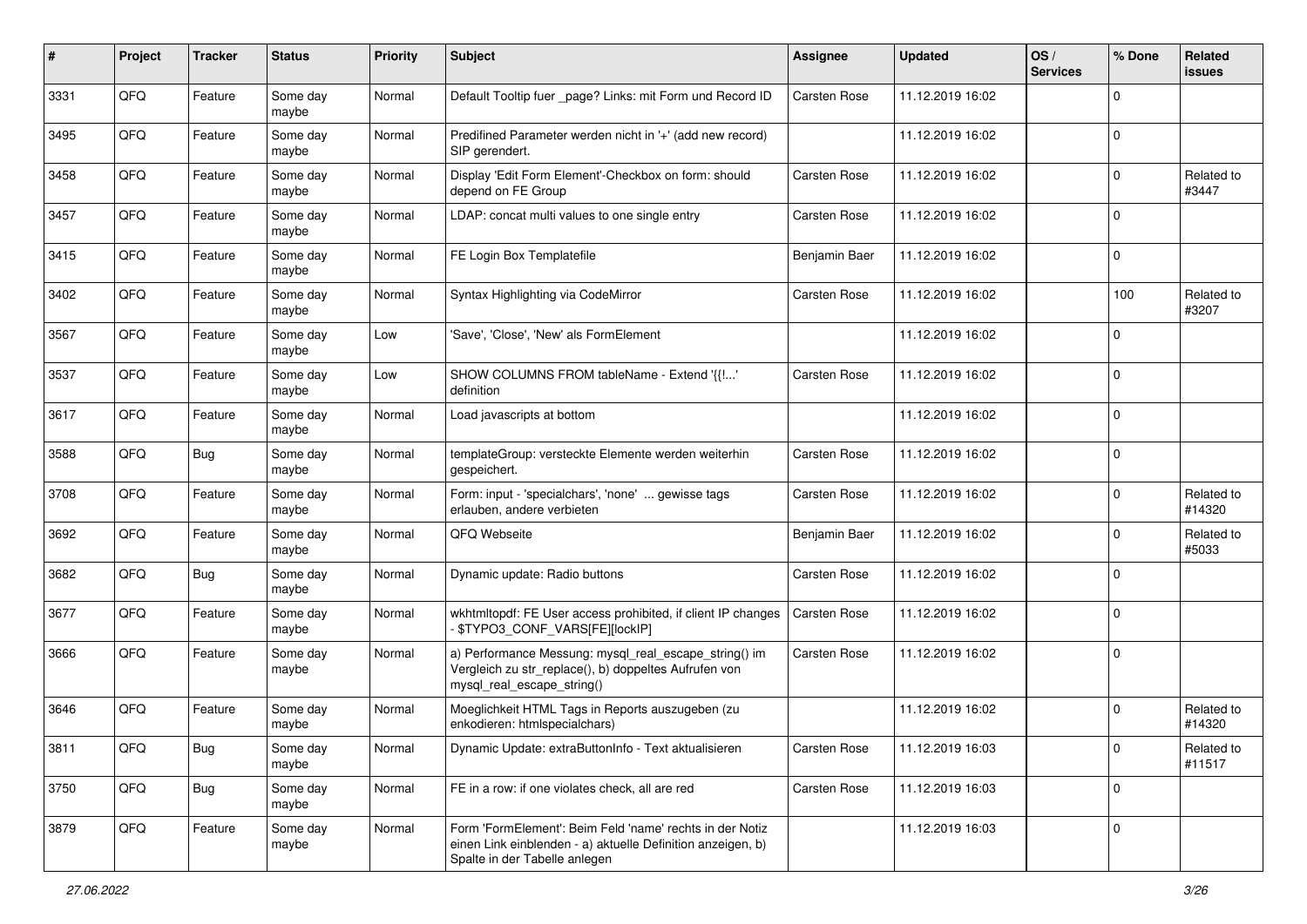| #    | Project | <b>Tracker</b> | <b>Status</b>     | Priority | <b>Subject</b>                                                                                                                      | <b>Assignee</b>     | <b>Updated</b>   | OS/<br><b>Services</b> | % Done      | Related<br><b>issues</b>                    |
|------|---------|----------------|-------------------|----------|-------------------------------------------------------------------------------------------------------------------------------------|---------------------|------------------|------------------------|-------------|---------------------------------------------|
| 3878 | QFQ     | Feature        | Some day<br>maybe | Normal   | Form 'FormElement': Spalte 'name' typeAhead mit<br>Spaltennamen der Primarytable.                                                   |                     | 11.12.2019 16:03 |                        | $\Omega$    |                                             |
| 3877 | QFQ     | Feature        | Some day<br>maybe | Normal   | FormEditor: die Felder die aktuell nicht gebraucht werden<br>nur auf readonly/disabled setzen (nicht ausblenden > das<br>irritiert. | <b>Carsten Rose</b> | 11.12.2019 16:03 |                        | $\Omega$    |                                             |
| 3941 | QFQ     | Feature        | Some day<br>maybe | Normal   | sqlAfter: es sollten mehrere moeglich sein                                                                                          | Carsten Rose        | 11.12.2019 16:03 |                        | $\Omega$    | Related to<br>#3942                         |
| 3905 | QFQ     | Feature        | Some day<br>maybe | Normal   | Documentation: Best Practice anhand eines Online<br>Bewerbungstools                                                                 | Carsten Rose        | 11.12.2019 16:03 |                        | $\mathbf 0$ |                                             |
| 3900 | QFQ     | Feature        | Some day<br>maybe | Normal   | Extend documentation of 'Copy / Paste'                                                                                              | <b>Carsten Rose</b> | 11.12.2019 16:03 |                        | $\Omega$    | Related to<br>#3899                         |
| 3895 | QFQ     | <b>Bug</b>     | Some day<br>maybe | Normal   | typeahead pedantic: on lehrkredit Idap webpass - if only one<br>person is in dropdown, such person can't be selected                | <b>Carsten Rose</b> | 11.12.2019 16:03 |                        | $\Omega$    |                                             |
| 3882 | QFQ     | <b>Bug</b>     | Some day<br>maybe | Normal   | templateGroup: disable 'add' if limit is reached - funktioniert<br>nicht wenn bereits records existierten                           | <b>Carsten Rose</b> | 11.12.2019 16:03 |                        | $\mathbf 0$ |                                             |
| 4008 | QFQ     | Bug            | Some day<br>maybe | Normal   | FormElemen.type=sendmail: wrong 'TO' if 'real<br>name <rea@mail.to>' is used</rea@mail.to>                                          | <b>Carsten Rose</b> | 11.12.2019 16:03 |                        | $\Omega$    |                                             |
| 3991 | QFQ     | Feature        | Some day<br>maybe | Normal   | report: Columnname '_skipWrap' skips 'fbeg', 'fend'                                                                                 | <b>Carsten Rose</b> | 11.12.2019 16:03 |                        | $\Omega$    |                                             |
| 3947 | QFQ     | Feature        | Some day<br>maybe | Normal   | Attack detectect: logout current user                                                                                               | <b>Carsten Rose</b> | 11.12.2019 16:03 |                        | $\Omega$    | Related to<br>#5458,<br>Related to<br>#6299 |
| 3942 | QFQ     | Feature        | Some day<br>maybe | Normal   | Action Elemente: neu generierte IDs via FE weitergeben                                                                              | <b>Carsten Rose</b> | 11.12.2019 16:03 |                        | $\Omega$    | Related to<br>#3941                         |
| 4027 | QFQ     | Feature        | Some day<br>maybe | Normal   | Missing: orange 'check' / 'bullet'                                                                                                  |                     | 11.12.2019 16:03 |                        | $\Omega$    |                                             |
| 4026 | QFQ     | Feature        | Some day<br>maybe | Normal   | sqlLog.sql: log number of FE.id                                                                                                     | <b>Carsten Rose</b> | 11.12.2019 16:03 |                        | $\mathbf 0$ | Related to<br>#5458                         |
| 4018 | QFQ     | Feature        | Some day<br>maybe | Normal   | typeahead: solve problem with potential long query<br>parameter                                                                     | <b>Carsten Rose</b> | 11.12.2019 16:03 |                        | $\Omega$    |                                             |
| 4197 | QFQ     | Feature        | Some day<br>maybe | Normal   | Unit Test fuer JSON Stream von QuickFormQuery.php ><br>doForm()                                                                     | Carsten Rose        | 11.12.2019 16:03 |                        | $\Omega$    |                                             |
| 4138 | QFQ     | Bug            | Some day<br>maybe | Normal   | style fehlt                                                                                                                         |                     | 11.12.2019 16:03 |                        | $\mathbf 0$ |                                             |
| 4122 | QFQ     | Bug            | Some day<br>maybe | Normal   | file: Render Mode hat keinen Effekt                                                                                                 |                     | 11.12.2019 16:03 |                        | $\Omega$    |                                             |
| 4293 | QFQ     | Bug            | Some day<br>maybe | Normal   | Download broken if token 'd:' is missing - but no error<br>message                                                                  | <b>Carsten Rose</b> | 11.12.2019 16:03 |                        | $\Omega$    | Related to<br>#7514                         |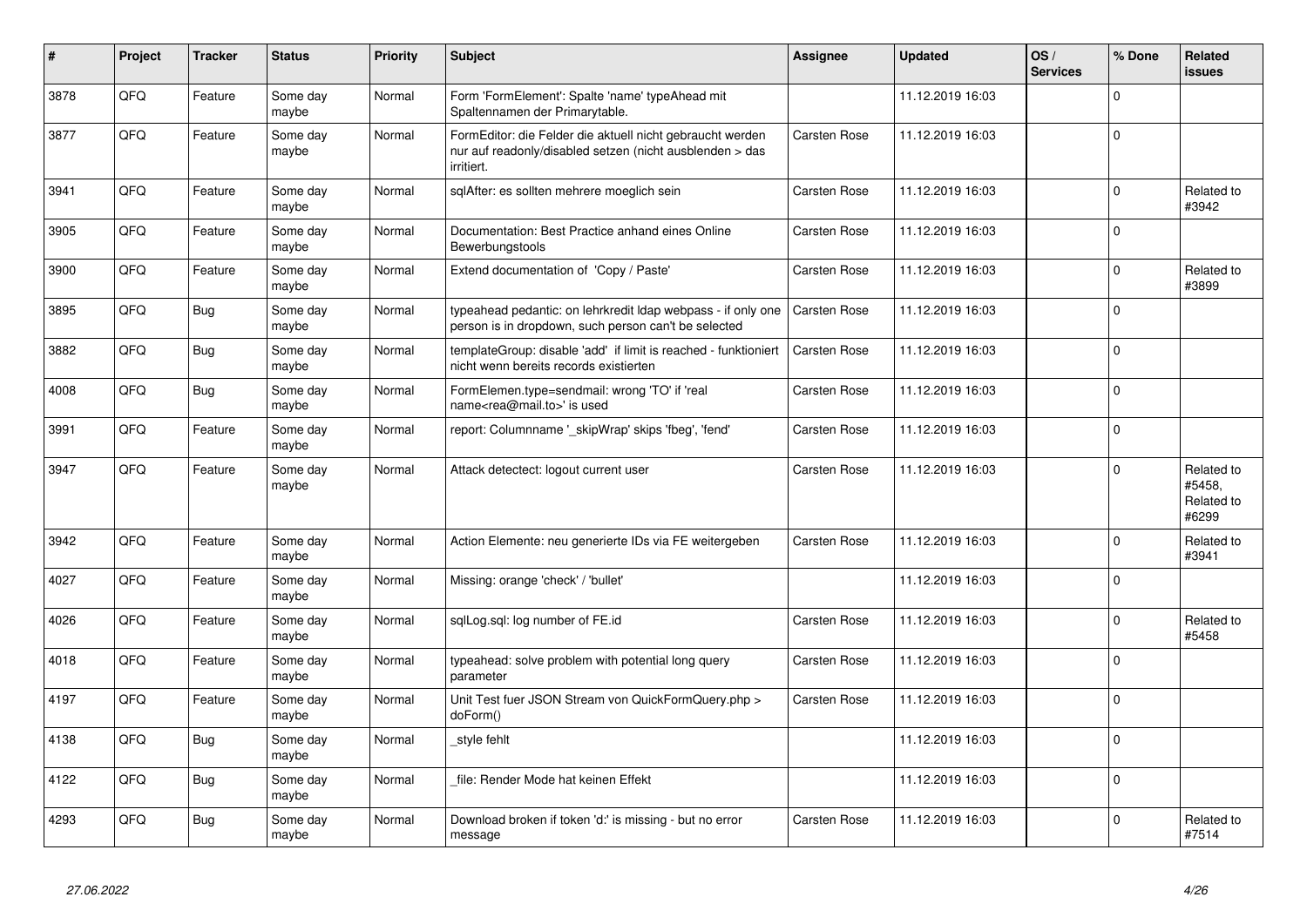| #    | Project | <b>Tracker</b> | <b>Status</b>     | Priority | <b>Subject</b>                                                                                                     | <b>Assignee</b>     | <b>Updated</b>   | OS/<br><b>Services</b> | % Done      | Related<br>issues   |
|------|---------|----------------|-------------------|----------|--------------------------------------------------------------------------------------------------------------------|---------------------|------------------|------------------------|-------------|---------------------|
| 4259 | QFQ     | Feature        | Some day<br>maybe | Normal   | Instant trigger a cron job                                                                                         | Carsten Rose        | 11.12.2019 16:03 |                        | $\Omega$    |                     |
| 1623 | QFQ     | Feature        | Some day<br>maybe | Normal   | RealURL                                                                                                            |                     | 11.12.2019 16:03 |                        | 30          |                     |
| 1510 | QFQ     | Feature        | Some day<br>maybe | Normal   | jquery von google laden, falls das nicht geht lokal                                                                |                     | 11.12.2019 16:03 |                        | $\Omega$    |                     |
| 1253 | QFQ     | Feature        | Some day<br>maybe | Normal   | QF: Colorpicker                                                                                                    |                     | 11.12.2019 16:03 |                        | $\mathbf 0$ |                     |
| 1251 | QFQ     | Feature        | Some day<br>maybe | Normal   | QF: Combo                                                                                                          |                     | 11.12.2019 16:03 |                        | l O         |                     |
| 1946 | QFQ     | Feature        | Some day<br>maybe | Normal   | Kontrolle ob der ReadOnly Modus bei den<br>Formularelementen korrekt implementiert ist                             | Carsten Rose        | 11.12.2019 16:03 |                        | $\Omega$    |                     |
| 1635 | QFQ     | Feature        | Some day<br>maybe | Normal   | QFQ Extension content record: weitere Optionen<br>einblenden.                                                      | Carsten Rose        | 11.12.2019 16:03 |                        | l 0         |                     |
| 2084 | QFQ     | Feature        | Some day<br>maybe | Normal   | Mailto mit encryption: Subrecord                                                                                   | <b>Carsten Rose</b> | 11.12.2019 16:03 |                        | $\mathbf 0$ | Related to<br>#2082 |
| 2063 | QFQ     | <b>Bug</b>     | Some day<br>maybe | Normal   | Pills auf 'inaktiv' setzen falls keine Element auf dem Pill<br>sichtbar sind.                                      | Benjamin Baer       | 11.12.2019 16:03 |                        | l 0         | Related to<br>#3752 |
| 2995 | QFQ     | Feature        | Some day<br>maybe | Normal   | Dropdown JQuery Plugin: 'chosen' - Moeglichkeit um Select<br>Listen mehr Funktion zu geben. Kein Bootstrap noetig. | Carsten Rose        | 11.12.2019 16:03 |                        | $\Omega$    |                     |
| 2950 | QFQ     | Feature        | Some day<br>maybe | Normal   | Inhalt QFQ Records als File                                                                                        |                     | 11.12.2019 16:03 |                        | l 0         |                     |
| 3216 | QFQ     | Feature        | Some day<br>maybe | Normal   | dynamic update für checkbox label2                                                                                 | <b>Carsten Rose</b> | 11.12.2019 16:03 |                        | l 0         | Related to<br>#2081 |
| 3130 | QFQ     | <b>Bug</b>     | Some day<br>maybe | Normal   | Debug Info's nicht korrekt nach 'New > Save'.                                                                      | <b>Carsten Rose</b> | 11.12.2019 16:03 |                        | $\Omega$    | Related to<br>#3253 |
| 3267 | QFQ     | Feature        | Some day<br>maybe | Normal   | 2 Forms auf einer Seite: real + Read only                                                                          | Carsten Rose        | 11.12.2019 16:03 |                        | l 0         |                     |
| 9024 | QFQ     | <b>Bug</b>     | Some day<br>maybe | Normal   | QFQ Einarbeitung                                                                                                   |                     | 01.02.2020 15:56 |                        | l 0         |                     |
| 2643 | QFQ     | <b>Bug</b>     | Some day<br>maybe | Normal   | Zend / PHP Webinars anschauen                                                                                      | <b>Carsten Rose</b> | 01.02.2020 15:56 |                        | l 0         |                     |
| 4583 | QFQ     | <b>Bug</b>     | Some day<br>maybe | Normal   | Dynamic Update bei TypeAhead Feldern                                                                               | <b>Carsten Rose</b> | 01.02.2020 23:19 |                        | l O         |                     |
| 4528 | QFQ     | Bug            | Some day<br>maybe | Normal   | extraButtonLock mit SQLAhead Bug                                                                                   | <b>Carsten Rose</b> | 01.02.2020 23:19 |                        | $\mathbf 0$ |                     |
| 4092 | QFQ     | Bug            | Some day<br>maybe | Normal   | 1) Logging verbessern wann welches FE warum<br>ausgefuehrt wird, 2) Documentation: Best Practice Template<br>Group | Carsten Rose        | 01.02.2020 23:19 |                        | l 0         | Related to<br>#3504 |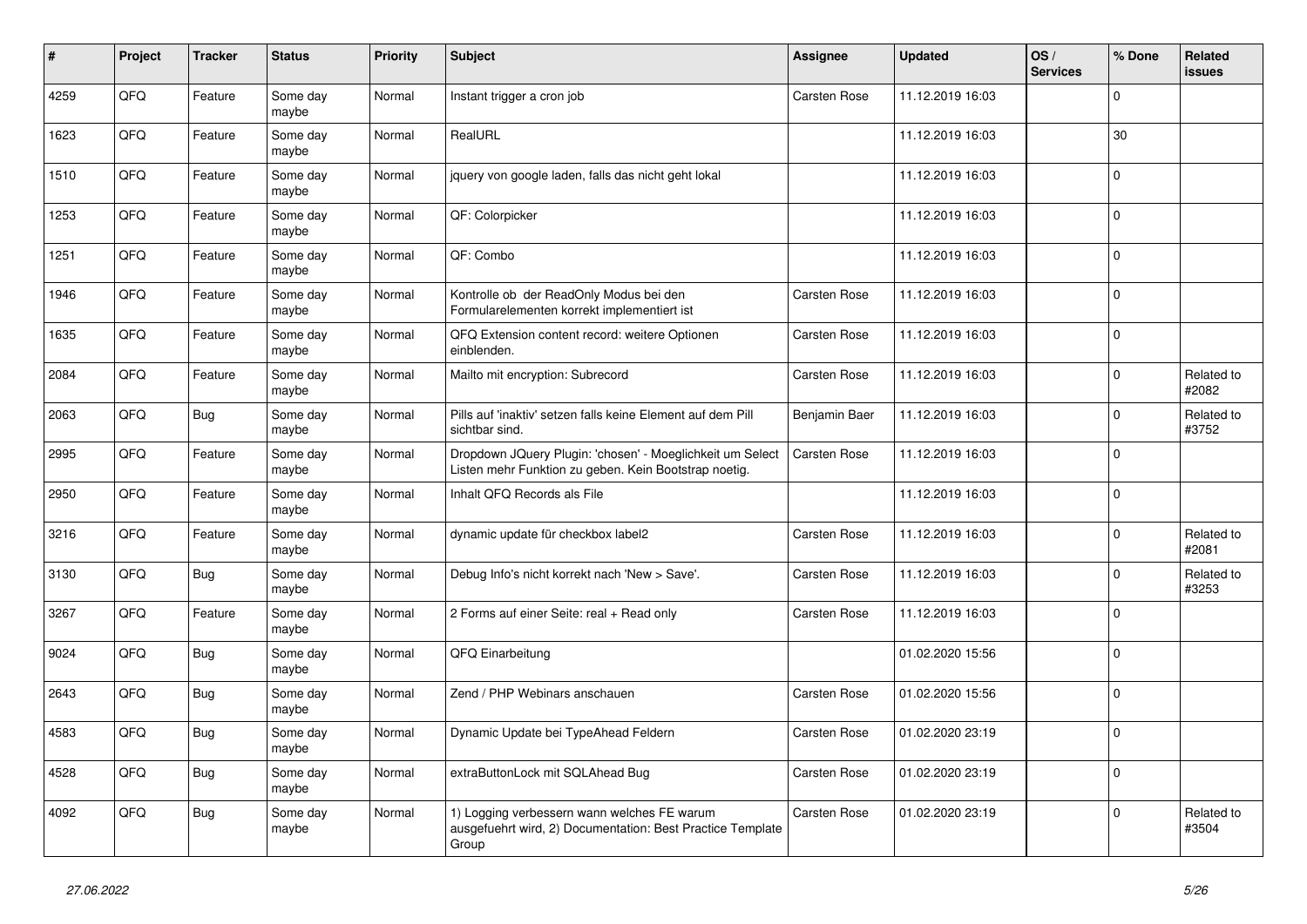| #    | Project | <b>Tracker</b> | <b>Status</b>     | <b>Priority</b> | <b>Subject</b>                                                                                                       | Assignee            | <b>Updated</b>   | OS/<br><b>Services</b> | % Done      | Related<br><b>issues</b> |
|------|---------|----------------|-------------------|-----------------|----------------------------------------------------------------------------------------------------------------------|---------------------|------------------|------------------------|-------------|--------------------------|
| 3613 | QFQ     | Bug            | Some day<br>maybe | Normal          | note /note unchecked -> note div (col-md) wird weiterhin<br>gerendert                                                | Elias Villiger      | 01.02.2020 23:19 |                        | 100         |                          |
| 5389 | QFQ     | Feature        | Some day<br>maybe | Normal          | QFQ Design: Multline label / note                                                                                    | Benjamin Baer       | 01.02.2020 23:19 |                        | $\mathbf 0$ |                          |
| 5132 | QFQ     | Feature        | Some day<br>maybe | Normal          | Error Message sendmail missing attachment: more details                                                              | <b>Carsten Rose</b> | 01.02.2020 23:19 |                        | $\mathbf 0$ |                          |
| 5021 | QFQ     | Bug            | Some day<br>maybe | Normal          | FE.typ=extra - during save displays error 'datum2' already<br>filled in STORE SIP - the value is stored nevertheless | <b>Carsten Rose</b> | 01.02.2020 23:19 |                        | $\Omega$    | Related to<br>#3875      |
| 4872 | QFQ     | Feature        | Some day<br>maybe | Normal          | Fields of Typo3 page available in STORE TYPO3                                                                        | Carsten Rose        | 01.02.2020 23:19 |                        | $\mathbf 0$ |                          |
| 4869 | QFQ     | Feature        | Some day<br>maybe | Normal          | Dynamic Update (show, hide, readonly?, required?) for<br><b>Template Group Elements</b>                              | <b>Carsten Rose</b> | 01.02.2020 23:19 |                        | $\mathbf 0$ | Related to<br>#4865      |
| 4606 | QFQ     | Feature        | Some day<br>maybe | Normal          | link: qualifier to render bootstrap button                                                                           | <b>Carsten Rose</b> | 01.02.2020 23:19 |                        | $\Omega$    |                          |
| 5877 | QFQ     | <b>Bug</b>     | Some day<br>maybe | Normal          | FE.type=note:bsColumn strange behaviour                                                                              |                     | 01.02.2020 23:19 |                        | $\Omega$    |                          |
| 5852 | QFQ     | Feature        | Some day<br>maybe | Normal          | Logging: mail.log / sql.log - im FE anzeigen und via AJAX<br>aktualisieren                                           | <b>Carsten Rose</b> | 01.02.2020 23:19 |                        | $\mathbf 0$ | Related to<br>#5885      |
| 5805 | QFQ     | Feature        | Some day<br>maybe | Normal          | TypeAHead SQL value instead of key stored                                                                            |                     | 01.02.2020 23:19 |                        | $\mathbf 0$ | Related to<br>#5444      |
| 5768 | QFQ     | <b>Bug</b>     | Some day<br>maybe | Normal          | {{pageLanguage:T}}' missing if QFQ is called via api                                                                 | <b>Carsten Rose</b> | 01.02.2020 23:19 |                        | $\Omega$    |                          |
| 5706 | QFQ     | Bug            | Some day<br>maybe | Normal          | upload: fileDestination needs to be sanatized                                                                        | <b>Carsten Rose</b> | 01.02.2020 23:19 |                        | $\mathbf 0$ |                          |
| 5579 | QFQ     | Feature        | Some day<br>maybe | Normal          | Enhance Doc / Presentation: variable type 'link column type'                                                         | <b>Carsten Rose</b> | 01.02.2020 23:19 |                        | $\mathbf 0$ |                          |
| 5557 | QFQ     | Bug            | Some day<br>maybe | Normal          | Form load: STORE RECORD filled, but should be empty                                                                  | <b>Carsten Rose</b> | 01.02.2020 23:19 |                        | $\pmb{0}$   |                          |
| 7100 | QFQ     | Feature        | Some day<br>maybe | Normal          | Download: log access, max downloads, time limit                                                                      |                     | 01.02.2020 23:19 |                        | $\Omega$    |                          |
| 6704 | QFQ     | Feature        | Some day<br>maybe | Normal          | Upload Mode: Bilder in Notizen rechts sollen aktuellen<br>Upload repräsentieren.                                     |                     | 01.02.2020 23:19 |                        | $\Omega$    | Related to<br>#3264      |
| 6084 | QFQ     | Feature        | Some day<br>maybe | Normal          | New escape type: 'D' - convert date                                                                                  |                     | 01.02.2020 23:19 |                        | $\mathbf 0$ |                          |
| 5991 | QFQ     | Bug            | Some day<br>maybe | Normal          | URLs with ' ' or long parameter are problematic                                                                      | <b>Carsten Rose</b> | 01.02.2020 23:19 |                        | $\Omega$    |                          |
| 5983 | QFQ     | Feature        | Some day<br>maybe | Normal          | Form Submit (save & update): normalize date/-time FE                                                                 | <b>Carsten Rose</b> | 01.02.2020 23:19 |                        | $\Omega$    |                          |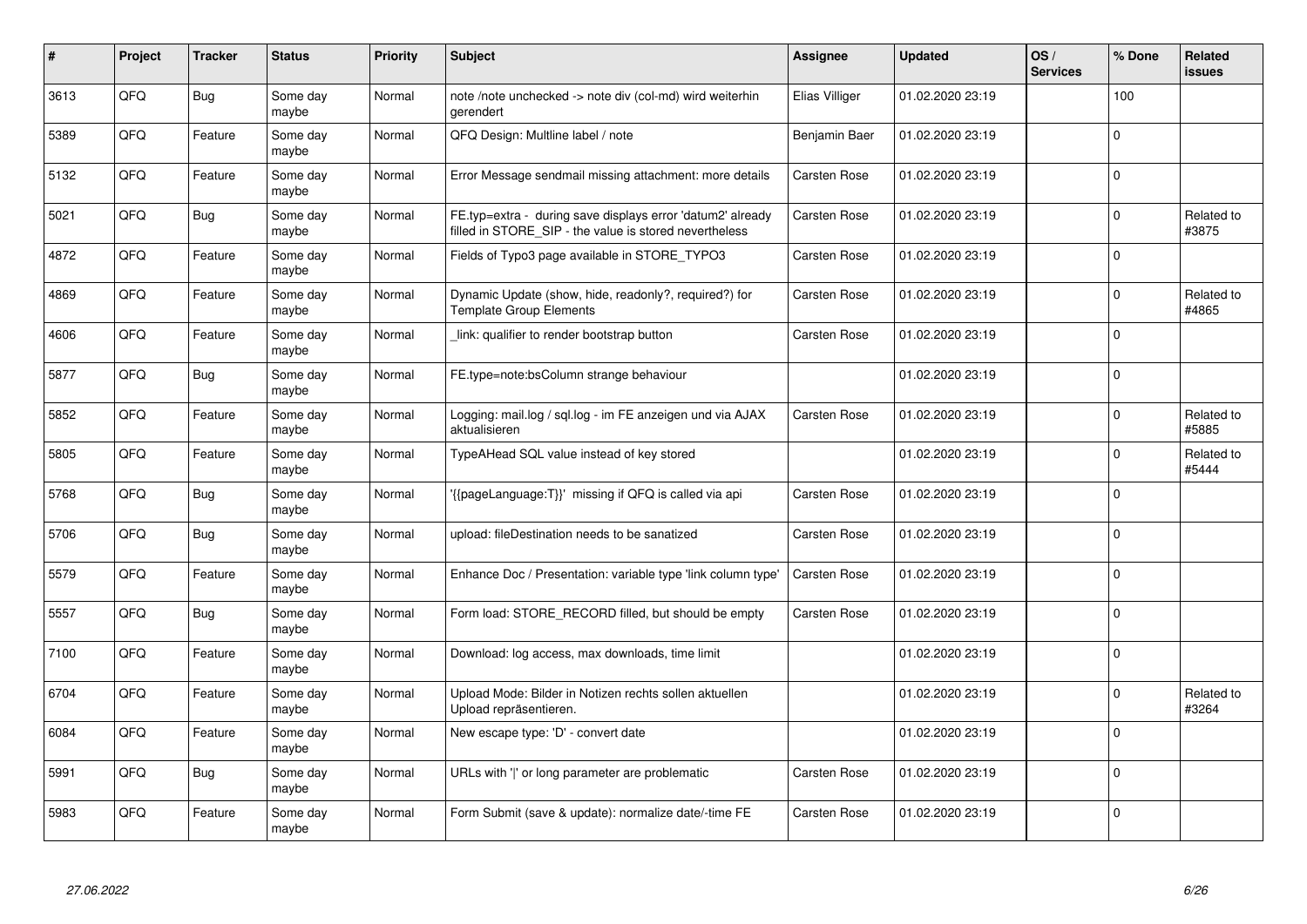| $\sharp$ | Project | <b>Tracker</b> | <b>Status</b>     | <b>Priority</b> | <b>Subject</b>                                                                                                                                           | Assignee            | Updated          | OS/<br><b>Services</b> | % Done      | Related<br><b>issues</b>                    |
|----------|---------|----------------|-------------------|-----------------|----------------------------------------------------------------------------------------------------------------------------------------------------------|---------------------|------------------|------------------------|-------------|---------------------------------------------|
| 5923     | QFQ     | Feature        | Some day<br>maybe | Normal          | fillStoreSystemBySqlLate                                                                                                                                 |                     | 01.02.2020 23:19 |                        | $\mathbf 0$ |                                             |
| 5895     | QFQ     | Feature        | Some day<br>maybe | Normal          | Tutorial: List of all QFQ Features                                                                                                                       |                     | 01.02.2020 23:19 |                        | $\mathbf 0$ |                                             |
| 5893     | QFQ     | Feature        | Some day<br>maybe | Normal          | Edit on double-click                                                                                                                                     |                     | 01.02.2020 23:19 |                        | $\mathbf 0$ | Related to<br>#5894                         |
| 8522     | QFQ     | Feature        | Some day<br>maybe | Normal          | build QFQ - npm warnings                                                                                                                                 | Benjamin Baer       | 01.02.2020 23:19 |                        | 50          |                                             |
| 8056     | QFQ     | Feature        | Some day<br>maybe | Normal          | Termin Organisation (Reservation)                                                                                                                        |                     | 01.02.2020 23:19 |                        | $\mathbf 0$ | Related to<br>#8658                         |
| 7921     | QFQ     | Feature        | Some day<br>maybe | Normal          | Rest API Export: URL kuerzer machen                                                                                                                      |                     | 01.02.2020 23:19 |                        | $\mathbf 0$ |                                             |
| 7281     | QFQ     | Bug            | Some day<br>maybe | Normal          | Subrecords: on large screen separator line too short                                                                                                     |                     | 01.02.2020 23:19 |                        | $\mathbf 0$ |                                             |
| 4651     | QFQ     | Bug            | Some day<br>maybe | Normal          | 'Loading document" Modal wird angezeigt bei uzhcd type=2<br>Ansicht                                                                                      | <b>Carsten Rose</b> | 01.02.2020 23:20 |                        | $\pmb{0}$   |                                             |
| 4454     | QFQ     | <b>Bug</b>     | Some day<br>maybe | Normal          | Required Elements: multiple elements in a row - whole row<br>marked if only one input is empty.                                                          | Benjamin Baer       | 01.02.2020 23:20 |                        | $\pmb{0}$   |                                             |
| 4439     | QFQ     | Feature        | Some day<br>maybe | Normal          | Log: report all actions fired by an FE Element, incl. the<br>original directive (slaveld, sqllnsert, )                                                   |                     | 01.02.2020 23:20 |                        | $\mathbf 0$ | Related to<br>#4432,<br>Related to<br>#5458 |
| 4435     | QFQ     | Feature        | Some day<br>maybe | Normal          | Report: striptags - specify allowed tags                                                                                                                 |                     | 01.02.2020 23:20 |                        | $\mathbf 0$ |                                             |
| 4433     | QFQ     | Feature        | Some day<br>maybe | Normal          | Log when SIP will be destroyed by QFQ for any (security)<br>reason                                                                                       |                     | 01.02.2020 23:20 |                        | $\mathbf 0$ | Related to<br>#4432,<br>Related to<br>#5458 |
| 4398     | QFQ     | Bug            | Some day<br>maybe | Normal          | Typeahead: mouse click in a prefilled input opens a single<br>item dropdown with the current value - click on it seems to<br>set the value, not the key. | Benjamin Baer       | 01.02.2020 23:20 |                        | $\mathbf 0$ | Related to<br>#4457                         |
| 4330     | QFQ     | Feature        | Some day<br>maybe | Normal          | Error Message: report missing {{ / }} in sqlUpdate, sqlInsert,<br>sqlDelete, sqlAfter, sqlBefore in FE action elements.                                  | <b>Carsten Rose</b> | 01.02.2020 23:20 |                        | $\mathbf 0$ |                                             |
| 4328     | QFQ     | Bug            | Some day<br>maybe | Normal          | Error Message: Show FE name/number on problems in FE                                                                                                     | Carsten Rose        | 01.02.2020 23:20 |                        | $\mathbf 0$ |                                             |
| 1234     | QFQ     | Feature        | Some day<br>maybe | Normal          | QF: Record numbering: Im Grid soll in Spalte 1 optional die<br>laufende Nummer der Records angezeigt werden.                                             |                     | 01.02.2020 23:20 |                        | $\mathbf 0$ |                                             |
| 955      | QFQ     | Feature        | Some day<br>maybe | Normal          | QF: Notizen vor/nach dem Form                                                                                                                            |                     | 01.02.2020 23:20 |                        | $\mathbf 0$ |                                             |
| 5455     | QFQ     | Feature        | Some day<br>maybe | Normal          | Mail Redirects grld abhaengig                                                                                                                            |                     | 01.02.2020 23:20 |                        | $\mathbf 0$ |                                             |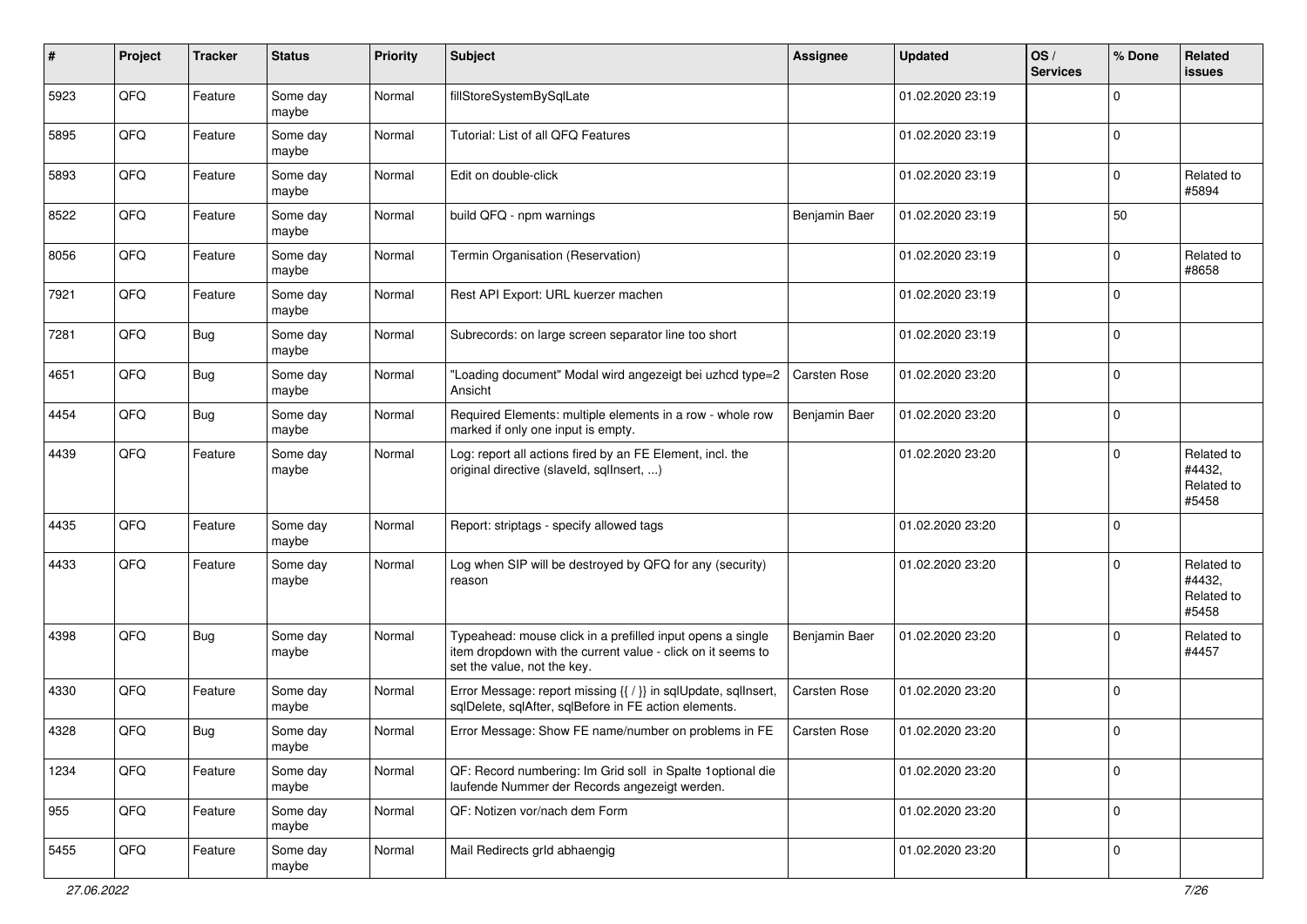| $\vert$ # | Project | <b>Tracker</b> | <b>Status</b>     | Priority | <b>Subject</b>                                                                                                                                                | Assignee            | <b>Updated</b>   | OS/<br><b>Services</b> | % Done      | Related<br><b>issues</b>                    |
|-----------|---------|----------------|-------------------|----------|---------------------------------------------------------------------------------------------------------------------------------------------------------------|---------------------|------------------|------------------------|-------------|---------------------------------------------|
| 5428      | QFQ     | Feature        | Some day<br>maybe | Normal   | secure thumbnail: late render on access.                                                                                                                      | <b>Carsten Rose</b> | 01.02.2020 23:20 |                        | $\Omega$    |                                             |
| 5342      | QFQ     | Feature        | Some day<br>maybe | Normal   | link - with HTML Attributes                                                                                                                                   |                     | 01.02.2020 23:20 |                        | $\Omega$    | Related to<br>#14077                        |
| 5024      | QFQ     | Feature        | Some day<br>maybe | Normal   | Fabric: Generate PDF with edits                                                                                                                               | Benjamin Baer       | 01.02.2020 23:20 |                        | $\Omega$    | Related to<br>#10704                        |
| 4816      | QFQ     | Feature        | Some day<br>maybe | Normal   | Templates for QFQ Reports (Tables, Radios, )                                                                                                                  |                     | 01.02.2020 23:20 |                        | $\Omega$    |                                             |
| 4757      | QFQ     | Feature        | Some day<br>maybe | Normal   | Test subrecord: download links ok? Links ok?                                                                                                                  | <b>Carsten Rose</b> | 01.02.2020 23:20 |                        | $\mathbf 0$ |                                             |
| 4652      | QFQ     | Feature        | Some day<br>maybe | Normal   | UZH CD: Weiterleitung auf benutzerdefinierte 403/404 Seite                                                                                                    | <b>Carsten Rose</b> | 01.02.2020 23:20 |                        | $\mathbf 0$ |                                             |
| 7402      | QFQ     | Bug            | Some day<br>maybe | Normal   | thumbnail cache: outdated picture when permission denied<br>and permission resolved.                                                                          |                     | 01.02.2020 23:20 |                        | $\Omega$    |                                             |
| 7101      | QFQ     | Bug            | Some day<br>maybe | Normal   | 'form' in SIP and 'report' - breaks                                                                                                                           |                     | 01.02.2020 23:20 |                        | $\Omega$    |                                             |
| 5851      | QFQ     | Feature        | Some day<br>maybe | Normal   | Queue System implementieren: MQTT, RabbitMQ                                                                                                                   |                     | 01.02.2020 23:20 |                        | $\mathbf 0$ | Related to<br>#5715                         |
| 5850      | QFQ     | Feature        | Some day<br>maybe | Normal   | Deployment: In QFQ Doc best practice fuer zeitgemaesses<br>Deployment beschreiben                                                                             |                     | 01.02.2020 23:20 |                        | $\Omega$    |                                             |
| 5665      | QFQ     | Feature        | Some day<br>maybe | Normal   | Versuch das '{{!' nicht mehr noetig ist.                                                                                                                      | Carsten Rose        | 01.02.2020 23:20 |                        | $\mathbf 0$ | Related to<br>#7432.<br>Related to<br>#7434 |
| 4443      | QFQ     | Feature        | Some day<br>maybe | Normal   | Form: multiple secondary tables                                                                                                                               |                     | 01.02.2020 23:20 |                        | $\Omega$    |                                             |
| 4365      | QFQ     | Feature        | Some day<br>maybe | Normal   | Multi Language: new way of config                                                                                                                             | <b>Carsten Rose</b> | 01.02.2020 23:20 |                        | $\Omega$    |                                             |
| 4343      | QFQ     | Feature        | Some day<br>maybe | Normal   | Link: Classifier to add 'attributes'                                                                                                                          | Carsten Rose        | 01.02.2020 23:20 |                        | $\Omega$    | Related to<br>#14077                        |
| 4659      | QFQ     | Bug            | Some day<br>maybe | Normal   | infoButtonExtra                                                                                                                                               | <b>Carsten Rose</b> | 01.02.2020 23:20 |                        | $\mathbf 0$ |                                             |
| 4650      | QFQ     | Feature        | Some day<br>maybe | Normal   | Convert html to doc/rtf                                                                                                                                       | <b>Carsten Rose</b> | 01.02.2020 23:20 |                        | $\mathbf 0$ | Related to<br>#10704                        |
| 4640      | QFQ     | Feature        | Some day<br>maybe | Normal   | Rename System Forms                                                                                                                                           |                     | 01.02.2020 23:20 |                        | $\Omega$    |                                             |
| 4627      | QFQ     | Feature        | Some day<br>maybe | Normal   | dbupdate: all tables - check 'create', 'modified' if it is possible<br>to change to default 'CURRENT TIMESTAMP' and modified<br>'ON UPDATE CURRENT_TIMESTAMP' |                     | 01.02.2020 23:20 |                        | $\mathbf 0$ |                                             |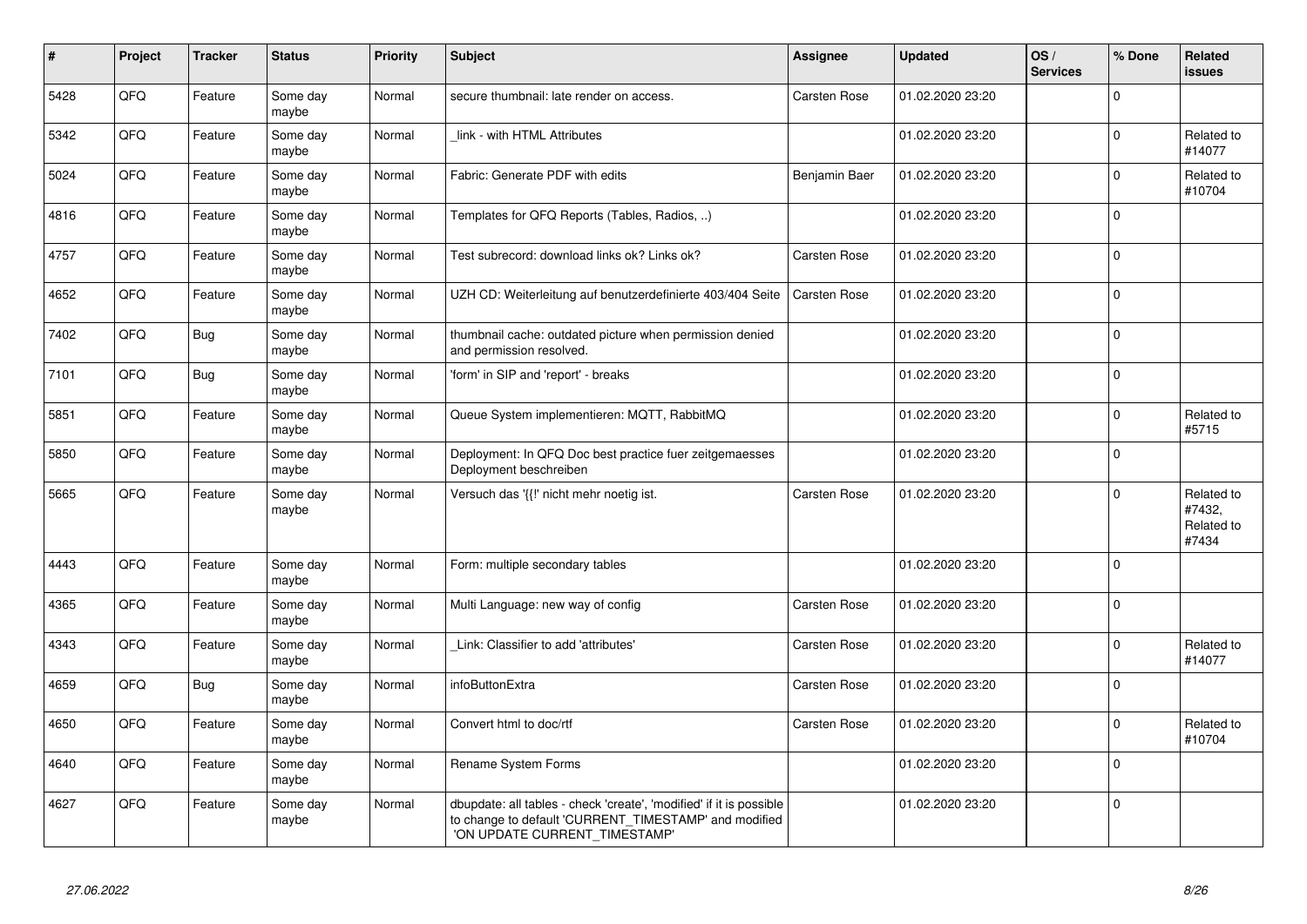| #     | Project | <b>Tracker</b> | <b>Status</b>     | <b>Priority</b> | <b>Subject</b>                                                                        | <b>Assignee</b>     | <b>Updated</b>   | OS/<br><b>Services</b> | % Done       | Related<br><b>issues</b>                       |
|-------|---------|----------------|-------------------|-----------------|---------------------------------------------------------------------------------------|---------------------|------------------|------------------------|--------------|------------------------------------------------|
| 4626  | QFQ     | Feature        | Some day<br>maybe | Normal          | Mobile View: 'classBody=qfq-form-right' makes no sense                                |                     | 01.02.2020 23:20 |                        | $\Omega$     |                                                |
| 4551  | QFQ     | Feature        | Some day<br>maybe | Normal          | Set 'pills' via dynamicUpdate to show/hide/disabled                                   |                     | 01.02.2020 23:20 |                        | $\Omega$     | Related to<br>#3752                            |
| 4549  | QFQ     | <b>Bug</b>     | Some day<br>maybe | Normal          | TemplateGroups: FE.type SELECT loose selected value<br>after save                     | <b>Carsten Rose</b> | 01.02.2020 23:20 |                        | $\Omega$     | Related to<br>#4548,<br>Related to<br>#4771    |
| 4546  | QFQ     | Bug            | Some day<br>maybe | Normal          | NH: SIP storage is destroyed                                                          |                     | 01.02.2020 23:20 |                        | $\mathbf 0$  |                                                |
| 4536  | QFQ     | Feature        | Some day<br>maybe | Normal          | FE upload: problem with delete if mutliple uploads an<br>FE.name="                    |                     | 01.02.2020 23:20 |                        | $\mathbf 0$  |                                                |
| 4446  | QFQ     | Feature        | Some day<br>maybe | Normal          | New FE get same feldContainerId as last modifed FE                                    |                     | 01.02.2020 23:20 |                        | $\mathbf 0$  |                                                |
| 5892  | QFQ     | Feature        | Some day<br>maybe | Normal          | QFQ should use T3 API to manipulate FE GROUP<br>membership                            |                     | 01.02.2020 23:20 |                        | $\Omega$     |                                                |
| 5480  | QFQ     | Feature        | Some day<br>maybe | Normal          | QFQ: Dokumentation mit Screenshots versehen                                           | <b>Carsten Rose</b> | 01.02.2020 23:20 |                        | $\Omega$     | Related to<br>#9879                            |
| 5452  | QFQ     | Feature        | Some day<br>maybe | Normal          | Thumbnails from PDF: bad quality                                                      |                     | 01.02.2020 23:20 |                        | $\Omega$     |                                                |
| 4771  | QFQ     | <b>Bug</b>     | Some day<br>maybe | Normal          | qfq: select-down-values empty after save (edit-form for<br>program administrators)    | <b>Carsten Rose</b> | 01.02.2020 23:20 |                        | $\mathbf 0$  | Related to<br>#4549, Has<br>duplicate<br>#4282 |
| 4719  | QFQ     | Feature        | Some day<br>maybe | Normal          | Custom Message in Client in case of 'Browser tab close,<br>modification will be lost' |                     | 01.02.2020 23:20 |                        | $\Omega$     |                                                |
| 6972  | QFQ     | Feature        | Some day<br>maybe | Normal          | Fabric Clipboard / cross browser tab                                                  | Benjamin Baer       | 01.02.2020 23:21 |                        | $\Omega$     |                                                |
| 6970  | QFQ     | Feature        | Some day<br>maybe | Normal          | tablesorter: default fuer 'sortReset' aendern von 'Ctrl' zu 'Alt'                     | Benjamin Baer       | 01.02.2020 23:21 |                        | $\mathbf 0$  |                                                |
| 9130  | QFQ     | Feature        | Some day<br>maybe | Normal          | tablesorter: Automatic Row numbering / Zeilenummer                                    | Benjamin Baer       | 01.02.2020 23:22 |                        | $\mathbf 0$  |                                                |
| 10738 | QFQ     | Feature        | Some day<br>maybe | Normal          | CORS headers for external API requests                                                |                     | 10.06.2020 14:00 |                        | $\mathbf{0}$ |                                                |
| 9126  | QFG     | <b>Bug</b>     | Some day<br>maybe | Normal          | hidden Form elements are present in page source                                       |                     | 02.01.2021 18:41 |                        | 0            |                                                |
| 9281  | QFQ     | <b>Bug</b>     | Some day<br>maybe | Normal          | Allow STRICT_TRANS_TABLES                                                             | Carsten Rose        | 02.01.2021 18:43 |                        | 0            |                                                |
| 3880  | QFQ     | Feature        | Some day<br>maybe | Normal          | Form 'Form': anlegen einer Tabelle                                                    |                     | 14.01.2021 10:12 |                        | l 0          |                                                |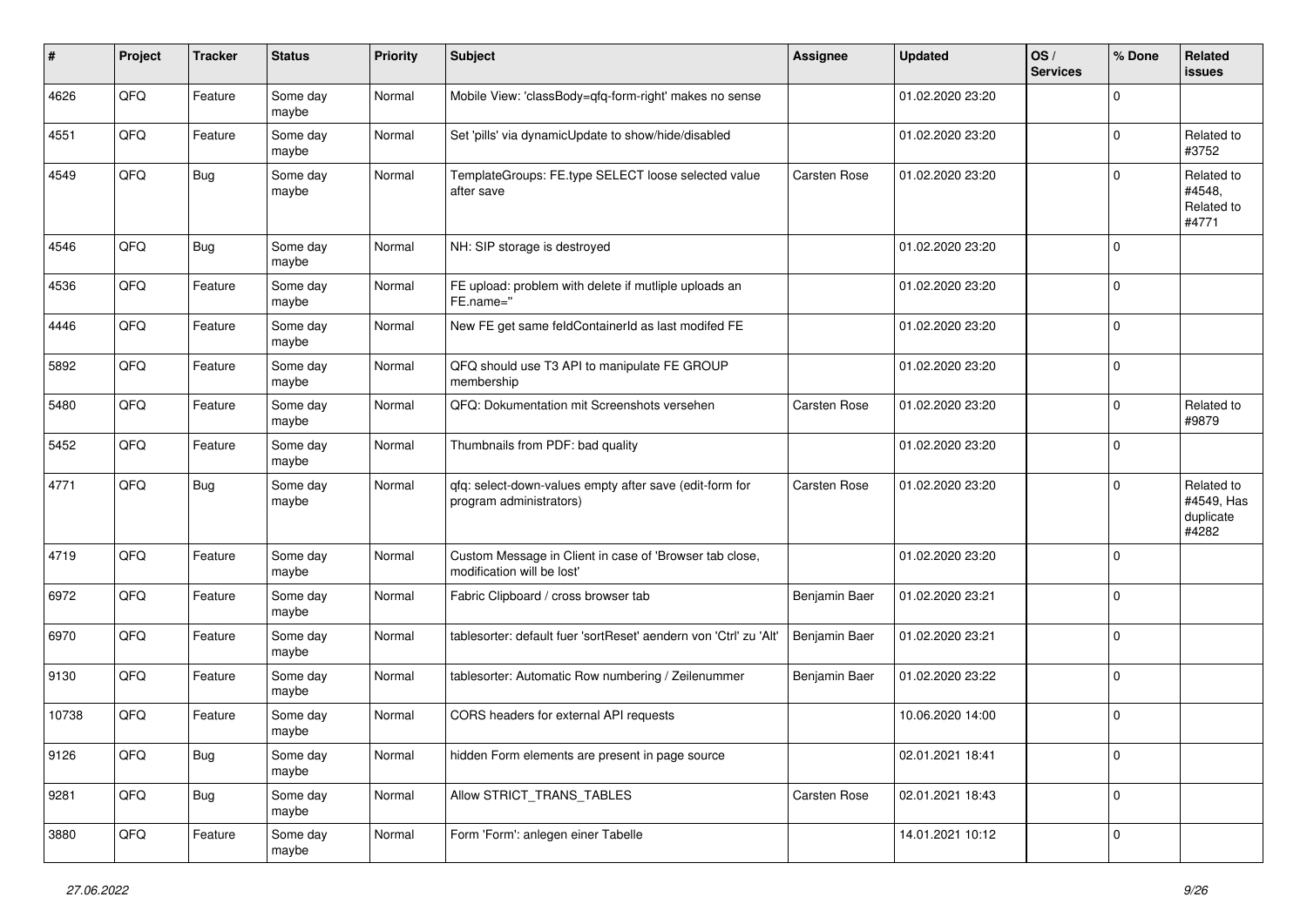| #     | Project | <b>Tracker</b> | <b>Status</b>     | <b>Priority</b> | <b>Subject</b>                                                                                         | <b>Assignee</b>     | <b>Updated</b>   | OS/<br><b>Services</b> | % Done      | Related<br><b>issues</b> |
|-------|---------|----------------|-------------------|-----------------|--------------------------------------------------------------------------------------------------------|---------------------|------------------|------------------------|-------------|--------------------------|
| 7229  | QFQ     | Feature        | Some day<br>maybe | Normal          | New FormElement.type: Button                                                                           |                     | 01.02.2021 12:32 |                        | $\Omega$    |                          |
| 7278  | QFQ     | Feature        | Some day<br>maybe | Normal          | Form: Wert vordefinieren der immer gesetzt wird                                                        |                     | 02.05.2021 09:27 |                        | $\Omega$    |                          |
| 880   | QFQ     | Feature        | Some day<br>maybe | Urgent          | Security: PHP, SQL Injection, XSS                                                                      |                     | 03.05.2021 21:14 |                        | l 0         | Related to<br>#14320     |
| 3848  | QFQ     | Feature        | Some day<br>maybe | High            | Antivirus check fuer Upload files in qfq?                                                              | <b>Carsten Rose</b> | 03.05.2021 21:14 |                        | $\Omega$    | Related to<br>#4131      |
| 3570  | QFQ     | Bug            | Some day<br>maybe | High            | Formular mit prmitnew permitEdit=Always wird nicht<br>aufgerufen (ist leer)                            | <b>Carsten Rose</b> | 03.05.2021 21:14 |                        | l 0         |                          |
| 3109  | QFQ     | <b>Bug</b>     | Some day<br>maybe | High            | RealUrl: Links werden nicht korrekt gerendert                                                          | Carsten Rose        | 03.05.2021 21:14 |                        | l o         |                          |
| 3061  | QFQ     | <b>Bug</b>     | Some day<br>maybe | High            | winstitute: mysql connection durcheinander - nmhp17<br>(ag7)/QFQ arbeitet mit DB/Tabellen von biostat. | <b>Carsten Rose</b> | 03.05.2021 21:14 |                        | l 0         |                          |
| 4279  | QFQ     | <b>Bug</b>     | Some day<br>maybe | High            | config.linkVars lost                                                                                   | <b>Carsten Rose</b> | 03.05.2021 21:14 |                        | $\Omega$    |                          |
| 4258  | QFQ     | Feature        | Some day<br>maybe | High            | <b>System Defaults: Forms</b>                                                                          | <b>Carsten Rose</b> | 03.05.2021 21:14 |                        | $\Omega$    |                          |
| 3990  | QFQ     | Feature        | Some day<br>maybe | High            | custom class definition: add space automatically                                                       | <b>Carsten Rose</b> | 03.05.2021 21:14 |                        | $\mathbf 0$ |                          |
| 3967  | QFQ     | Feature        | Some day<br>maybe | High            | Report: Checkbox, Radio, Dropdown, Input welches ohne<br>Submit funktioniert - 'Inline-Form'           | Carsten Rose        | 03.05.2021 21:14 |                        | $\Omega$    |                          |
| 9669  | QFQ     | <b>Bug</b>     | Some day<br>maybe | Normal          | Checkbox / Template Group: radio/checkbox visible broken<br>after 'add'                                | <b>Carsten Rose</b> | 16.06.2021 13:47 |                        | $\Omega$    | Related to<br>#8091      |
| 4445  | QFQ     | Feature        | Some day<br>maybe | Normal          | template group: Option to simulate fieldset                                                            |                     | 28.06.2021 14:11 |                        | l o         |                          |
| 11036 | QFQ     | Feature        | Some day<br>maybe | Normal          | inline report editor permissions                                                                       | <b>Carsten Rose</b> | 16.09.2021 15:09 |                        | $\Omega$    | Related to<br>#11323     |
| 10745 | QFQ     | Feature        | Some day<br>maybe | Normal          | Tablesorter Excel Export                                                                               | <b>Carsten Rose</b> | 16.09.2021 15:09 |                        | $\Omega$    |                          |
| 10116 | QFQ     | Feature        | Some day<br>maybe | Normal          | TypeAhead: Tag - show inside 'input' element                                                           | <b>Carsten Rose</b> | 16.09.2021 15:09 |                        | I٥          |                          |
| 7453  | QFQ     | Feature        | Some day<br>maybe | Normal          | import / export forms QFQ                                                                              | <b>Carsten Rose</b> | 16.09.2021 15:10 |                        | $\Omega$    |                          |
| 7452  | QFQ     | Feature        | Some day<br>maybe | Normal          | automate deployment new QFQ version                                                                    | Carsten Rose        | 16.09.2021 15:10 |                        | I٥          |                          |
| 7456  | QFQ     | <b>Bug</b>     | Some day<br>maybe | Low             | Todos in Code: solve or make ticket                                                                    | <b>Carsten Rose</b> | 16.09.2021 15:10 |                        | I٥          |                          |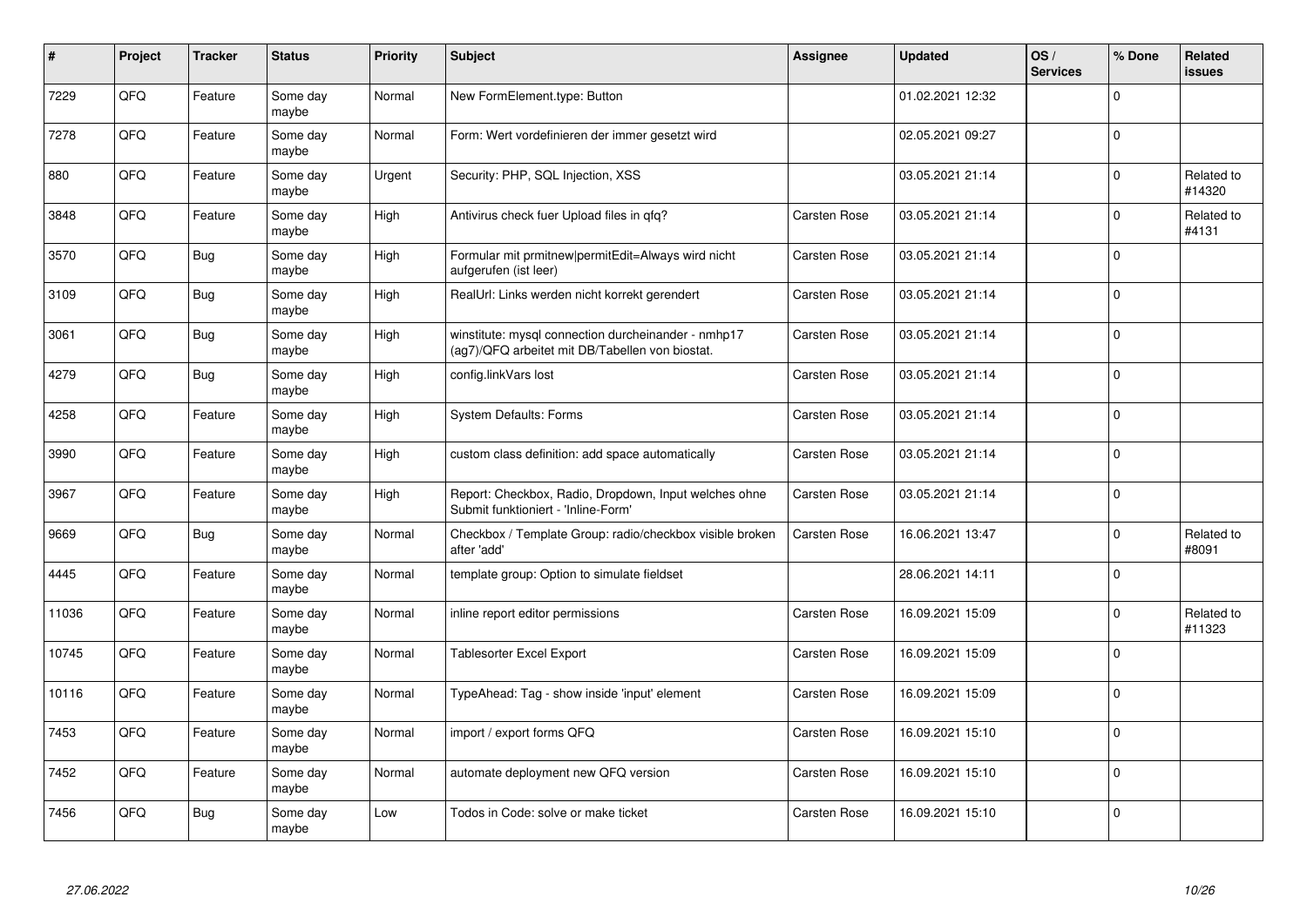| $\vert$ # | Project | <b>Tracker</b> | <b>Status</b>     | Priority | <b>Subject</b>                                    | Assignee            | <b>Updated</b>   | OS/<br><b>Services</b> | % Done              | Related<br><b>issues</b>                                               |
|-----------|---------|----------------|-------------------|----------|---------------------------------------------------|---------------------|------------------|------------------------|---------------------|------------------------------------------------------------------------|
| 10095     | QFQ     | Feature        | Some day<br>maybe | Normal   | Generic Gitlab Integration into QFQ               | Carsten Rose        | 16.09.2021 15:10 |                        | $\mathbf 0$         |                                                                        |
| 8586      | QFQ     | Feature        | Some day<br>maybe | Normal   | QFQ: Enhance Error message for 'record not found' | <b>Carsten Rose</b> | 16.09.2021 15:10 |                        | $\mathsf{O}\xspace$ |                                                                        |
| 8520      | QFQ     | Feature        | Some day<br>maybe | Normal   | Bring QFQ to Composer                             | <b>Carsten Rose</b> | 16.09.2021 15:10 |                        | $\mathbf 0$         |                                                                        |
| 8101      | QFQ     | Feature        | Some day<br>maybe | Normal   | Password hash: support further hashing methods    | Carsten Rose        | 16.09.2021 15:10 |                        | $\mathbf 0$         |                                                                        |
| 12315     | QFQ     | Feature        | Some day<br>maybe | Normal   | Form History (Diffs) / Backups                    | Carsten Rose        | 16.09.2021 15:10 |                        | $\pmb{0}$           |                                                                        |
| 11323     | QFQ     | Feature        | Some day<br>maybe | Normal   | Report Frontend Editor Modal + Codemirror         | Carsten Rose        | 16.09.2021 15:10 |                        | $\mathbf 0$         | Related to<br>#11036                                                   |
| 11322     | QFQ     | Feature        | Some day<br>maybe | Normal   | Form Element JSON - (multiline parameter field)   | Carsten Rose        | 16.09.2021 15:10 |                        | $\mathbf 0$         |                                                                        |
| 11217     | QFQ     | Feature        | Some day<br>maybe | Normal   | <b>Extend Script Functionality</b>                | <b>Carsten Rose</b> | 16.09.2021 15:10 |                        | $\mathsf 0$         |                                                                        |
| 10716     | QFQ     | Feature        | Some day<br>maybe | Normal   | Business Logic mit Externen Skripten              | Carsten Rose        | 16.09.2021 15:10 |                        | $\mathbf 0$         | Related to<br>#10713,<br>Related to<br>#8217                           |
| 12337     | QFQ     | Feature        | Some day<br>maybe | Normal   | Database.php: better caching                      | Carsten Rose        | 16.09.2021 15:10 |                        | $\mathbf 0$         |                                                                        |
| 5548      | QFQ     | Feature        | Some day<br>maybe | Normal   | 801 Textfiles/Scriptfiles als Thumbnail           | Carsten Rose        | 07.03.2022 16:26 |                        | $\mathbf 0$         |                                                                        |
| 12611     | QFQ     | Feature        | Some day<br>maybe | Normal   | Refactoring: Bootstrap with Lazy Loading          | <b>Carsten Rose</b> | 08.06.2022 10:37 |                        | $\Omega$            | Related to<br>#12490,<br>Related to<br>#10013,<br>Related to<br>#7732  |
| 10013     | QFQ     | Feature        | Some day<br>maybe | Normal   | FE.typ=editor: CodeMirror                         | Carsten Rose        | 08.06.2022 10:37 |                        | $\mathbf 0$         | Related to<br>#12611,<br>Related to<br>#12490,<br>Related to<br>#7732  |
| 7732      | QFQ     | Feature        | Some day<br>maybe | Normal   | Javascript: Lazy Loading der add on libs          | Benjamin Baer       | 08.06.2022 10:38 |                        | $\mathbf 0$         | Related to<br>#12611,<br>Related to<br>#12490,<br>Related to<br>#10013 |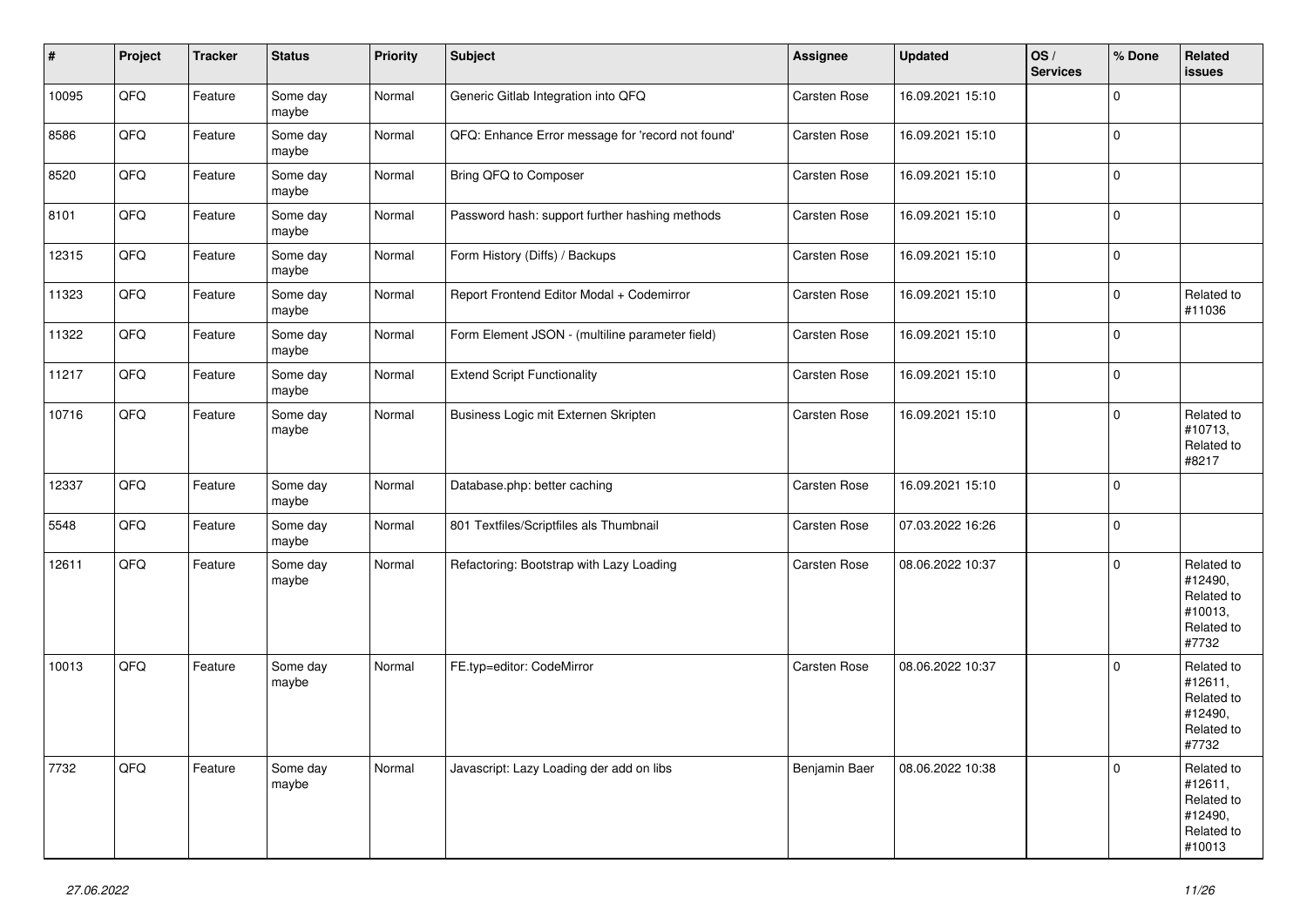| #     | Project | <b>Tracker</b> | <b>Status</b>              | <b>Priority</b> | <b>Subject</b>                                                                       | Assignee            | <b>Updated</b>   | OS/<br><b>Services</b> | % Done      | Related<br><b>issues</b>                    |
|-------|---------|----------------|----------------------------|-----------------|--------------------------------------------------------------------------------------|---------------------|------------------|------------------------|-------------|---------------------------------------------|
| 13608 | QFQ     | Feature        | Some day<br>maybe          | Normal          | Automatic Browser Language Redirect                                                  | Enis Nuredini       | 17.06.2022 08:35 |                        | $\Omega$    |                                             |
| 8316  | QFQ     | Bug            | Feedback                   | Normal          | Documentation/Behaviour for Nested Queries and<br>Record-Store confusing             | Nicola Chiapolini   | 20.11.2019 09:14 |                        | $\mathbf 0$ |                                             |
| 9898  | QFQ     | <b>Bug</b>     | Feedback                   | Normal          | Formular trotz Timeout gespeichert                                                   | Benjamin Baer       | 01.02.2020 15:56 |                        | $\mathbf 0$ |                                             |
| 9535  | QFQ     | <b>Bug</b>     | Feedback                   | Normal          | Report:  AS '_vertical' - column to wide - vertical >> rot45,<br>rot <sub>90</sub>   | Benjamin Baer       | 01.02.2020 15:56 |                        | $\mathbf 0$ |                                             |
| 10124 | QFQ     | Feature        | Feedback                   | Normal          | gfg AAI-Login                                                                        | Karin Niffeler      | 07.05.2020 09:36 |                        | $\Omega$    |                                             |
| 11347 | QFQ     | <b>Bug</b>     | Feedback                   | Normal          | If Bedingungen funktionieren nicht korrekt                                           | Christoph Fuchs     | 21.03.2021 20:37 |                        | $\mathbf 0$ |                                             |
| 9548  | QFQ     | Feature        | Feedback                   | High            | FormElement: Pattern mismatch - optional report only on<br>focus lost                | Benjamin Baer       | 03.05.2021 21:14 |                        | $\Omega$    |                                             |
| 5894  | QFQ     | Feature        | Feedback                   | Normal          | Typeahead in Report: show/hide rows dynamically                                      | <b>Carsten Rose</b> | 18.02.2022 08:50 |                        | $\Omega$    | Related to<br>#5893,<br>Related to<br>#5885 |
| 12546 | QFQ     | <b>Bug</b>     | Feedback                   | Normal          | Branch 'Development' - Unit Tests mit dirty workaround<br>angepasst                  | <b>Carsten Rose</b> | 19.03.2022 17:48 |                        | $\Omega$    |                                             |
| 13767 | QFQ     | <b>Bug</b>     | Feedback                   | Normal          | date/time-picker: required shows up/down button orange                               | Enis Nuredini       | 16.05.2022 23:16 |                        | $\mathbf 0$ |                                             |
| 13572 | QFQ     | Feature        | Feedback                   | Normal          | Form Load: misleading error message on trying to load non<br>existent primary record | Enis Nuredini       | 16.05.2022 23:16 |                        | 100         |                                             |
| 10782 | QFQ     | Feature        | Feedback                   | Normal          | Tiny MCE: Image Upload                                                               | Enis Nuredini       | 16.05.2022 23:16 |                        | $\Omega$    | Related to<br>#12452                        |
| 12584 | QFQ     | Feature        | Feedback                   | Normal          | T3 v10 migration script: replace alias-patterns (v11)                                | Carsten Rose        | 28.05.2022 11:12 |                        | 100         |                                             |
| 11630 | QFQ     | <b>Bug</b>     | Feedback                   | High            | Bitte check ob CALL() in 20.11.0 noch so funktioniert wie in<br>20.4.1               | Enis Nuredini       | 28.05.2022 13:45 |                        | $\Omega$    | Related to<br>#11325                        |
| 9052  | QFQ     | Feature        | Feedback                   | High            | Report: CodeMirror with SQL Syntax Highlight in FE                                   | Enis Nuredini       | 08.06.2022 10:25 |                        | $\Omega$    |                                             |
| 13566 | QFQ     | Feature        | Ready to sync<br>(develop) | Normal          | Delete config-example.gfg.php file                                                   | <b>Carsten Rose</b> | 23.12.2021 09:25 |                        | $\Omega$    |                                             |
| 6250  | QFQ     | Feature        | In Progress                | Normal          | Enhance layout: a) Subrecord, b) Subrecord-Title                                     | Carsten Rose        | 01.02.2020 23:22 |                        | $\Omega$    | Related to<br>#5391                         |
| 9691  | QFQ     | <b>Bug</b>     | In Progress                | Normal          | Checkbox: dynamic update $>$ readonly                                                | <b>Carsten Rose</b> | 01.02.2020 23:22 |                        | 50          | Related to<br>#9834                         |
| 10443 | QFQ     | Feature        | In Progress                | Normal          | Konzept api / live                                                                   | <b>Carsten Rose</b> | 07.05.2020 09:39 |                        | $\Omega$    |                                             |
| 11076 | QFQ     | Feature        | In Progress                | Normal          | SELECT  AS _websocket                                                                | Carsten Rose        | 30.08.2020 17:49 |                        | $\mathbf 0$ |                                             |
| 5695  | QFQ     | Feature        | In Progress                | Normal          | Multiform                                                                            | Carsten Rose        | 02.01.2021 18:38 |                        | $\pmb{0}$   |                                             |
| 4194  | QFQ     | Feature        | In Progress                | Normal          | Bootstrap 4 ist jetzt offiziel                                                       |                     | 03.05.2021 20:47 |                        | $\Omega$    | Related to<br>#10114                        |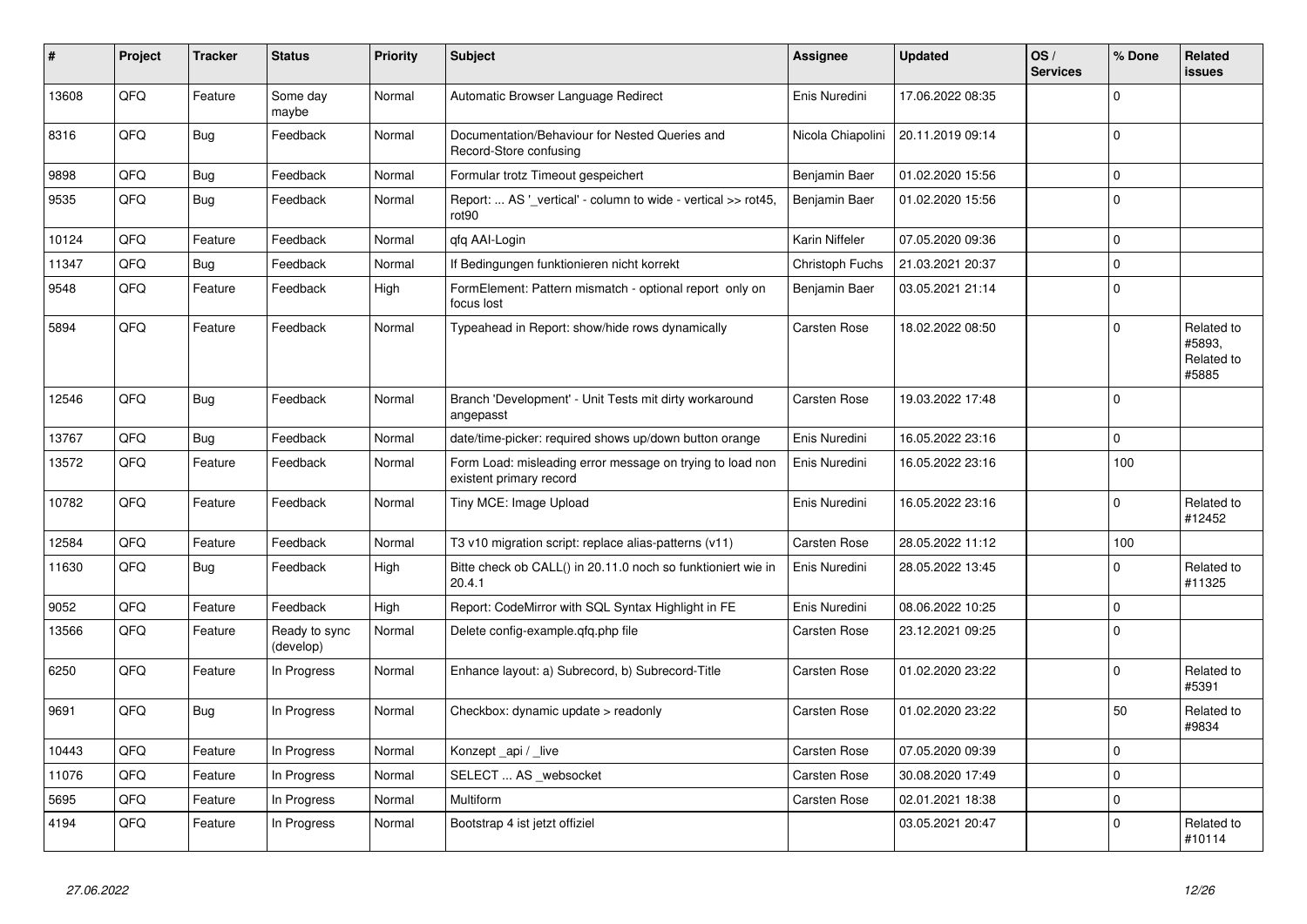| $\vert$ # | Project | <b>Tracker</b> | <b>Status</b> | <b>Priority</b> | <b>Subject</b>                                                                          | Assignee            | <b>Updated</b>   | OS/<br><b>Services</b> | % Done      | Related<br><b>issues</b>                                                                                                       |
|-----------|---------|----------------|---------------|-----------------|-----------------------------------------------------------------------------------------|---------------------|------------------|------------------------|-------------|--------------------------------------------------------------------------------------------------------------------------------|
| 9517      | QFQ     | Feature        | In Progress   | High            | Input multiple tags with typeahead                                                      | Carsten Rose        | 03.05.2021 21:14 |                        | 40          | Related to<br>#10150                                                                                                           |
| 12439     | QFQ     | Feature        | In Progress   | Normal          | TinyMCE Paste from Word & Character Count/Limit                                         | Carsten Rose        | 05.05.2021 22:15 |                        | $\pmb{0}$   |                                                                                                                                |
| 10661     | QFQ     | Bug            | In Progress   | Normal          | Typo3 Warnungen                                                                         | <b>Carsten Rose</b> | 07.09.2021 13:23 |                        | $\pmb{0}$   | Related to<br>#12440                                                                                                           |
| 10793     | QFQ     | Feature        | In Progress   | Normal          | <b>Update NPM Packages</b>                                                              | Carsten Rose        | 07.09.2021 13:25 |                        | 30          |                                                                                                                                |
| 11980     | QFQ     | Feature        | In Progress   | Normal          | protected verzeichnis MUSS geschützt werden                                             | <b>Carsten Rose</b> | 07.09.2021 13:30 |                        | $\mathbf 0$ |                                                                                                                                |
| 13330     | QFQ     | Feature        | In Progress   | Normal          | Multi Form: Upload                                                                      | <b>Carsten Rose</b> | 07.11.2021 12:40 |                        | 50          | Related to<br>#9706                                                                                                            |
| 9789      | QFQ     | Bug            | In Progress   | High            | Record Lock: release to early on 'leave page'                                           | Carsten Rose        | 10.01.2022 09:25 |                        | 100         | Related to<br>#10081,<br>Related to<br>#9173.<br>Related to<br>#8702                                                           |
| 12508     | QFQ     | Bug            | In Progress   | High            | qfq Form: sendMail                                                                      | Karin Niffeler      | 19.03.2022 17:48 |                        | $\pmb{0}$   |                                                                                                                                |
| 12440     | QFQ     | Feature        | In Progress   | Normal          | Typo3 V10 upgrade (durchfuehren und testen)                                             | Carsten Rose        | 21.03.2022 09:53 |                        | 50          | Related to<br>#12357,<br>Related to<br>#12067,<br>Related to<br>#10661                                                         |
| 11517     | QFQ     | <b>Bug</b>     | In Progress   | Normal          | extraButtonInfo Broken for multiple FormElements                                        | Carsten Rose        | 12.05.2022 13:12 |                        | $\mathbf 0$ | Related to<br>#7890,<br>Related to<br>#3811, Has<br>duplicate<br>#10905, Has<br>duplicate<br>#10553, Has<br>duplicate<br>#6779 |
| 14175     | QFQ     | <b>Bug</b>     | In Progress   | Normal          | Opening a form with no QFQ Session cookie fails                                         | Carsten Rose        | 03.06.2022 10:40 |                        | $\mathbf 0$ |                                                                                                                                |
| 14323     | QFQ     | Bug            | In Progress   | Normal          | Report: render=both single - no impact                                                  | Carsten Rose        | 19.06.2022 18:31 |                        | $\pmb{0}$   |                                                                                                                                |
| 12630     | QFQ     | Feature        | In Progress   | Normal          | Input: date[time]: min / max values                                                     | Enis Nuredini       | 20.06.2022 18:31 |                        | $\mathbf 0$ | Related to<br>#10096,<br>Related to<br>#14302,<br>Related to<br>#14303                                                         |
| 12463     | QFQ     | Bug            | ToDo          | High            | QFQ Function: 'function' and 'sql' on same level - output of<br>sql is shown two times. | Carsten Rose        | 15.12.2021 16:31 |                        | $\mathbf 0$ |                                                                                                                                |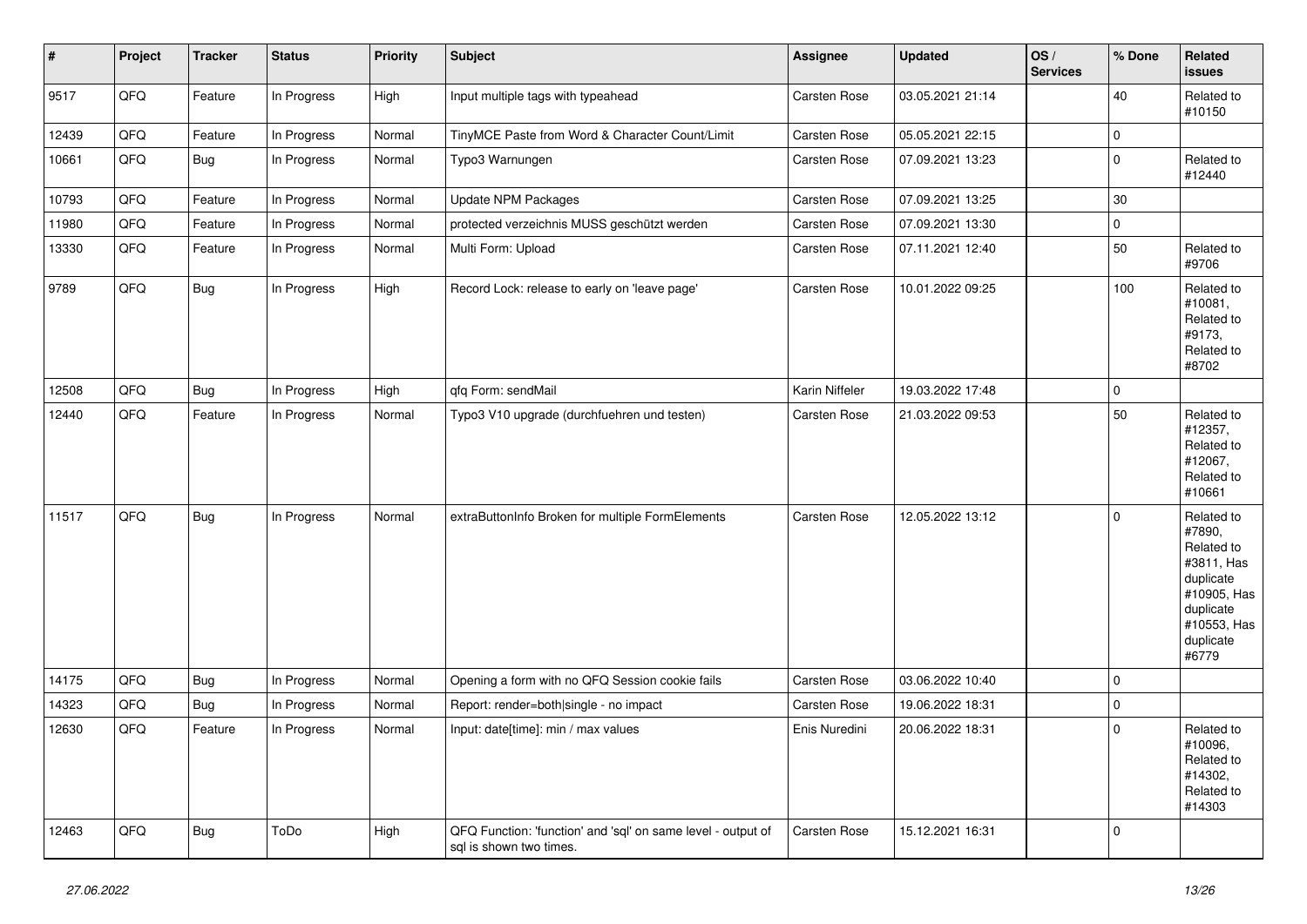| $\vert$ # | Project | <b>Tracker</b> | <b>Status</b> | <b>Priority</b> | <b>Subject</b>                                                                        | Assignee      | <b>Updated</b>   | OS/<br><b>Services</b> | % Done      | Related<br>issues                                                                                                                                                     |
|-----------|---------|----------------|---------------|-----------------|---------------------------------------------------------------------------------------|---------------|------------------|------------------------|-------------|-----------------------------------------------------------------------------------------------------------------------------------------------------------------------|
| 12395     | QFQ     | Bug            | ToDo          | High            | QFQ Function: Result two times shown                                                  | Carsten Rose  | 18.02.2022 08:59 |                        | $\mathbf 0$ |                                                                                                                                                                       |
| 7602      | QFQ     | Feature        | ToDo          | High            | Multi Select: with checkboxes                                                         | Benjamin Baer | 22.03.2022 09:07 |                        | $\mathbf 0$ |                                                                                                                                                                       |
| 13899     | QFQ     | <b>Bug</b>     | ToDo          | Normal          | Selenium: zum laufen bringen                                                          | Enis Nuredini | 25.03.2022 10:24 |                        | $\mathbf 0$ |                                                                                                                                                                       |
| 14303     | QFQ     | <b>Bug</b>     | ToDo          | Normal          | datetime broken with picker                                                           | Enis Nuredini | 17.06.2022 09:02 |                        | $\mathbf 0$ | Related to<br>#12630                                                                                                                                                  |
| 12262     | QFQ     | Feature        | ToDo          | Normal          | Form buttons on top: more customable                                                  | Enis Nuredini | 17.06.2022 10:44 |                        | $\Omega$    | Related to<br>#13945, Has<br>duplicate<br>#4046, Has<br>duplicate<br>#10080                                                                                           |
| 14320     | QFQ     | Feature        | ToDo          | Normal          | Allow specific HTML Tags and Attributes: general, TinyMCE                             | Enis Nuredini | 17.06.2022 10:44 |                        | $\mathbf 0$ | Related to<br>#12664,<br>Related to<br>#12039,<br>Related to<br>#11702,<br>Related to<br>#7239,<br>Related to<br>#3708,<br>Related to<br>#3646,<br>Related to<br>#880 |
| 5942      | QFQ     | Feature        | Priorize      | Normal          | 'L' and 'type': append to links, generate via '_link' by using<br>'u:' .              | Carsten Rose  | 01.02.2020 10:13 |                        | $\mathbf 0$ |                                                                                                                                                                       |
| 3782      | QFQ     | Bug            | Priorize      | Normal          | Bei fehlerhafter Eingabe (z.B. Datum) sollte das erwartete<br>Format angezeigt werden | Carsten Rose  | 01.02.2020 10:13 |                        | $\mathbf 0$ |                                                                                                                                                                       |
| 7616      | QFQ     | <b>Bug</b>     | Priorize      | Normal          | Selectlist with Enum & Dynamic Update                                                 | Carsten Rose  | 01.02.2020 10:13 |                        | $\mathbf 0$ |                                                                                                                                                                       |
| 7522      | QFQ     | Feature        | Priorize      | Normal          | Inserting default index.html to folder (Avoid Apache<br>Indexing)                     | Carsten Rose  | 01.02.2020 10:13 |                        | $\mathbf 0$ |                                                                                                                                                                       |
| 7290      | QFQ     | Feature        | Priorize      | Normal          | FormEditor: title as textarea if LEN(title)>60                                        | Carsten Rose  | 01.02.2020 10:13 |                        | $\Omega$    | Blocked by<br>#7682                                                                                                                                                   |
| 7217      | QFQ     | Feature        | Priorize      | Normal          | Download: notice User if `_sip=?` is missing                                          | Carsten Rose  | 01.02.2020 10:13 |                        | $\mathbf 0$ |                                                                                                                                                                       |
| 6998      | QFQ     | Feature        | Priorize      | Normal          | Form: with debug=on show column information as tooltip of<br>column label             | Carsten Rose  | 01.02.2020 10:13 |                        | 0           |                                                                                                                                                                       |
| 6574      | QFQ     | Bug            | Priorize      | Normal          | qfq.log: Fehlermeldung wurde angezeigt, aber nicht geloggt                            | Carsten Rose  | 01.02.2020 10:13 |                        | $\mathbf 0$ |                                                                                                                                                                       |
| 8585      | QFQ     | Feature        | Priorize      | Normal          | Enhance Error message for 'unknown form'                                              | Carsten Rose  | 01.02.2020 10:13 |                        | 0           |                                                                                                                                                                       |
| 8584      | QFQ     | Feature        | Priorize      | Normal          | FE 'Action' - never assign to Container (except Template<br>Group)                    | Carsten Rose  | 01.02.2020 10:13 |                        | $\mathbf 0$ |                                                                                                                                                                       |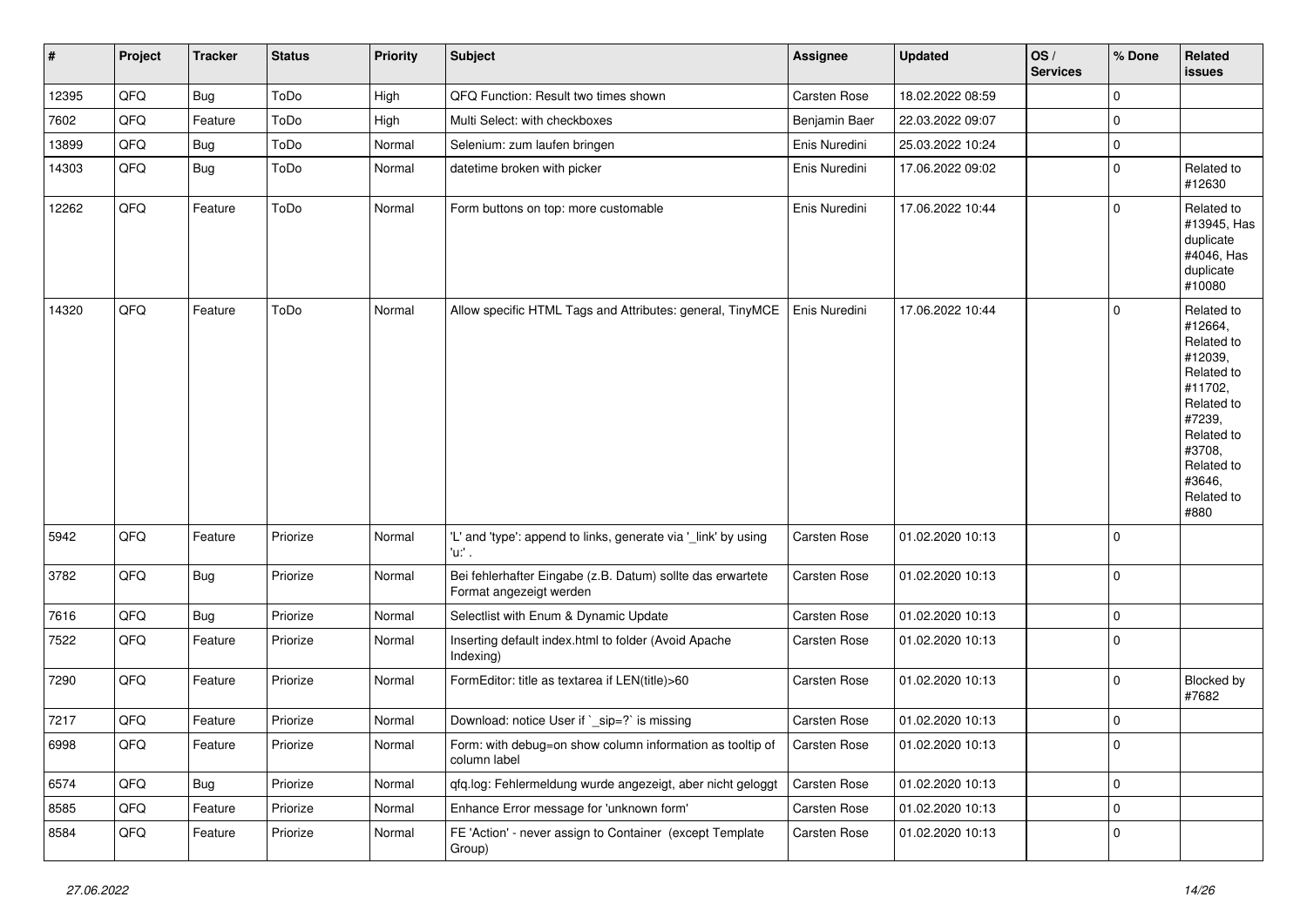| #     | Project | <b>Tracker</b> | <b>Status</b> | <b>Priority</b> | Subject                                                                                            | <b>Assignee</b>     | <b>Updated</b>   | OS/<br><b>Services</b> | % Done      | Related<br><b>issues</b> |
|-------|---------|----------------|---------------|-----------------|----------------------------------------------------------------------------------------------------|---------------------|------------------|------------------------|-------------|--------------------------|
| 8037  | QFQ     | Bug            | Priorize      | Normal          | FE.type=upload (advanced mode): {{slaveId:V}} missing<br>during dynamic update                     | <b>Carsten Rose</b> | 01.02.2020 10:13 |                        | $\Omega$    |                          |
| 8034  | QFQ     | Feature        | Priorize      | Normal          | FormElement 'data': 22.22.2222 should not be accepted                                              | <b>Carsten Rose</b> | 01.02.2020 10:13 |                        | $\mathbf 0$ |                          |
| 7656  | QFQ     | <b>Bug</b>     | Priorize      | Normal          | FE with required, 'pattern' and 'extraButtonLock': always<br>complain about missing value          | <b>Carsten Rose</b> | 01.02.2020 10:13 |                        | $\mathbf 0$ |                          |
| 7630  | QFQ     | Feature        | Priorize      | Normal          | detailed error message for simple upload                                                           | Carsten Rose        | 01.02.2020 10:13 |                        | l 0         |                          |
| 9947  | QFQ     | Bug            | Priorize      | Normal          | Unwanted error message if missing 'typeAheadSqlPrefetch'                                           | <b>Carsten Rose</b> | 01.02.2020 10:13 |                        | $\mathbf 0$ |                          |
| 9900  | QFQ     | Feature        | Priorize      | Normal          | Generic API Call: tt-content record >> JSON                                                        | <b>Carsten Rose</b> | 01.02.2020 10:13 |                        | $\mathbf 0$ |                          |
| 9862  | QFQ     | Bug            | Priorize      | Normal          | Failed writing to sql mail qfq.log should throw an exception                                       | <b>Carsten Rose</b> | 01.02.2020 10:13 |                        | $\mathbf 0$ |                          |
| 9975  | QFQ     | <b>Bug</b>     | Priorize      | Normal          | Dropdown Menu: 'r:3' broken                                                                        | <b>Carsten Rose</b> | 01.02.2020 10:13 |                        | $\mathbf 0$ |                          |
| 9928  | QFQ     | Feature        | Priorize      | Normal          | SpecialColumnName: a) Deprecated: ' AS "_+tag " ', b)<br>New: ' AS "_ <tag1><tag2>"'</tag2></tag1> | <b>Carsten Rose</b> | 01.02.2020 23:17 |                        | $\mathbf 0$ | Related to<br>#9929      |
| 8277  | QFQ     | Feature        | Priorize      | Normal          | fe.parameter.default=                                                                              | <b>Carsten Rose</b> | 01.02.2020 23:17 |                        | $\Omega$    | Related to<br>#8113      |
| 9968  | QFQ     | Feature        | Priorize      | Normal          | Tooltip in Links for Developer                                                                     | <b>Carsten Rose</b> | 01.02.2020 23:17 |                        | $\mathbf 0$ |                          |
| 7730  | QFQ     | Feature        | Priorize      | Normal          | SELECT Box: title in between                                                                       | Benjamin Baer       | 01.02.2020 23:22 |                        | $\mathbf 0$ |                          |
| 10015 | QFQ     | Feature        | Priorize      | Normal          | Monospace in Textarea                                                                              | <b>Carsten Rose</b> | 03.02.2020 13:40 |                        | $\mathbf 0$ |                          |
| 10003 | QFQ     | Feature        | Priorize      | Normal          | fieldset: stronger visualize group                                                                 | Benjamin Baer       | 12.02.2020 08:13 |                        | $\mathbf 0$ |                          |
| 10005 | QFQ     | Feature        | Priorize      | Normal          | Report / special column name:  AS _calendar                                                        | Carsten Rose        | 03.06.2020 17:28 |                        | $\Omega$    |                          |
| 9958  | QFQ     | <b>Bug</b>     | Priorize      | Normal          | Broken subrecord query: no error message                                                           | Carsten Rose        | 05.02.2021 15:15 |                        | $\Omega$    |                          |
| 9534  | QFQ     | <b>Bug</b>     | Priorize      | Urgent          | FE.type=upload: 'Unknown Mode: ID"                                                                 | <b>Carsten Rose</b> | 03.05.2021 21:14 |                        | $\Omega$    | Related to<br>#9532      |
| 9173  | QFQ     | Bug            | Priorize      | Urgent          | Stale Record Lock: Firefox                                                                         | <b>Carsten Rose</b> | 03.05.2021 21:14 |                        | $\mathbf 0$ | Related to<br>#9789      |
| 12504 | QFQ     | Feature        | Priorize      | Normal          | sql.log: report fe.id                                                                              | <b>Carsten Rose</b> | 05.05.2021 22:09 |                        | l 0         |                          |
| 12503 | QFQ     | Feature        | Priorize      | Normal          | Detect dangerous UPDATE statement with missing WHERE                                               | <b>Carsten Rose</b> | 05.05.2021 22:09 |                        | $\mathbf 0$ |                          |
| 11320 | QFQ     | Feature        | Priorize      | Normal          | Typo3 Version 10 support                                                                           | <b>Carsten Rose</b> | 05.05.2021 22:09 |                        | $\mathbf 0$ |                          |
| 9394  | QFQ     | Feature        | Priorize      | Normal          | REST: allow for non numerical ids in get requests                                                  | Carsten Rose        | 05.05.2021 22:10 |                        | $\Omega$    |                          |
| 8963  | QFQ     | Feature        | Priorize      | Normal          | Setting values in a store: flexible way                                                            | <b>Carsten Rose</b> | 05.05.2021 22:10 |                        | $\Omega$    | Related to<br>#8975      |
| 3867  | QFQ     | Feature        | Priorize      | Normal          | Readonly Formular: Template Groups add/delete<br>ausbeldnen                                        | Carsten Rose        | 05.05.2021 22:12 |                        | l 0         |                          |
| 8044  | QFQ     | Feature        | Priorize      | Normal          | Transaction: a) Form, b) Report                                                                    | Carsten Rose        | 05.05.2021 22:14 |                        | $\mathbf 0$ | Related to<br>#8043      |
| 9668  | QFQ     | Feature        | Priorize      | Normal          | Form.mode: rename 'hidden' to 'hide'                                                               | Carsten Rose        | 05.05.2021 22:14 |                        | $\Omega$    | Related to<br>#6437      |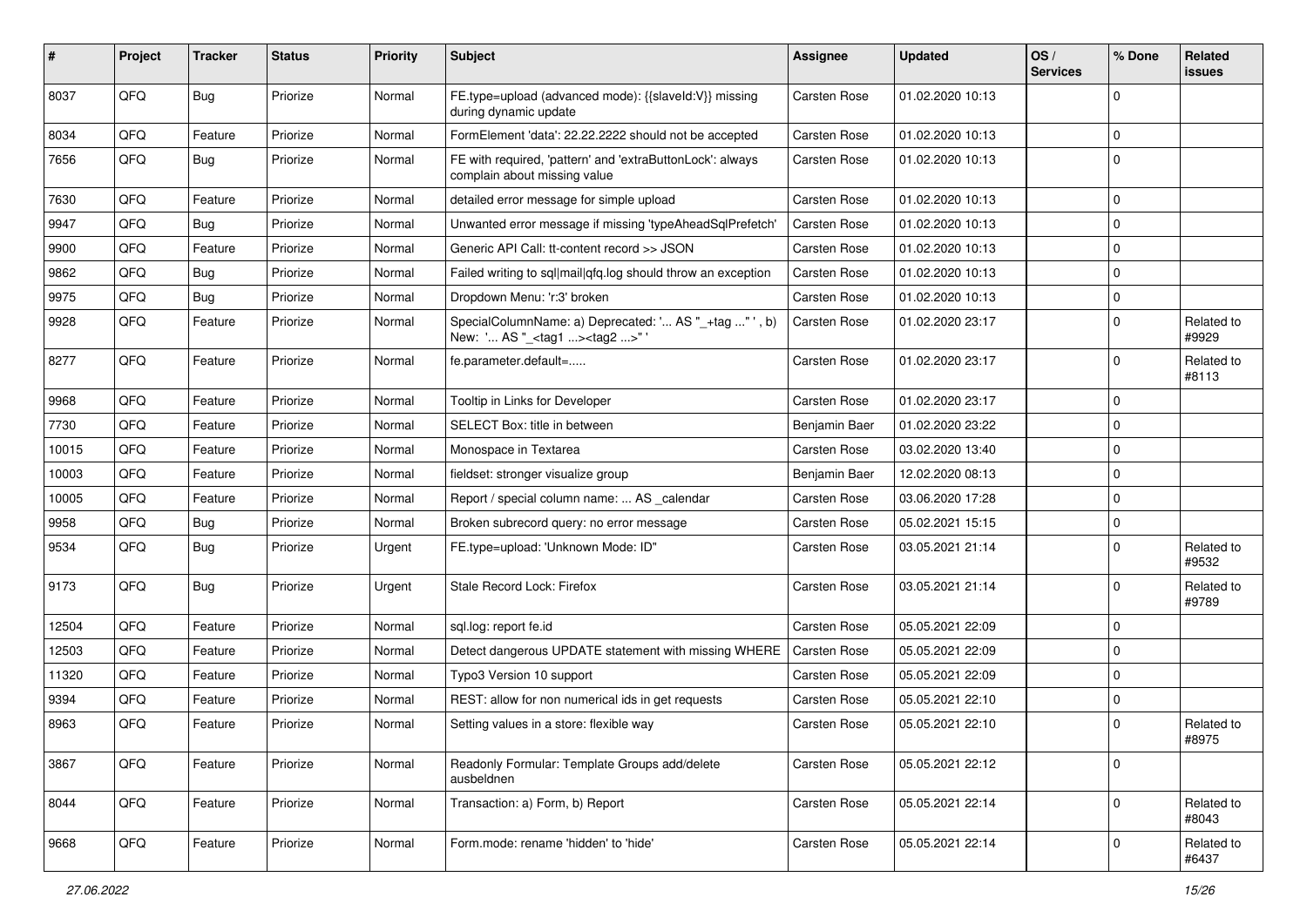| ∦     | Project | <b>Tracker</b> | <b>Status</b> | Priority | <b>Subject</b>                                                                                           | Assignee            | <b>Updated</b>   | OS/<br><b>Services</b> | % Done              | Related<br><b>issues</b>                                                |
|-------|---------|----------------|---------------|----------|----------------------------------------------------------------------------------------------------------|---------------------|------------------|------------------------|---------------------|-------------------------------------------------------------------------|
| 10011 | QFQ     | Feature        | Priorize      | Normal   | Offer new STORE_TYPO3 Variable 'beUser', 'beEmail'                                                       | <b>Carsten Rose</b> | 08.05.2021 09:51 |                        | $\Omega$            | Related to<br>#10012,<br>Related to<br>#12511                           |
| 10012 | QFQ     | Feature        | Priorize      | Normal   | redirectAllMailTo: {{beEmail:T}}                                                                         | Carsten Rose        | 08.05.2021 09:54 |                        | $\mathbf 0$         | Related to<br>#12412,<br>Related to<br>#12413,<br>Related to<br>#10011  |
| 9346  | QFQ     | Feature        | Priorize      | Normal   | beforeSave: check if an upload is given                                                                  | <b>Carsten Rose</b> | 11.06.2021 21:18 |                        | $\mathbf 0$         |                                                                         |
| 9121  | QFQ     | Bug            | Priorize      | High     | sip links have r and __dbIndexData set                                                                   | <b>Carsten Rose</b> | 12.06.2021 10:41 |                        | $\pmb{0}$           |                                                                         |
| 8204  | QFQ     | Feature        | Priorize      | High     | Position 'required mark'                                                                                 | <b>Carsten Rose</b> | 16.06.2021 13:44 |                        | $\pmb{0}$           |                                                                         |
| 12325 | QFQ     | <b>Bug</b>     | Priorize      | Normal   | MultiDB form.dbIndex not working for report syntax                                                       | <b>Carsten Rose</b> | 07.09.2021 13:37 |                        | $\mathbf 0$         | Related to<br>#12145,<br>Related to<br>#12314                           |
| 8082  | QFQ     | Feature        | Priorize      | High     | Contact form without saving record                                                                       | <b>Carsten Rose</b> | 07.12.2021 15:20 |                        | $\Omega$            | Related to<br>#8587,<br><b>Blocks</b><br>#11850                         |
| 9834  | QFQ     | Bug            | Priorize      | Normal   | Input elements with tag 'disabled' are missing on<br>form-submit: server option 'processReadOnly' broken | <b>Carsten Rose</b> | 07.12.2021 16:43 |                        | $\Omega$            | Related to<br>#9691,<br>Related to<br>#5305, Has<br>duplicate<br>#12331 |
| 6116  | QFQ     | Bug            | Priorize      | High     | value of checkbox not saved                                                                              | <b>Carsten Rose</b> | 07.12.2021 17:19 |                        | $\mathbf 0$         |                                                                         |
| 9135  | QFQ     | Feature        | Priorize      | Normal   | Progress Bar generic / replace old hourglass download<br>popup                                           | Benjamin Baer       | 03.01.2022 07:43 |                        | $\mathbf 0$         |                                                                         |
| 7965  | QFQ     | Feature        | Priorize      | Normal   | Input type 'text' with visual format - currency                                                          | Benjamin Baer       | 03.01.2022 07:45 |                        | $\mathbf 0$         |                                                                         |
| 4457  | QFQ     | <b>Bug</b>     | Priorize      | Normal   | typeahead: pressing return to select an item, saves the form<br>and closes the form.                     | Benjamin Baer       | 03.01.2022 08:01 |                        | $\Omega$            | Related to<br>#4398                                                     |
| 6566  | QFQ     | <b>Bug</b>     | Priorize      | Normal   | Link Function 'delete': provided parameter missing on page<br>reload                                     | Benjamin Baer       | 03.01.2022 08:08 |                        | $\mathsf{O}\xspace$ |                                                                         |
| 2665  | QFQ     | <b>Bug</b>     | Priorize      | Normal   | Dynamic Update funktioniert nicht, wenn beim<br>entsprechenden FormElement eine size angegeben ist.      | Benjamin Baer       | 03.01.2022 08:12 |                        | 30                  |                                                                         |
| 6870  | QFQ     | Feature        | Priorize      | Normal   | Click on '_link' triggers an API call                                                                    | Benjamin Baer       | 03.01.2022 08:25 |                        | $\mathbf 0$         |                                                                         |
| 5366  | QFQ     | Feature        | Priorize      | Normal   | Saving with keyboard shortcuts                                                                           | Benjamin Baer       | 21.03.2022 09:47 |                        | $\mathsf{O}\xspace$ |                                                                         |
| 6224  | QFQ     | Feature        | Priorize      | Normal   | Dynamic update: fade in/out fields                                                                       | Benjamin Baer       | 21.03.2022 09:50 |                        | $\pmb{0}$           |                                                                         |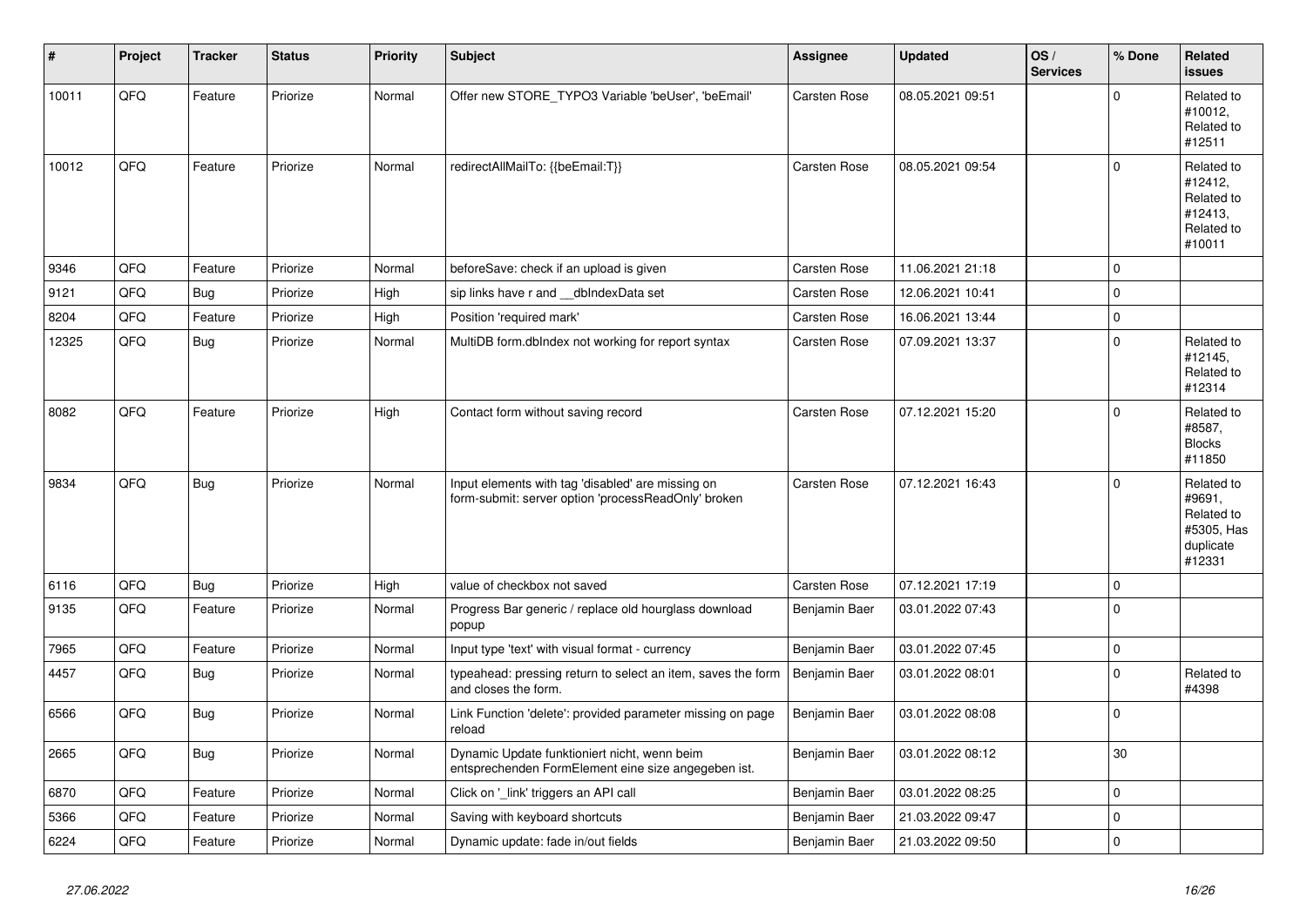| #     | <b>Project</b> | <b>Tracker</b> | <b>Status</b> | <b>Priority</b> | <b>Subject</b>                                                                                                                        | <b>Assignee</b>     | <b>Updated</b>   | OS/<br><b>Services</b> | % Done      | Related<br><b>issues</b>                    |
|-------|----------------|----------------|---------------|-----------------|---------------------------------------------------------------------------------------------------------------------------------------|---------------------|------------------|------------------------|-------------|---------------------------------------------|
| 5562  | QFQ            | Feature        | Priorize      | Normal          | Drag'n'Drop fuer Uploads                                                                                                              | Benjamin Baer       | 21.03.2022 09:52 |                        | $\Omega$    | Related to<br>#9706                         |
| 6801  | QFQ            | Feature        | Priorize      | Normal          | Fabric: Maximize / FullIscreen                                                                                                        | Benjamin Baer       | 21.03.2022 09:56 |                        | $\Omega$    |                                             |
| 6140  | QFQ            | <b>Bug</b>     | Priorize      | Normal          | QFQ DnD Sort: Locked fields                                                                                                           | Benjamin Baer       | 21.03.2022 09:56 |                        | $\mathbf 0$ |                                             |
| 10569 | QFQ            | Feature        | Priorize      | Normal          | link blank more safe                                                                                                                  | Enis Nuredini       | 25.03.2022 12:44 |                        | $\Omega$    |                                             |
| 13900 | QFQ            | Feature        | Priorize      | Normal          | Selenium: Check das Cookie/PDF funktioniert                                                                                           | Enis Nuredini       | 25.03.2022 12:45 |                        | l O         |                                             |
| 13943 | QFQ            | <b>Bug</b>     | Priorize      | Normal          | unable to find formgroup                                                                                                              | Enis Nuredini       | 28.05.2022 11:03 |                        | $\Omega$    |                                             |
| 12452 | QFQ            | Feature        | Priorize      | Normal          | BaseURL: alsways with '/' at the end                                                                                                  | <b>Carsten Rose</b> | 19.06.2022 13:45 |                        | l o         | Related to<br>#10782                        |
| 14283 | QFQ            | Bug            | Priorize      | Normal          | HEIC / HEIF convert doesn't trigger                                                                                                   | <b>Carsten Rose</b> | 19.06.2022 16:37 |                        | $\Omega$    |                                             |
| 14371 | QFQ            | Feature        | Priorize      | Normal          | LDAP via REPORT                                                                                                                       | Carsten Rose        | 19.06.2022 16:37 |                        | I٥          |                                             |
| 14290 | QFQ            | Feature        | Priorize      | Normal          | FormEditor: Show Table Definition                                                                                                     | <b>Carsten Rose</b> | 19.06.2022 16:37 |                        | $\Omega$    |                                             |
| 4023  | QFQ            | Feature        | New           | Normal          | prepared statements - FE action: salveld, sqllnsert,<br>sqlUpdate, sqlDelete, sqlBefore, sqlAfter                                     | Carsten Rose        | 11.12.2019 16:15 |                        | $\mathbf 0$ |                                             |
| 2361  | QFQ            | Feature        | <b>New</b>    | Normal          | Logging wer/wann/wo welches Formular aufgerufen hat                                                                                   | <b>Carsten Rose</b> | 11.12.2019 16:15 |                        | $\Omega$    | Related to<br>#4432.<br>Related to<br>#7480 |
| 7480  | QFQ            | Feature        | New           | Normal          | Record History (Undo / Redo)                                                                                                          | <b>Carsten Rose</b> | 11.12.2019 16:16 |                        | $\Omega$    | Related to<br>#2361                         |
| 6602  | QFQ            | Feature        | <b>New</b>    | Normal          | Formlet: in Report auf Mausklick ein mini-form oeffnen                                                                                | <b>Carsten Rose</b> | 11.12.2019 16:16 |                        | $\mathbf 0$ |                                             |
| 4756  | QFQ            | <b>Bug</b>     | New           | Normal          | Form dirty even nothing changes                                                                                                       | Carsten Rose        | 11.12.2019 16:16 |                        | $\Omega$    |                                             |
| 8702  | QFQ            | Feature        | New           | Normal          | Load Record which is locked: missing user info                                                                                        | <b>Carsten Rose</b> | 11.12.2019 16:16 |                        | $\Omega$    | Related to<br>#9789                         |
| 9777  | QFQ            | Feature        | <b>New</b>    | Normal          | Logging QFQ Variables                                                                                                                 | <b>Carsten Rose</b> | 16.12.2019 17:17 |                        | $\Omega$    |                                             |
| 9853  | QFQ            | Feature        | New           | Normal          | Check das SQL / QFQ / Mail Logfile geschrieben wird                                                                                   |                     | 09.01.2020 11:15 |                        | $\mathbf 0$ |                                             |
| 9927  | QFQ            | Feature        | New           | Normal          | QFQ Update: a) Update nur machen wenn BE User<br>eingeloggt ist., b) Bei Fehler genaue Meldung welcher<br>Updateschritt Probleme hat. | <b>Carsten Rose</b> | 22.01.2020 12:59 |                        | ١o          |                                             |
| 7660  | QFQ            | Feature        | <b>New</b>    | Normal          | IMAP: import mails to DB, move / delete mails                                                                                         | <b>Carsten Rose</b> | 01.02.2020 09:52 |                        | l o         |                                             |
| 5782  | QFQ            | Feature        | New           | Normal          | NextCloud API                                                                                                                         | <b>Carsten Rose</b> | 01.02.2020 10:02 |                        | $\Omega$    |                                             |
| 7920  | QFQ            | Feature        | <b>New</b>    | Normal          | FE: Syntax Highlight, Zeinlenumbruch                                                                                                  | <b>Carsten Rose</b> | 01.02.2020 10:03 |                        | $\mathbf 0$ |                                             |
| 9983  | QFQ            | Feature        | New           | Normal          | Report Notation: new keyword 'range'                                                                                                  | Carsten Rose        | 01.02.2020 15:55 |                        | $\mathbf 0$ |                                             |
| 9855  | QFQ            | <b>Bug</b>     | New           | Normal          | <b>Required Check</b>                                                                                                                 |                     | 01.02.2020 15:56 |                        | $\mathbf 0$ |                                             |
| 9773  | QFQ            | Bug            | New           | Normal          | form.parameter.formModeGlobal=requiredOff                                                                                             | <b>Carsten Rose</b> | 01.02.2020 15:56 |                        | l O         |                                             |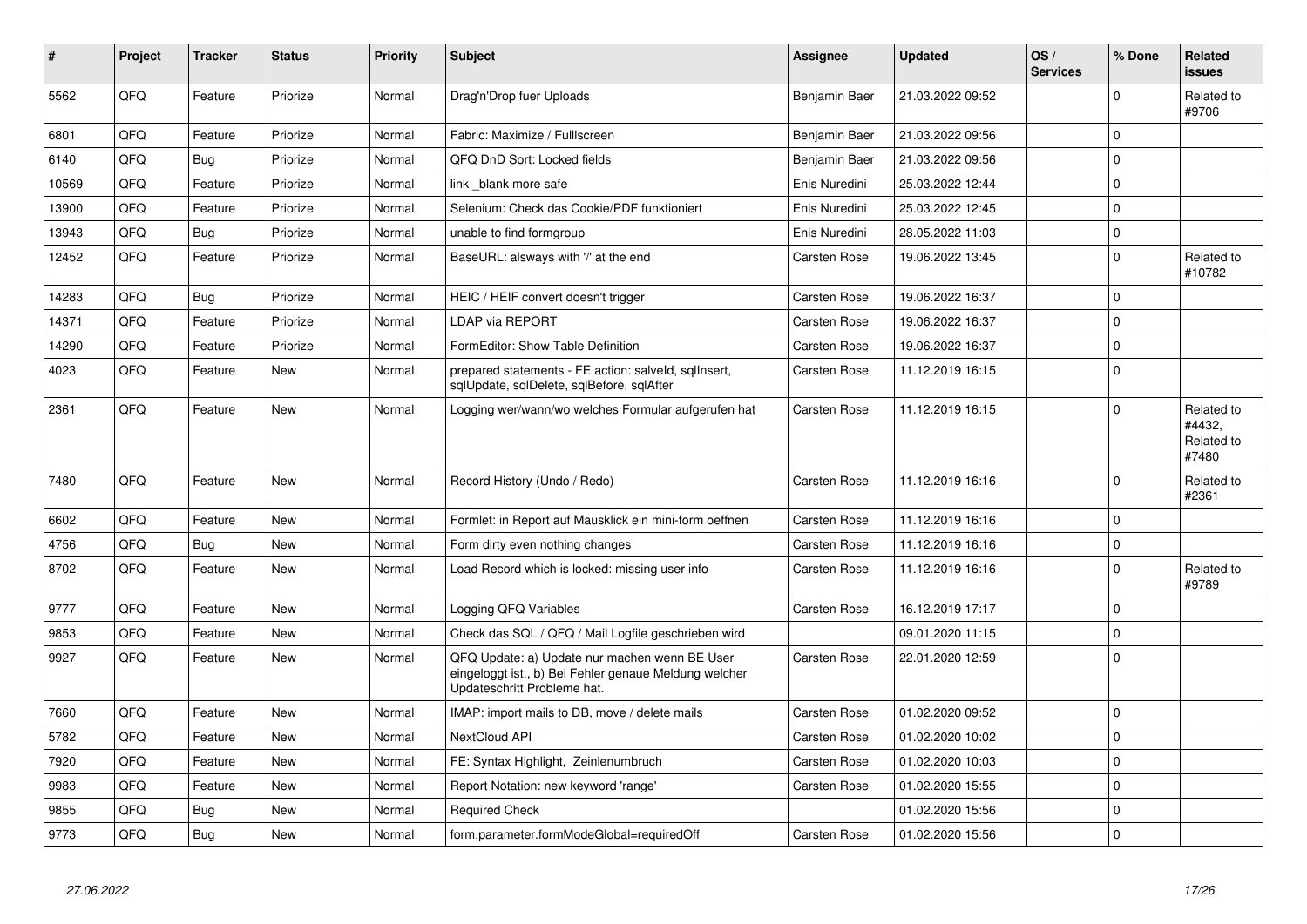| ∦     | Project | <b>Tracker</b> | <b>Status</b> | <b>Priority</b> | <b>Subject</b>                                                                                                             | <b>Assignee</b>     | <b>Updated</b>   | OS/<br><b>Services</b> | % Done      | Related<br><b>issues</b>                    |
|-------|---------|----------------|---------------|-----------------|----------------------------------------------------------------------------------------------------------------------------|---------------------|------------------|------------------------|-------------|---------------------------------------------|
| 10014 | QFQ     | Feature        | New           | Normal          | Manual.rst: describe behaviour and process order of<br>fillStoreVar, slaveId, sqlBefore,                                   | <b>Carsten Rose</b> | 01.02.2020 22:31 |                        | $\Omega$    |                                             |
| 3547  | QFQ     | <b>Bug</b>     | New           | Normal          | FE of type 'note' causes writing of empty fields.                                                                          | Carsten Rose        | 01.02.2020 23:21 |                        | $\mathbf 0$ |                                             |
| 3504  | QFQ     | Feature        | New           | Normal          | Logging: welche Action FEs werden wann wie ausgefuehrt                                                                     | <b>Carsten Rose</b> | 01.02.2020 23:21 |                        | $\Omega$    | Related to<br>#5458,<br>Related to<br>#4092 |
| 5576  | QFQ     | Bug            | New           | Normal          | Using MySQL 'DROP' requires privilege - wich is not really<br>necessary.                                                   | <b>Carsten Rose</b> | 01.02.2020 23:21 |                        | $\Omega$    |                                             |
| 5131  | QFQ     | Feature        | New           | Normal          | Activate Spin Gear ('wait/busy' indicator) via LINK attribute                                                              | <b>Carsten Rose</b> | 01.02.2020 23:21 |                        | $\mathbf 0$ |                                             |
| 4250  | QFQ     | Feature        | <b>New</b>    | Normal          | AutoCron in QFQ via PHP                                                                                                    | <b>Carsten Rose</b> | 01.02.2020 23:21 |                        | $\Omega$    | Related to<br>#3292,<br>Related to<br>#3291 |
| 6483  | QFQ     | Bug            | <b>New</b>    | Normal          | R Store funktioniert nicht bei 'Report Notation' im FE                                                                     | <b>Carsten Rose</b> | 01.02.2020 23:21 |                        | $\mathbf 0$ |                                             |
| 6462  | QFQ     | <b>Bug</b>     | <b>New</b>    | Normal          | File Upload: Nutzlose Fehlermeldung wenn Datei zu gross                                                                    | <b>Carsten Rose</b> | 01.02.2020 23:21 |                        | $\Omega$    | Related to<br>#6139                         |
| 6437  | QFQ     | Feature        | New           | Normal          | Neuer Mode Button bei FormElementen                                                                                        | <b>Carsten Rose</b> | 01.02.2020 23:21 |                        | $\mathbf 0$ | Related to<br>#9668,<br>Blocked by<br>#9678 |
| 6292  | QFQ     | Feature        | <b>New</b>    | Normal          | Download: File speichern mit Hash aber original Filename in<br>der Datenbank vermerken fuer Downloads                      | <b>Carsten Rose</b> | 01.02.2020 23:21 |                        | $\Omega$    |                                             |
| 6289  | QFQ     | Feature        | New           | Normal          | Form: Log                                                                                                                  | <b>Carsten Rose</b> | 01.02.2020 23:21 |                        | $\mathbf 0$ |                                             |
| 6765  | QFQ     | Feature        | New           | Normal          | Moeglichkeit via QFQ eigene Logs zu schreiben                                                                              | <b>Carsten Rose</b> | 01.02.2020 23:21 |                        | $\mathbf 0$ |                                             |
| 6677  | QFQ     | <b>Bug</b>     | New           | Normal          | Error message FE Action Element: no/wrong FE reference<br>who cause the problem.                                           | <b>Carsten Rose</b> | 01.02.2020 23:21 |                        | $\Omega$    |                                             |
| 6609  | QFQ     | Feature        | New           | Normal          | Formlet: JSON API erweitern                                                                                                | <b>Carsten Rose</b> | 01.02.2020 23:21 |                        | 50          |                                             |
| 6594  | QFQ     | Feature        | New           | Normal          | Excel: on download, check if there is a valid sip                                                                          | <b>Carsten Rose</b> | 01.02.2020 23:21 |                        | $\Omega$    |                                             |
| 7119  | QFQ     | Feature        | New           | Normal          | Upload: scaleDownWidth, scaleDownHeight                                                                                    | <b>Carsten Rose</b> | 01.02.2020 23:21 |                        | $\mathbf 0$ |                                             |
| 7102  | QFQ     | Feature        | New           | Normal          | Comment sign in report: '#' and '--'                                                                                       | <b>Carsten Rose</b> | 01.02.2020 23:21 |                        | $\mathbf 0$ |                                             |
| 7099  | QFQ     | Feature        | New           | Normal          | Redesign FormEditor                                                                                                        | <b>Carsten Rose</b> | 01.02.2020 23:21 |                        | $\mathbf 0$ |                                             |
| 7014  | QFQ     | <b>Bug</b>     | New           | Normal          | Sending invalid emails succeeds when<br>debug.redirectAllMailTo is set                                                     | <b>Carsten Rose</b> | 01.02.2020 23:21 |                        | $\Omega$    |                                             |
| 6912  | QFQ     | <b>Bug</b>     | New           | Normal          | error Message Var 'deadline' already set in SIP - in Form<br>with FE.value={{deadline:R:::{{deadlinePeriod:Y}}}}           | Carsten Rose        | 01.02.2020 23:21 |                        | $\Omega$    |                                             |
| 6855  | QFQ     | Feature        | <b>New</b>    | Normal          | With {{feUser:U}}!={{feUser:T}}: Save / Delete: only possible<br>with {{feUserSave:U}}='yes' and '{{feUserDelete:U}}='yes' | <b>Carsten Rose</b> | 01.02.2020 23:21 |                        | $\mathbf 0$ |                                             |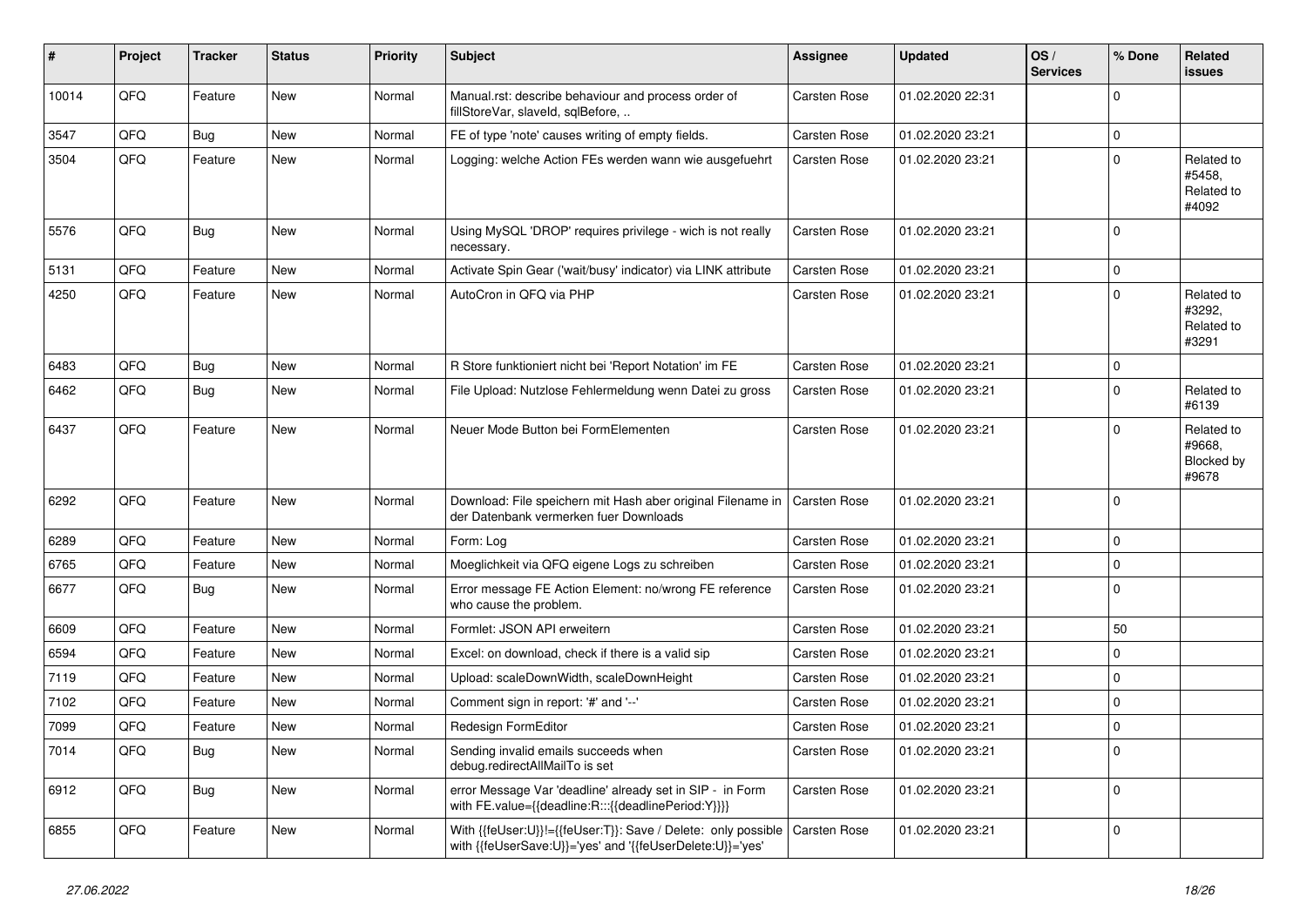| #    | Project | <b>Tracker</b> | <b>Status</b> | <b>Priority</b> | <b>Subject</b>                                                                                        | <b>Assignee</b>     | <b>Updated</b>   | OS/<br><b>Services</b> | % Done      | Related<br><b>issues</b>  |
|------|---------|----------------|---------------|-----------------|-------------------------------------------------------------------------------------------------------|---------------------|------------------|------------------------|-------------|---------------------------|
| 7481 | QFQ     | Feature        | New           | Normal          | Detect 'BaseUrl' automatically                                                                        | Carsten Rose        | 01.02.2020 23:21 |                        | $\mathbf 0$ |                           |
| 7342 | QFQ     | Feature        | New           | Normal          | add content $=$ hide this                                                                             | <b>Carsten Rose</b> | 01.02.2020 23:21 |                        | $\mathbf 0$ |                           |
| 7280 | QFQ     | Feature        | New           | Normal          | recently used table                                                                                   | <b>Carsten Rose</b> | 01.02.2020 23:21 |                        | $\mathbf 0$ |                           |
| 7261 | QFQ     | Bug            | New           | Normal          | Report pathFilename for user without path, only the filename                                          | Carsten Rose        | 01.02.2020 23:21 |                        | $\mathbf 0$ |                           |
| 7239 | QFQ     | Feature        | New           | Normal          | TinyMCE: html tag whitelist                                                                           | <b>Carsten Rose</b> | 01.02.2020 23:21 |                        | $\mathbf 0$ | Related to<br>#14320      |
| 7219 | QFQ     | <b>Bug</b>     | New           | Normal          | typeSheadSql / typeAheadSqlPrefetch: change to curly<br>braces                                        | <b>Carsten Rose</b> | 01.02.2020 23:21 |                        | $\mathbf 0$ |                           |
| 7175 | QFQ     | Feature        | <b>New</b>    | Normal          | Upload: md5 hash as filename                                                                          | Carsten Rose        | 01.02.2020 23:21 |                        | $\mathbf 0$ |                           |
| 9602 | QFQ     | Feature        | New           | Normal          | Form definition as JSON                                                                               | Carsten Rose        | 01.02.2020 23:21 |                        | $\mathbf 0$ | Related to<br>#9600       |
| 7683 | QFQ     | Feature        | New           | Normal          | Special column names in '{{ SELECT  AS _link }}' should<br>be detected                                | Carsten Rose        | 01.02.2020 23:21 |                        | $\mathbf 0$ |                           |
| 7681 | QFQ     | Feature        | New           | Normal          | Optional switch off 'check for modified record'                                                       | Carsten Rose        | 01.02.2020 23:21 |                        | $\mathbf 0$ |                           |
| 7574 | QFQ     | Bug            | New           | Normal          | Substitute error: form element not reported / dont parse<br>Form.note                                 | <b>Carsten Rose</b> | 01.02.2020 23:21 |                        | $\mathbf 0$ |                           |
| 7521 | QFQ     | Feature        | New           | Normal          | TemplateGroup: fe.type=upload                                                                         | Carsten Rose        | 01.02.2020 23:21 |                        | $\mathbf 0$ | Related to<br>#9706       |
| 4082 | QFQ     | Feature        | New           | Normal          | Dynamic Update: modeSql - useful default                                                              | Carsten Rose        | 01.02.2020 23:22 |                        | $\mathbf 0$ |                           |
| 7512 | QFQ     | Bug            | New           | Normal          | FE: inputType=number >> 'pattern' is not respected                                                    | <b>Carsten Rose</b> | 01.02.2020 23:22 |                        | $\mathbf 0$ |                           |
| 7109 | QFQ     | Feature        | New           | Normal          | Dynamic Updates: row/element hide                                                                     | <b>Carsten Rose</b> | 01.02.2020 23:22 |                        | $\mathbf 0$ | Has<br>duplicate<br>#4081 |
| 7002 | QFQ     | Bug            | <b>New</b>    | Normal          | Dynamic Update: row does not disappear / appear                                                       | Carsten Rose        | 01.02.2020 23:22 |                        | $\mathbf 0$ |                           |
| 7812 | QFQ     | Feature        | New           | Normal          | FE 'Subrecord' - new option 'subrecordShowFilter',<br>'subrecordPaging'                               | <b>Carsten Rose</b> | 01.02.2020 23:22 |                        | $\mathbf 0$ |                           |
| 7795 | QFQ     | <b>Bug</b>     | New           | Normal          | Readonly Form: Typeahead-Felder                                                                       | Carsten Rose        | 01.02.2020 23:22 |                        | $\mathbf 0$ |                           |
| 7685 | QFQ     | Bug            | New           | Normal          | Open FormElement from QFQ error message and save<br>modified record: error about missing {{formId:F}} | Carsten Rose        | 01.02.2020 23:22 |                        | $\mathbf 0$ |                           |
| 7547 | QFQ     | Bug            | New           | Normal          | Error Message in afterSave: wrong parameter column<br>reported                                        | <b>Carsten Rose</b> | 01.02.2020 23:22 |                        | $\mathbf 0$ |                           |
| 7524 | QFQ     | Bug            | New           | Normal          | QFQ throws a 'General Error' if 'fileadmin/protected/log/' is<br>not writeable                        | <b>Carsten Rose</b> | 01.02.2020 23:22 |                        | $\mathbf 0$ |                           |
| 7520 | QFQ     | Feature        | New           | Normal          | QR Code:  AS _qr ( AS _link)                                                                          | Carsten Rose        | 01.02.2020 23:22 |                        | $\mathbf 0$ |                           |
| 7519 | QFQ     | Feature        | New           | Normal          | Select: Multi                                                                                         | <b>Carsten Rose</b> | 01.02.2020 23:22 |                        | $\mathbf 0$ |                           |
| 7513 | QFQ     | <b>Bug</b>     | New           | Normal          | Radios not correct aligned                                                                            | Carsten Rose        | 01.02.2020 23:22 |                        | 0           |                           |
| 8806 | QFG     | Feature        | New           | Normal          | SQL Function nl2br                                                                                    | Carsten Rose        | 01.02.2020 23:22 |                        | $\mathbf 0$ |                           |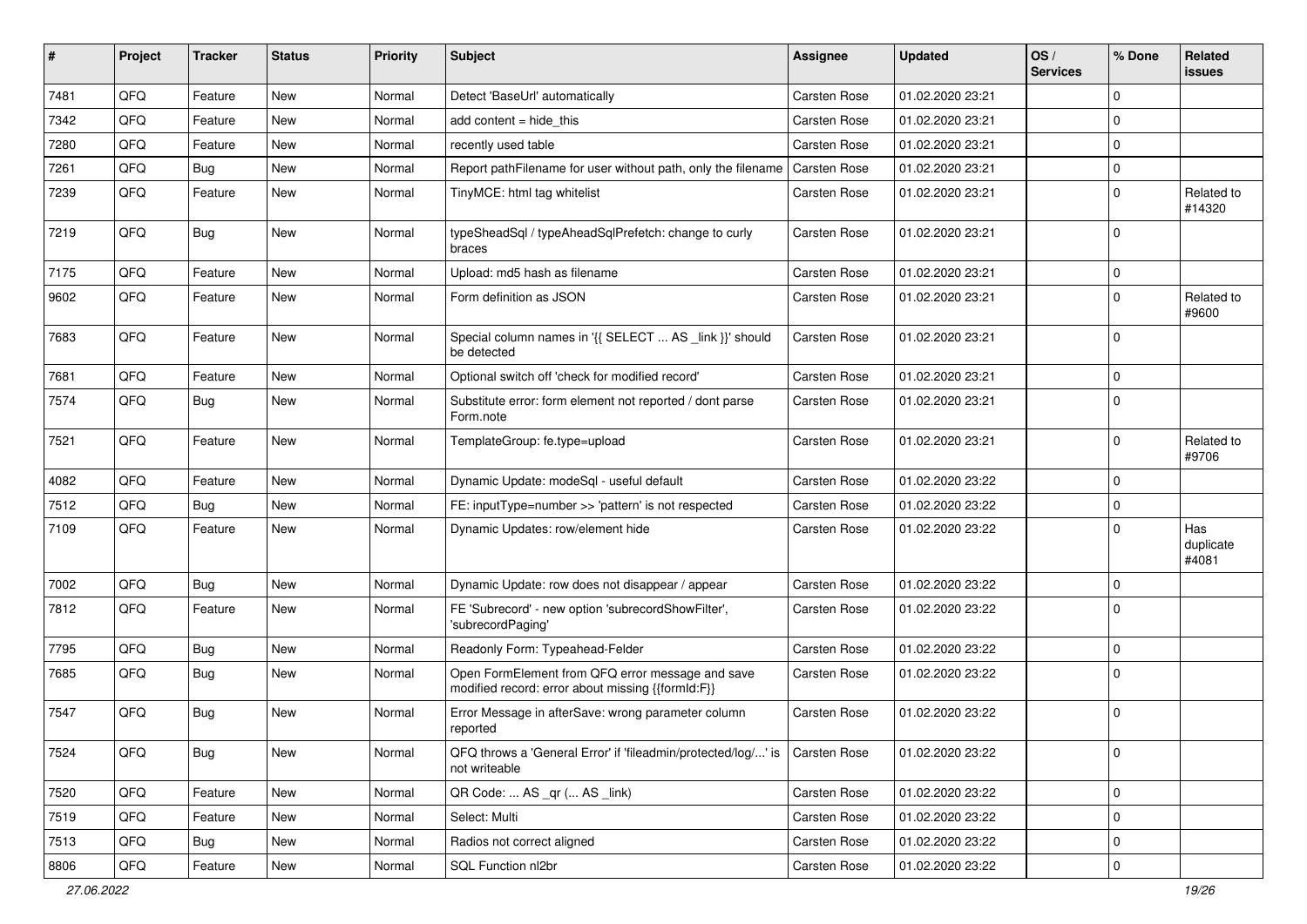| #    | <b>Project</b> | <b>Tracker</b> | <b>Status</b> | <b>Priority</b> | <b>Subject</b>                                                                                         | <b>Assignee</b>     | <b>Updated</b>   | OS/<br><b>Services</b> | % Done      | Related<br><b>issues</b>                                             |
|------|----------------|----------------|---------------|-----------------|--------------------------------------------------------------------------------------------------------|---------------------|------------------|------------------------|-------------|----------------------------------------------------------------------|
| 8719 | QFQ            | Feature        | <b>New</b>    | Normal          | extraButtonLock: add support for 0/1                                                                   | Carsten Rose        | 01.02.2020 23:22 |                        | $\mathbf 0$ |                                                                      |
| 8336 | QFQ            | Feature        | New           | Normal          | Form > modified > Close New: a) Optional disable popup, b)<br>custom text, c) mode on save: close stay | <b>Carsten Rose</b> | 01.02.2020 23:22 |                        | $\mathbf 0$ | Related to<br>#8335                                                  |
| 8089 | QFQ            | Feature        | <b>New</b>    | Normal          | Copy/Paste for FormElements                                                                            | Carsten Rose        | 01.02.2020 23:22 |                        | $\mathbf 0$ |                                                                      |
| 8049 | QFQ            | Bug            | New           | Normal          | FE.type=note, column 'value': text moves some pixel to top<br>after save                               | Carsten Rose        | 01.02.2020 23:22 |                        | $\mathbf 0$ |                                                                      |
| 7924 | QFQ            | Feature        | <b>New</b>    | Normal          | Radio/Checkbox with Tooltip                                                                            | Carsten Rose        | 01.02.2020 23:22 |                        | $\mathbf 0$ |                                                                      |
| 9129 | QFQ            | Feature        | New           | Normal          | sqlValidate: Message as notification, not as error                                                     | <b>Carsten Rose</b> | 01.02.2020 23:22 |                        | $\mathbf 0$ | Related to<br>#9128                                                  |
| 9128 | QFQ            | Feature        | New           | Normal          | Error Message: not replaced variables- a) replace back to<br>'{{', b) underline                        | Carsten Rose        | 01.02.2020 23:22 |                        | $\mathbf 0$ | Related to<br>#9129                                                  |
| 9127 | QFQ            | Bug            | <b>New</b>    | Normal          | Error Message: change 'roll over' color - text not readable                                            | Carsten Rose        | 01.02.2020 23:22 |                        | $\mathbf 0$ |                                                                      |
| 9077 | QFQ            | Bug            | <b>New</b>    | Normal          | typeAheadSql: report broken SQL                                                                        | <b>Carsten Rose</b> | 01.02.2020 23:22 |                        | $\mathbf 0$ |                                                                      |
| 8975 | QFQ            | Feature        | New           | Normal          | Report Notation: 2.0                                                                                   | <b>Carsten Rose</b> | 01.02.2020 23:22 |                        | $\mathbf 0$ | Related to<br>#8963                                                  |
| 9317 | QFQ            | Bug            | New           | Normal          | FE.type=note: with dynamic show/hidden an empty label<br>causes trouble                                | <b>Carsten Rose</b> | 01.02.2020 23:22 |                        | $\mathbf 0$ |                                                                      |
| 9275 | QFQ            | Bug            | New           | Normal          | autcron: t3 page, which takes to long to respond, is not<br>reported properly                          | Carsten Rose        | 01.02.2020 23:22 |                        | 100         |                                                                      |
| 9208 | QFQ            | Feature        | <b>New</b>    | Normal          | Manage 'recent' records                                                                                | Carsten Rose        | 01.02.2020 23:22 |                        | $\mathbf 0$ |                                                                      |
| 9177 | QFQ            | Bug            | New           | Normal          | Bug? QFQ tries to save an action FE, which has real<br>existing column name                            | Carsten Rose        | 01.02.2020 23:22 |                        | $\mathbf 0$ |                                                                      |
| 9136 | QFQ            | Feature        | New           | Normal          | Create ZIP files with dynamic PDFs                                                                     | Carsten Rose        | 01.02.2020 23:22 |                        | $\mathbf 0$ |                                                                      |
| 9537 | QFQ            | Feature        | New           | Normal          | FormEditor: Edit fieldset in FrontEnd                                                                  | Carsten Rose        | 01.02.2020 23:22 |                        | $\mathbf 0$ |                                                                      |
| 9533 | QFQ            | Bug            | New           | Normal          | FE.type=upload: Check in 'beforeSave' if upload is given                                               | Carsten Rose        | 01.02.2020 23:22 |                        | $\mathbf 0$ | Related to<br>#11523                                                 |
| 9352 | QFQ            | Feature        | New           | Normal          | FE 'Native' fire slaveld, sqlAfter, sqlIns                                                             | Carsten Rose        | 01.02.2020 23:22 |                        | $\mathbf 0$ |                                                                      |
| 9811 | QFQ            | Feature        | New           | Normal          | Report: tag every n'th row                                                                             | <b>Carsten Rose</b> | 01.02.2020 23:22 |                        | $\mathbf 0$ |                                                                      |
| 9783 | QFQ            | Bug            | New           | Normal          | Email with special characters                                                                          | Carsten Rose        | 01.02.2020 23:22 |                        | $\mathbf 0$ |                                                                      |
| 9781 | QFQ            | Feature        | New           | Normal          | Button: CSS class to make buttons smaller                                                              | <b>Carsten Rose</b> | 01.02.2020 23:22 |                        | $\mathbf 0$ |                                                                      |
| 9707 | QFQ            | Feature        | New           | Normal          | SIP security: encode pageld and check pageld on decode                                                 | Carsten Rose        | 01.02.2020 23:22 |                        | 0           |                                                                      |
| 9706 | QFQ            | Feature        | New           | Normal          | Multi File Upload (hidden template group)                                                              | Carsten Rose        | 01.02.2020 23:22 |                        | $\mathbf 0$ | Related to<br>#7521,<br>Related to<br>#5562,<br>Related to<br>#13330 |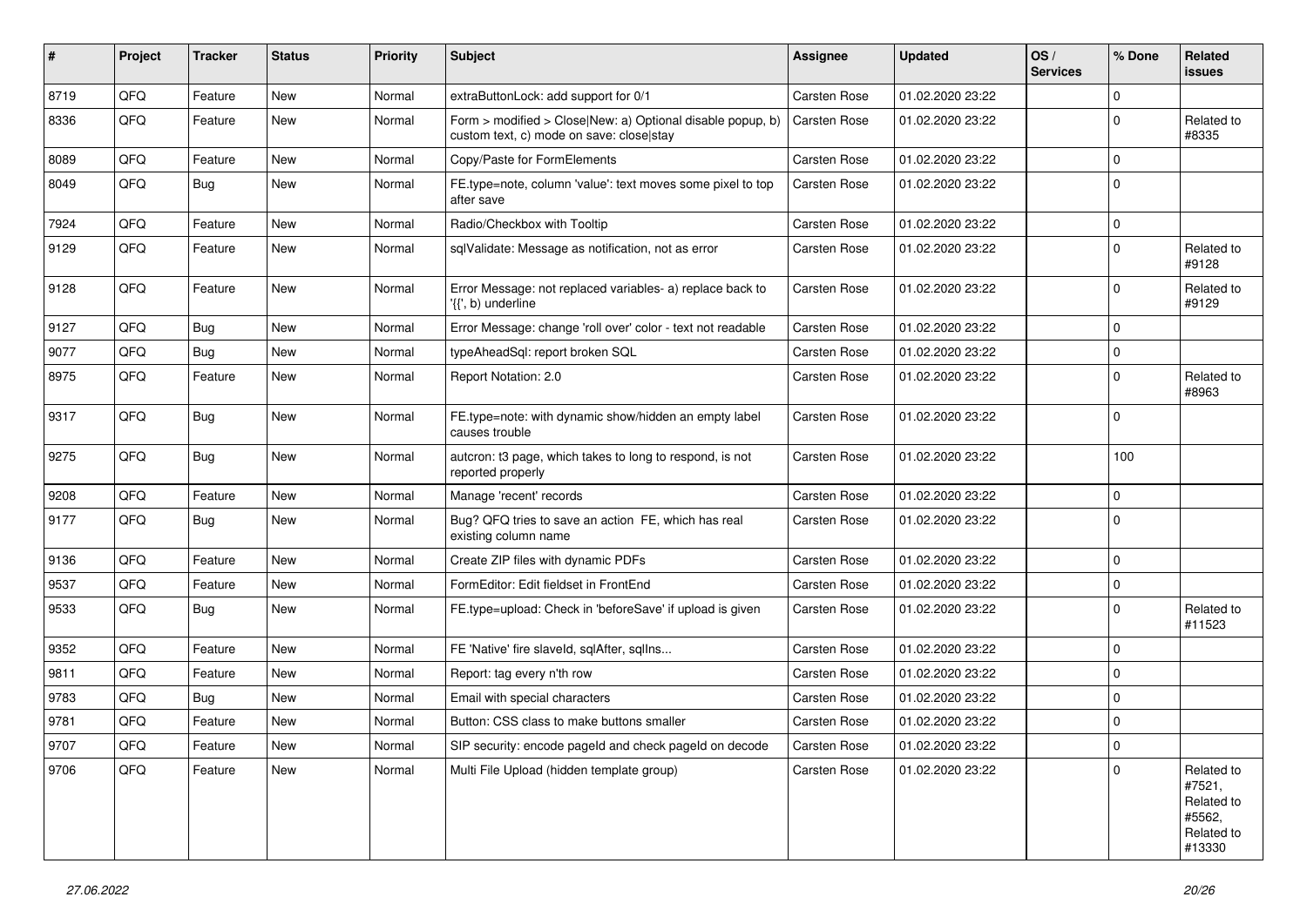| #     | Project | <b>Tracker</b> | <b>Status</b> | <b>Priority</b> | <b>Subject</b>                                                                                     | Assignee            | <b>Updated</b>   | OS/<br><b>Services</b> | % Done              | Related<br><b>issues</b> |
|-------|---------|----------------|---------------|-----------------|----------------------------------------------------------------------------------------------------|---------------------|------------------|------------------------|---------------------|--------------------------|
| 10115 | QFQ     | Feature        | <b>New</b>    | Normal          | <b>TypeAhead: static list</b>                                                                      | <b>Carsten Rose</b> | 26.02.2020 16:42 |                        | 100                 |                          |
| 10324 | QFQ     | Bug            | New           | Normal          | Excel Export mit Template funktioniert nur, wenn Template<br>vor uid kommt                         |                     | 30.03.2020 11:20 |                        | $\mathbf 0$         | Related to<br>#10257     |
| 4050  | QFQ     | Feature        | <b>New</b>    | Normal          | sql.log: 1) FormElement ID which causes a specific action,<br>2) Result in the same row.           | Carsten Rose        | 15.04.2020 11:35 |                        | $\Omega$            | Related to<br>#5458      |
| 10082 | QFQ     | Bug            | <b>New</b>    | Normal          | FE.type=SELECT - 'sanatize' Class                                                                  | <b>Carsten Rose</b> | 07.05.2020 09:36 |                        | $\mathbf 0$         | Related to<br>#10081     |
| 10119 | QFQ     | Feature        | New           | Normal          | Dropdown (selectlist) & Type Ahead: format and catagorize<br>list                                  | Carsten Rose        | 07.05.2020 09:36 |                        | $\mathbf 0$         |                          |
| 10322 | QFQ     | Bug            | <b>New</b>    | Normal          | FormElement / Radio: missing column 'enum' >> FE not<br>reported                                   | <b>Carsten Rose</b> | 07.05.2020 09:37 |                        | $\mathsf 0$         |                          |
| 10384 | QFQ     | Feature        | <b>New</b>    | Normal          | Parameter Exchange QFQ Instances                                                                   |                     | 07.05.2020 09:38 |                        | $\mathbf 0$         |                          |
| 5559  | QFQ     | Bug            | <b>New</b>    | Normal          | FE.type = Upload: 'accept' might contain variables                                                 | <b>Carsten Rose</b> | 11.05.2020 21:23 |                        | $\mathbf 0$         |                          |
| 10593 | QFQ     | Feature        | <b>New</b>    | Normal          | label2: text behind input element                                                                  | Carsten Rose        | 16.05.2020 10:57 |                        | $\mathsf{O}\xspace$ |                          |
| 5345  | QFQ     | Feature        | New           | Normal          | Report: UPDATE / INSERT / DELETE statements should<br>trigger subqueries, depending on the result. | <b>Carsten Rose</b> | 27.05.2020 16:11 |                        | $\mathbf 0$         |                          |
| 10658 | QFQ     | <b>Bug</b>     | <b>New</b>    | Normal          | processReadOnly broken                                                                             | Carsten Rose        | 27.05.2020 17:55 |                        | $\mathsf{O}\xspace$ |                          |
| 3432  | QFQ     | Feature        | <b>New</b>    | Normal          | subrecord: dynamicUpdate                                                                           | <b>Carsten Rose</b> | 11.06.2020 21:10 |                        | $\mathbf 0$         | Related to<br>#5691      |
| 10763 | QFQ     | Feature        | <b>New</b>    | Normal          | form accessed and submitted despite logout?                                                        |                     | 16.06.2020 11:43 |                        | $\mathsf{O}\xspace$ |                          |
| 10819 | QFQ     | Feature        | New           | Normal          | Persistent SIP - second try                                                                        | <b>Carsten Rose</b> | 29.06.2020 23:02 |                        | $\Omega$            | Related to<br>#6261      |
| 10874 | QFQ     | Feature        | <b>New</b>    | Normal          | Erstellen eines Foreign Keys in der Tabelle "FormElement"                                          |                     | 13.07.2020 10:11 |                        | $\mathbf 0$         |                          |
| 10890 | QFQ     | <b>Bug</b>     | <b>New</b>    | Normal          | AutoCron hangs                                                                                     |                     | 20.07.2020 13:56 |                        | $\Omega$            |                          |
| 10976 | QFQ     | Feature        | New           | Normal          | Excel Export Verbesserungen                                                                        | <b>Carsten Rose</b> | 06.08.2020 10:56 |                        | $\mathbf 0$         |                          |
| 10996 | QFQ     | Feature        | New           | Normal          | Download video via sip: no seek                                                                    | <b>Carsten Rose</b> | 12.08.2020 14:18 |                        | $\mathbf 0$         |                          |
| 11080 | QFQ     | Feature        | New           | Normal          | Send MQTT messages                                                                                 | Carsten Rose        | 29.08.2020 19:49 |                        | $\pmb{0}$           |                          |
| 11195 | QFQ     | Bug            | New           | Low             | Dynamic Update: Note not updated if new text is empty<br>(v20.4)                                   |                     | 25.09.2020 11:14 |                        | $\mathbf 0$         |                          |
| 11239 | QFQ     | <b>Bug</b>     | New           | Normal          | Radiobutton (plain): horizontales Rendern abhängig vom<br>Datentyp in der Datenbank                | <b>Carsten Rose</b> | 30.09.2020 18:37 |                        | $\mathbf 0$         |                          |
| 11504 | QFQ     | Feature        | New           | Normal          | Dynamic Update: Button text update for 'Save',' Close' &<br>'Delete'                               | Carsten Rose        | 12.11.2020 23:44 |                        | $\Omega$            |                          |
| 10937 | QFQ     | <b>Bug</b>     | New           | Normal          | Fehler mit abhängigen Select- Feldern beim Positionieren                                           | Carsten Rose        | 12.11.2020 23:45 |                        | $\mathbf 0$         |                          |
| 10759 | QFQ     | Bug            | <b>New</b>    | Normal          | emptyMeansNull - Feld falsch aktualisiert                                                          |                     | 12.11.2020 23:45 |                        | $\mathsf 0$         |                          |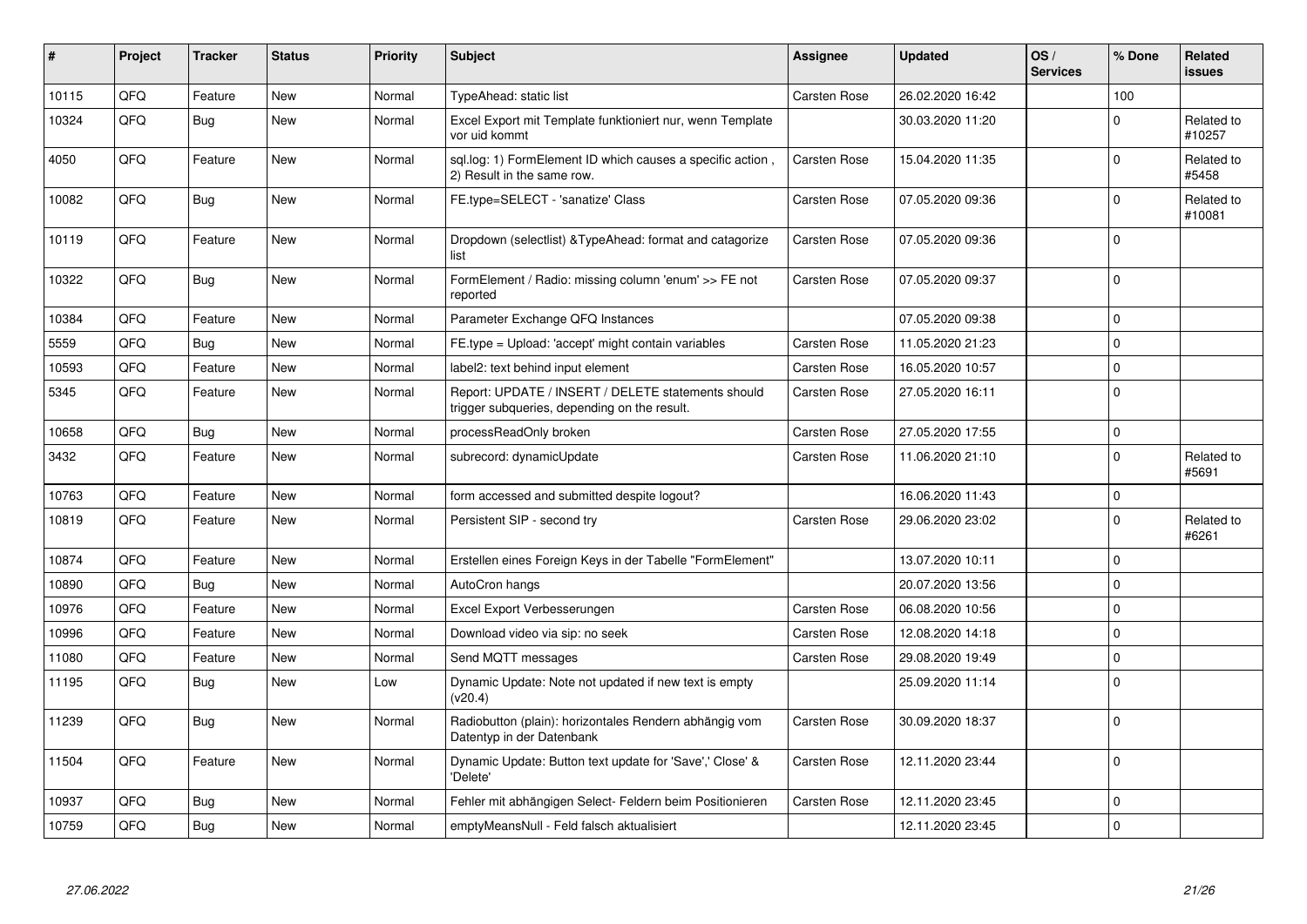| #     | Project | <b>Tracker</b> | <b>Status</b> | <b>Priority</b> | Subject                                                                                              | <b>Assignee</b>     | <b>Updated</b>   | OS/<br><b>Services</b> | % Done      | Related<br><b>issues</b>                                             |
|-------|---------|----------------|---------------|-----------------|------------------------------------------------------------------------------------------------------|---------------------|------------------|------------------------|-------------|----------------------------------------------------------------------|
| 10704 | QFQ     | Bug            | <b>New</b>    | Normal          | wkhtml problem rendering fullCalendar.js / fabric.js >><br>successor: puppeteer                      | <b>Carsten Rose</b> | 12.11.2020 23:45 |                        | $\Omega$    | Related to<br>#5024,<br>Related to<br>#4650,<br>Related to<br>#10715 |
| 10588 | QFQ     | Bug            | <b>New</b>    | Normal          | typeahed Tag: Doku anpassen                                                                          | <b>Carsten Rose</b> | 12.11.2020 23:45 |                        | $\mathbf 0$ |                                                                      |
| 11522 | QFQ     | Bug            | <b>New</b>    | Normal          | Aus/Einblenden von Reitern                                                                           |                     | 13.11.2020 14:58 |                        | $\mathbf 0$ |                                                                      |
| 11523 | QFQ     | Feature        | <b>New</b>    | Normal          | Mit dynamic Update erkennen, ob Upload gemacht wurde                                                 | <b>Carsten Rose</b> | 13.11.2020 15:07 |                        | $\mathbf 0$ | Related to<br>#9533                                                  |
| 11535 | QFQ     | Feature        | <b>New</b>    | Normal          | Ability to create SQL columns in frontend QFQ forms                                                  |                     | 17.11.2020 12:11 |                        | $\mathbf 0$ |                                                                      |
| 11534 | QFQ     | Feature        | <b>New</b>    | Normal          | Report: Action on selected rows - Table batchprocessing<br>feature                                   |                     | 18.11.2020 08:15 |                        | $\mathbf 0$ |                                                                      |
| 11695 | QFQ     | Bug            | New           | Normal          | MultiForm required FE Error                                                                          | <b>Carsten Rose</b> | 04.12.2020 13:34 |                        | $\mathbf 0$ |                                                                      |
| 11715 | QFQ     | Bug            | <b>New</b>    | Normal          | acceptZeroAsRequired and requiredOffButMark do not<br>coincide                                       |                     | 08.12.2020 12:13 |                        | $\mathbf 0$ |                                                                      |
| 11716 | QFQ     | Feature        | <b>New</b>    | Normal          | Form an beliebiger Stelle im Report anzeigen                                                         |                     | 09.12.2020 09:47 |                        | $\mathbf 0$ |                                                                      |
| 11752 | QFQ     | Bug            | New           | Normal          | checkbox renders multiple input elements with same name                                              | <b>Carsten Rose</b> | 17.12.2020 14:58 |                        | $\mathbf 0$ | Related to<br>#11750                                                 |
| 11775 | QFQ     | Feature        | <b>New</b>    | Normal          | Subrecord Tooltip pro Feld                                                                           | <b>Carsten Rose</b> | 18.12.2020 15:22 |                        | $\mathbf 0$ | Related to<br>#11955                                                 |
| 12023 | QFQ     | Feature        | <b>New</b>    | Normal          | MySQL Stored Precdure: QDECODESPECIALCHAR()                                                          | <b>Carsten Rose</b> | 16.02.2021 11:16 |                        | $\mathbf 0$ | Related to<br>#12022                                                 |
| 12038 | QFQ     | Feature        | <b>New</b>    | Normal          | a) STORE_VAR: filenameOnlyStripUniq, b) SP:<br>QSTRIPUNIQ()                                          |                     | 17.02.2021 23:55 |                        | $\mathbf 0$ |                                                                      |
| 12024 | QFQ     | Feature        | <b>New</b>    | Normal          | Excel Export: text columns by default decode<br>htmlspeciachar()                                     | <b>Carsten Rose</b> | 17.02.2021 23:55 |                        | $\mathbf 0$ | Related to<br>#12022                                                 |
| 12039 | QFQ     | Feature        | <b>New</b>    | Normal          | Missing htmlSpecialChar() in pre processing on form submit                                           |                     | 18.02.2021 00:09 |                        | $\mathbf 0$ | Related to<br>#14320                                                 |
| 12040 | QFQ     | Bug            | <b>New</b>    | Normal          | FE Mode 'hidden' für zwei FEs auf einer Zeile                                                        | <b>Carsten Rose</b> | 18.02.2021 10:13 |                        | $\mathbf 0$ |                                                                      |
| 12045 | QFQ     | <b>Bug</b>     | New           | Normal          | templateGroup afterSave FE: Aufruf ohne<br>sglHonorFormElements funktioniert nicht                   | <b>Carsten Rose</b> | 18.02.2021 16:33 |                        | $\mathbf 0$ |                                                                      |
| 8187  | QFQ     | Feature        | New           | Normal          | Subrecord: enable/hide new button - make new/edit/delete<br>customizeable.                           | Carsten Rose        | 06.03.2021 18:44 |                        | 1 O         | Related to<br>#11326                                                 |
| 3864  | QFQ     | Feature        | New           | Normal          | Encrypt / decrypt field                                                                              | Carsten Rose        | 08.03.2021 18:08 |                        | $\mathbf 0$ |                                                                      |
| 12133 | QFQ     | <b>Bug</b>     | New           | Normal          | NPM, phpSpreadSheet aktualisieren                                                                    | Carsten Rose        | 15.03.2021 09:04 |                        | $\pmb{0}$   |                                                                      |
| 12146 | QFQ     | Feature        | New           | Normal          | Autocron Job: Anzeigen wann der naechste Job ausgefuehrt<br>wird, resp das er nicht ausgefuehrt wird | <b>Carsten Rose</b> | 15.03.2021 15:23 |                        | $\mathbf 0$ |                                                                      |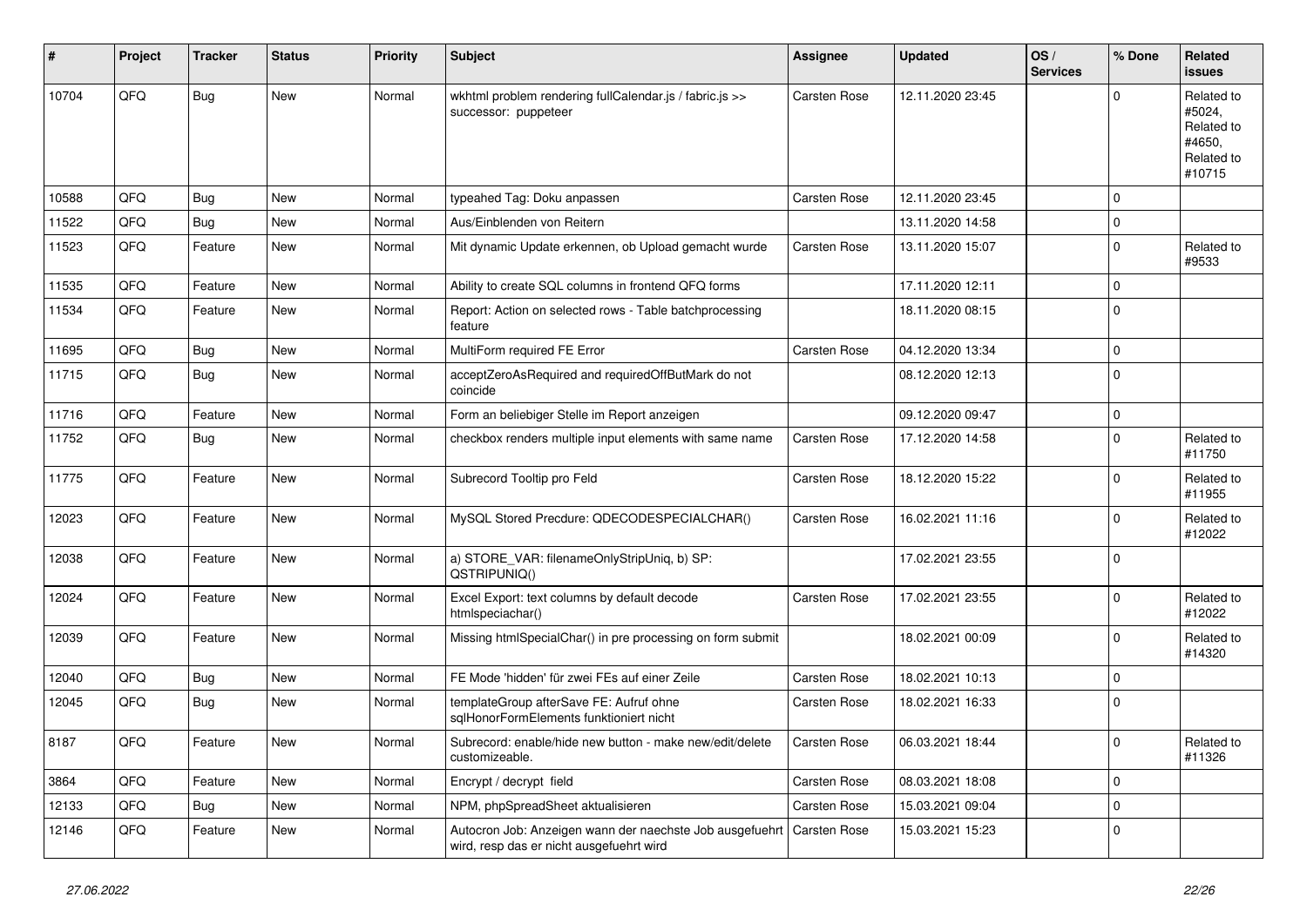| #     | Project | <b>Tracker</b> | <b>Status</b> | <b>Priority</b> | <b>Subject</b>                                                                                             | <b>Assignee</b>                                        | <b>Updated</b>   | OS/<br><b>Services</b> | % Done      | Related<br><b>issues</b>                      |                      |
|-------|---------|----------------|---------------|-----------------|------------------------------------------------------------------------------------------------------------|--------------------------------------------------------|------------------|------------------------|-------------|-----------------------------------------------|----------------------|
| 11516 | QFQ     | Feature        | <b>New</b>    | Normal          | Multi Page Form (Previous/Next Buttons)                                                                    | <b>Carsten Rose</b>                                    | 16.03.2021 17:52 |                        | $\mathbf 0$ |                                               |                      |
| 8217  | QFQ     | Feature        | New           | Normal          | if-elseif-else construct                                                                                   | <b>Carsten Rose</b>                                    | 16.03.2021 18:41 |                        | $\Omega$    | Related to<br>#10716                          |                      |
| 10714 | QFQ     | Feature        | <b>New</b>    | Normal          | multi Table Form                                                                                           | <b>Carsten Rose</b>                                    | 16.03.2021 18:44 |                        | $\Omega$    |                                               |                      |
| 12187 | QFQ     | <b>Bug</b>     | New           | Normal          | Trigger FormAsFile() via Report: probably problem with multi<br>DB setup                                   | <b>Carsten Rose</b>                                    | 20.03.2021 21:20 |                        | $\Omega$    |                                               |                      |
| 10080 | QFQ     | Feature        | New           | Normal          | Popup on 'save' / 'close': configure dialog (answer<br>yes/no/cancle/)                                     | <b>Carsten Rose</b>                                    | 28.03.2021 20:52 |                        | $\mathbf 0$ | Is duplicate<br>of #12262                     |                      |
| 12330 | QFQ     | Feature        | <b>New</b>    | Normal          | Copy to input field / text area / TinyMCE                                                                  | <b>Carsten Rose</b>                                    | 07.04.2021 09:01 |                        | $\mathbf 0$ |                                               |                      |
| 12135 | QFQ     | Feature        | <b>New</b>    | Normal          | Subrecord: Notiz                                                                                           |                                                        | 24.04.2021 16:58 |                        | $\Omega$    |                                               |                      |
| 12162 | QFQ     | Feature        | New           | Normal          | FE.type=sendmail: personalized mailing (several mails) via<br>template                                     | <b>Carsten Rose</b>                                    | 03.05.2021 20:45 |                        | $\Omega$    |                                               |                      |
| 12156 | QFQ     | Feature        | <b>New</b>    | Normal          | Form: Optional disable 'leave page'                                                                        |                                                        | 03.05.2021 20:45 |                        | $\mathbf 0$ |                                               |                      |
| 12109 | QFQ     | Feature        | New           | Normal          | Donwload Link: Plain, SIP, Persistent Link, Peristent SIP -<br>new notation                                | <b>Carsten Rose</b>                                    | 03.05.2021 20:45 |                        | $\Omega$    | Related to<br>#12085                          |                      |
| 12480 | QFQ     | Feature        | <b>New</b>    | Normal          | If QFQ upgrade is running, block further request                                                           | <b>Carsten Rose</b>                                    | 03.05.2021 20:45 |                        | $\Omega$    |                                               |                      |
| 12477 | QFQ     | Feature        | New           | Normal          | Support for refactoring: Form, FormElement, diverse<br>Tabellen/Spalten, tt-content Records                | <b>Carsten Rose</b>                                    | 03.05.2021 20:45 |                        | $\Omega$    |                                               |                      |
| 12474 | QFQ     | Feature        | New           | Normal          | Check BaseConfigURL if it is given and the the last char is '/'                                            | <b>Carsten Rose</b>                                    | 03.05.2021 20:45 |                        | $\Omega$    |                                               |                      |
| 12413 | QFQ     | Feature        | <b>New</b>    | Normal          | STORE TYPO3: enhance for {{be users.email:T}},<br>{{fe users.email:T}}                                     | <b>Carsten Rose</b>                                    | 03.05.2021 20:45 |                        | $\Omega$    | Related to<br>#12412,<br>Related to<br>#10012 |                      |
| 12400 | QFQ     | Feature        | New           | Normal          | Tutorial ist in QFQ Doku, Wird in der Suche gefunden, es<br>gibt aber kein Menupunkt - Inhalt ueberpruefen | <b>Carsten Rose</b>                                    | 03.05.2021 20:45 |                        | $\mathbf 0$ |                                               |                      |
| 12269 | QFQ     | Feature        | New           | Normal          | 2FA - Login                                                                                                | <b>Carsten Rose</b>                                    | 03.05.2021 20:45 |                        | $\mathbf 0$ |                                               |                      |
| 11747 | QFQ     | Feature        | <b>New</b>    | Normal          | Maintenance Page with Redirect                                                                             | Carsten Rose                                           | 03.05.2021 20:47 |                        | $\Omega$    | Related to<br>#11741                          |                      |
| 11955 | QFQ     | Feature        | <b>New</b>    | Normal          | subrecord: new title option to set <th> attributes - e.g. to<br/>customize tablesorter options.</th>       | attributes - e.g. to<br>customize tablesorter options. | Carsten Rose     | 03.05.2021 20:47       |             | $\Omega$                                      | Related to<br>#11775 |
| 11668 | QFQ     | Bug            | <b>New</b>    | Normal          | Play function.sql - problem with mysql                                                                     | Carsten Rose                                           | 03.05.2021 20:48 |                        | $\Omega$    |                                               |                      |
| 11667 | QFQ     | Bug            | New           | Normal          | MySQL mariadb-server-10.3: Incorrect datetime value                                                        | <b>Carsten Rose</b>                                    | 03.05.2021 20:48 |                        | $\mathbf 0$ |                                               |                      |
| 12163 | QFQ     | Feature        | <b>New</b>    | Normal          | Checkbox: table wrap                                                                                       | Carsten Rose                                           | 03.05.2021 20:51 |                        | $\Omega$    |                                               |                      |
| 12119 | QFQ     | Feature        | New           | Normal          | AS paged: error message missing if there ist no 'r' argument.                                              | <b>Carsten Rose</b>                                    | 03.05.2021 20:51 |                        | $\mathbf 0$ |                                               |                      |
| 10345 | QFQ     | Feature        | New           | Normal          | Templates - Patterns QFQ Style                                                                             |                                                        | 03.05.2021 21:01 |                        | $\Omega$    | Related to<br>#10713                          |                      |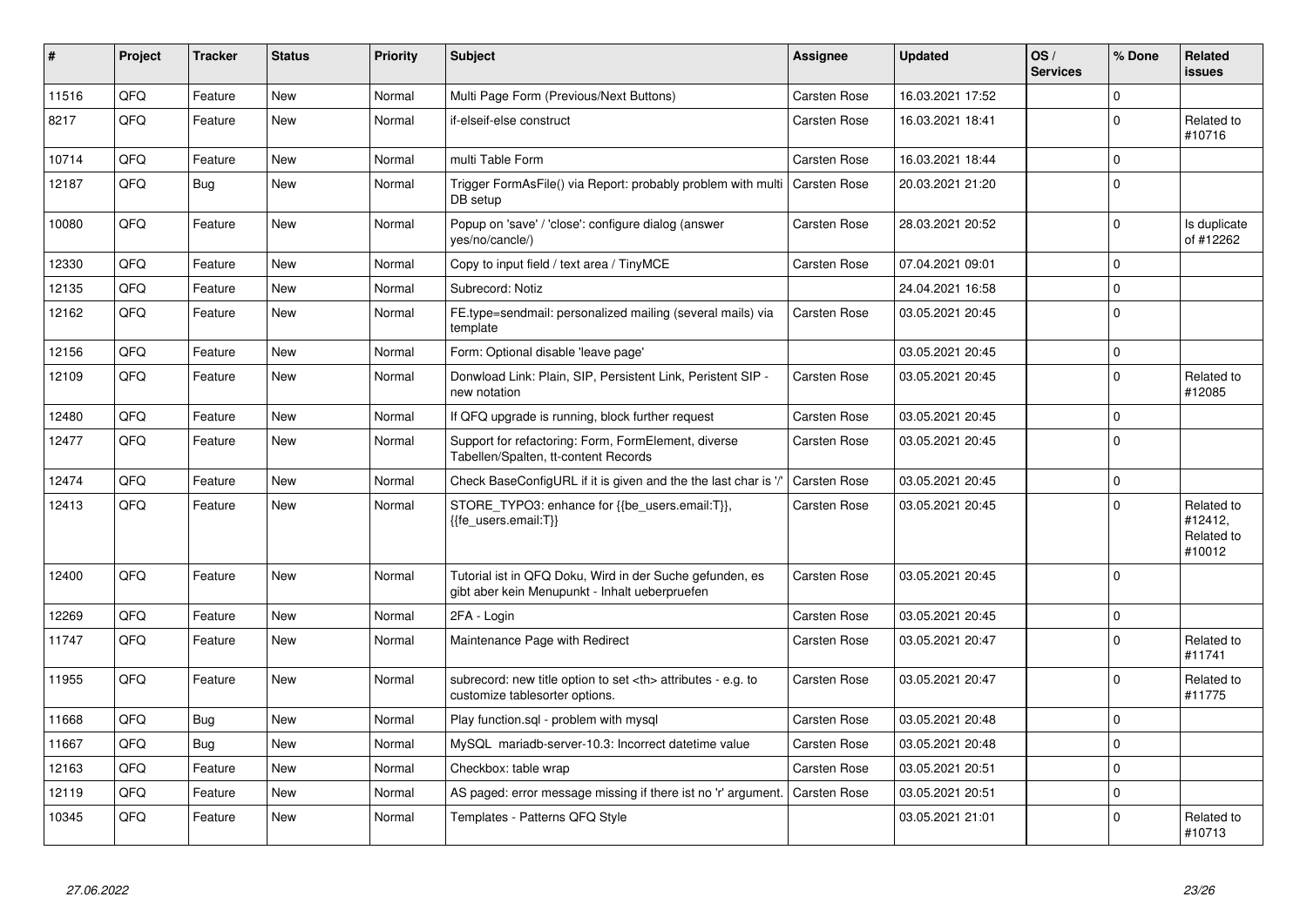| #     | Project | <b>Tracker</b> | <b>Status</b> | <b>Priority</b> | <b>Subject</b>                                                                           | Assignee            | <b>Updated</b>   | OS/<br><b>Services</b> | % Done      | Related<br><b>issues</b>                     |
|-------|---------|----------------|---------------|-----------------|------------------------------------------------------------------------------------------|---------------------|------------------|------------------------|-------------|----------------------------------------------|
| 10766 | QFQ     | Bug            | New           | High            | Radiobutton / parameter.buttonClass=btn-default: dynamic<br>update                       |                     | 03.05.2021 21:12 |                        | $\Omega$    | Related to<br>#11237                         |
| 10640 | QFQ     | Bug            | <b>New</b>    | High            | TypeAhead Tag: FE editierbar trotz readOnly                                              | Carsten Rose        | 03.05.2021 21:12 |                        | $\mathbf 0$ |                                              |
| 10508 | QFQ     | Bug            | New           | High            | Multi Form broken on Multi DB Instance                                                   | Carsten Rose        | 03.05.2021 21:12 |                        | $\mathbf 0$ |                                              |
| 10506 | QFQ     | Bug            | <b>New</b>    | High            | Template Group broken on MultiDB instance                                                | <b>Carsten Rose</b> | 03.05.2021 21:12 |                        | $\mathbf 0$ | Related to<br>#10505                         |
| 10081 | QFQ     | Bug            | New           | High            | Stale record lock after 'forbidden' character                                            | <b>Carsten Rose</b> | 03.05.2021 21:12 |                        | $\mathbf 0$ | Related to<br>#10082,<br>Related to<br>#9789 |
| 12468 | QFQ     | Bug            | New           | Urgent          | Form: update Form.title after save                                                       | Carsten Rose        | 03.05.2021 21:12 |                        | $\Omega$    |                                              |
| 11850 | QFQ     | Feature        | <b>New</b>    | Urgent          | Wizard Form: basierend auf einer Tabelle eine Form<br>anlegen.                           |                     | 03.05.2021 21:12 |                        | $\mathbf 0$ | Blocked by<br>#8082                          |
| 11237 | QFQ     | Bug            | <b>New</b>    | High            | Radiobutton / parameter.buttonClass= btn-default - kein dirty   Benjamin Baer<br>Trigger |                     | 03.05.2021 21:12 |                        | $\mathbf 0$ | Related to<br>#10766                         |
| 11057 | QFQ     | Bug            | New           | High            | Checkboxes ohne span.checkmark im Report werden<br>ausgeblendet                          | Benjamin Baer       | 03.05.2021 21:12 |                        | $\mathbf 0$ | Related to<br>#11039                         |
| 3727  | QFQ     | Feature        | <b>New</b>    | High            | Security: Session Hijacking erschweren                                                   | Carsten Rose        | 03.05.2021 21:14 |                        | $\mathbf 0$ |                                              |
| 7650  | QFQ     | Bug            | <b>New</b>    | High            | Optional do not show 'required' sign on FormElement                                      | Carsten Rose        | 03.05.2021 21:14 |                        | $\mathbf 0$ |                                              |
| 5715  | QFQ     | Feature        | <b>New</b>    | High            | PDF Caching                                                                              | <b>Carsten Rose</b> | 03.05.2021 21:14 |                        | $\mathbf 0$ | Related to<br>#5851.<br>Related to<br>#6357  |
| 5459  | QFQ     | Bug            | New           | High            | Multi DB: spread system tables between 'QFQ' and<br>'Data'-DB                            | Carsten Rose        | 03.05.2021 21:14 |                        | $\mathbf 0$ | Related to<br>#4720                          |
| 5221  | QFQ     | Bug            | New           | High            | Download Dialog: Bleibt stehen in FF wenn Datei<br>automatisch gespeichert wird.         | Carsten Rose        | 03.05.2021 21:14 |                        | $\mathbf 0$ |                                              |
| 8962  | QFQ     | Feature        | <b>New</b>    | High            | allow for form fields with identical names                                               | Carsten Rose        | 03.05.2021 21:14 |                        | $\mathbf 0$ |                                              |
| 8668  | QFQ     | Bug            | New           | High            | Pill disabled: dyamic mode 'hidden' not respected - FE is still<br>required              | <b>Carsten Rose</b> | 03.05.2021 21:14 |                        | $\Omega$    |                                              |
| 8431  | QFQ     | <b>Bug</b>     | <b>New</b>    | High            | autocron.php with wrong path                                                             | Carsten Rose        | 03.05.2021 21:14 |                        | $\mathbf 0$ |                                              |
| 8083  | QFQ     | Bug            | <b>New</b>    | High            | FormEditor: primary table list does not respect<br>'indexDb={{indexData:Y}}              | Carsten Rose        | 03.05.2021 21:14 |                        | $\mathbf 0$ | Has<br>duplicate<br>#6678                    |
| 7899  | QFQ     | Bug            | New           | High            | Fe.type=password / retype / required: always complain<br>about missing value             | Carsten Rose        | 03.05.2021 21:14 |                        | $\mathbf 0$ |                                              |
| 7850  | QFQ     | Feature        | New           | High            | Upload records: non 'pathFileName' column                                                | Carsten Rose        | 03.05.2021 21:14 |                        | $\mathbf 0$ |                                              |
| 12465 | QFQ     | Feature        | New           | Normal          | QFQ Function: use in FE to fill StoreRecord                                              | Carsten Rose        | 05.05.2021 21:58 |                        | $\mathbf 0$ |                                              |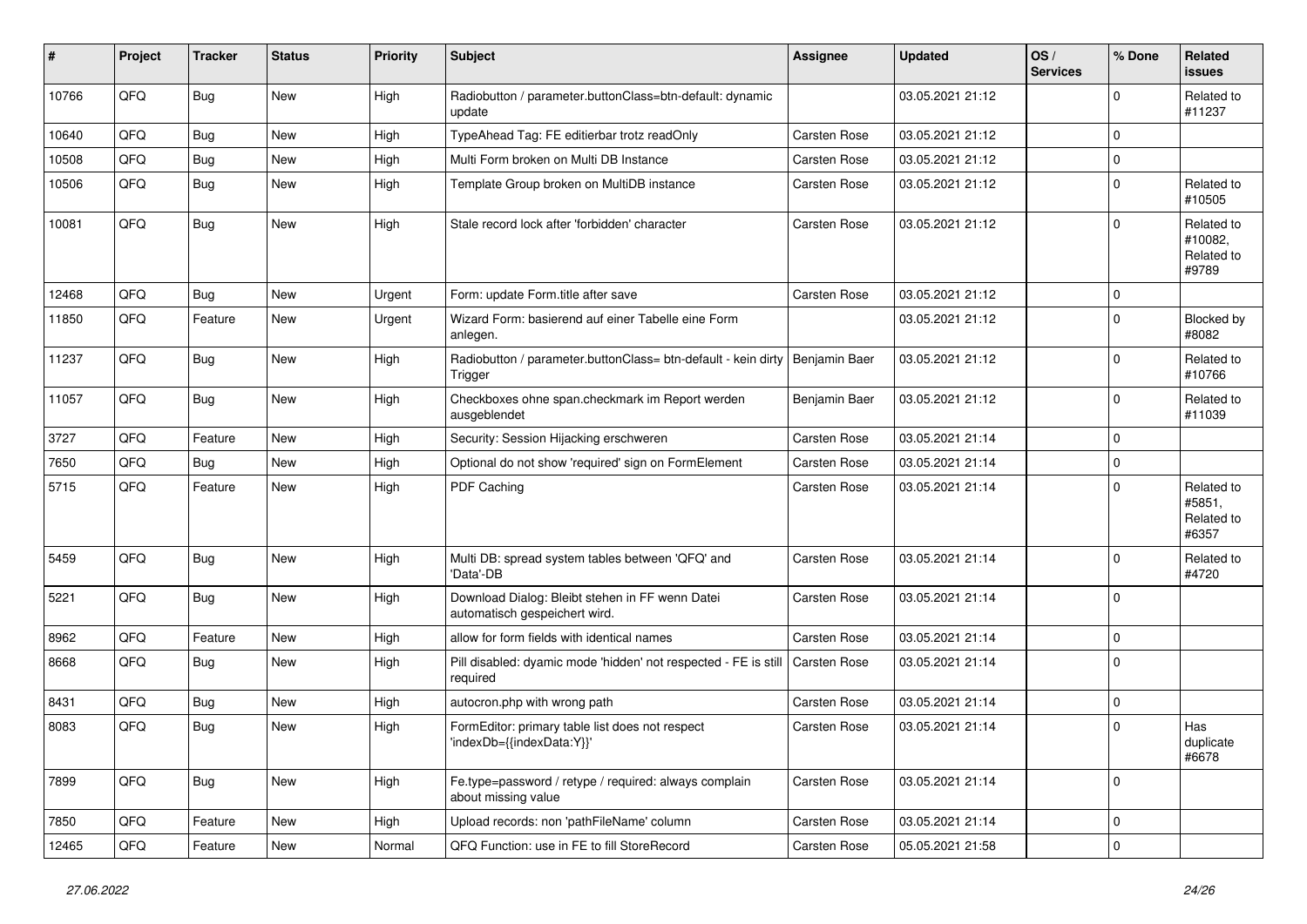| $\vert$ # | Project | <b>Tracker</b> | <b>Status</b> | <b>Priority</b> | <b>Subject</b>                                                                                                 | Assignee            | <b>Updated</b>   | OS/<br><b>Services</b> | % Done       | <b>Related</b><br><b>issues</b>               |
|-----------|---------|----------------|---------------|-----------------|----------------------------------------------------------------------------------------------------------------|---------------------|------------------|------------------------|--------------|-----------------------------------------------|
| 12412     | QFQ     | Feature        | <b>New</b>    | Normal          | Action/Escape qualifier 'e' (empty), '0': if given, an empty<br>string (or '0') will be treated as 'not found' | <b>Carsten Rose</b> | 08.05.2021 09:40 |                        | $\Omega$     | Related to<br>#12413,<br>Related to<br>#10012 |
| 9221      | QFQ     | Feature        | <b>New</b>    | Normal          | typeAhead: Zeichenlimite ausschalten                                                                           | <b>Carsten Rose</b> | 08.05.2021 17:06 |                        | $\Omega$     |                                               |
| 11893     | QFQ     | Feature        | New           | High            | Broken SIP: a) only report one time, b) only report in main<br>column                                          | <b>Carsten Rose</b> | 12.05.2021 12:13 |                        | $\Omega$     | Related to<br>#12532,<br>Related to<br>#14187 |
| 12632     | QFQ     | Feature        | New           | Normal          | TinyMCE: Prepare CSS classes for images                                                                        | <b>Carsten Rose</b> | 04.06.2021 14:35 |                        | 100          | Blocked by<br>#12186                          |
| 9531      | QFQ     | Bug            | New           | High            | FE File: Dynamic Update / modeSql / required detected<br>even it not set                                       | <b>Carsten Rose</b> | 11.06.2021 20:32 |                        | $\Omega$     | Related to<br>#12398                          |
| 7890      | QFQ     | Bug            | New           | Normal          | FormElement 'required': extraButtonInfo not aligned                                                            | <b>Carsten Rose</b> | 11.06.2021 21:17 |                        | $\mathbf{0}$ | Related to<br>#11517                          |
| 9348      | QFQ     | Feature        | <b>New</b>    | Normal          | defaultThumbnailSize: pre render thumbnails                                                                    | <b>Carsten Rose</b> | 12.06.2021 09:05 |                        | $\mathbf{0}$ |                                               |
| 6723      | QFQ     | Feature        | New           | Normal          | Report QFQ Installation and Version                                                                            | <b>Carsten Rose</b> | 12.06.2021 09:07 |                        | $\pmb{0}$    |                                               |
| 6261      | QFQ     | Feature        | New           | Normal          | Persistent SIP                                                                                                 | <b>Carsten Rose</b> | 12.06.2021 09:07 |                        | $\Omega$     | Related to<br>#10819                          |
| 11460     | QFQ     | Feature        | <b>New</b>    | Normal          | Easier creation of changelog: gitchangelog                                                                     | Carsten Rose        | 12.06.2021 10:20 |                        | $\mathbf 0$  | Related to<br>#13467                          |
| 9347      | QFQ     | <b>Bug</b>     | New           | High            | FE.type=upload with dynamic show/hidden: required not<br>detected                                              | <b>Carsten Rose</b> | 12.06.2021 10:40 |                        | $\mathbf{0}$ | Related to<br>#5305,<br>Related to<br>#12398  |
| 12679     | QFQ     | Feature        | <b>New</b>    | Normal          | tablesorter: custom column width                                                                               | <b>Carsten Rose</b> | 16.06.2021 11:10 |                        | $\mathbf{0}$ |                                               |
| 5305      | QFQ     | Bug            | New           | Normal          | Upload FormElement: nicht disabled by readonly Form                                                            | <b>Carsten Rose</b> | 16.06.2021 13:43 |                        | $\Omega$     | Related to<br>#9347,<br>Related to<br>#9834   |
| 9013      | QFQ     | Bug            | <b>New</b>    | Normal          | Error in Twig template not handled                                                                             | <b>Carsten Rose</b> | 20.10.2021 13:43 |                        | $\mathbf 0$  |                                               |
| 13354     | QFQ     | Feature        | New           | Normal          | Using Websocket in QFQ                                                                                         | Carsten Rose        | 10.11.2021 15:47 |                        | $\mathbf 0$  |                                               |
| 11702     | QFQ     | Feature        | New           | Normal          | HTML Special Char makes no sense for 'allbut' if '&' is<br>forbidden                                           | Carsten Rose        | 07.12.2021 16:35 |                        | $\mathbf 0$  | Related to<br>#5112.<br>Related to<br>#14320  |
| 12186     | QFQ     | Feature        | <b>New</b>    | High            | TinyMCE Config für Objekte                                                                                     | <b>Carsten Rose</b> | 07.12.2021 17:19 |                        | $\Omega$     | <b>Blocks</b><br>#12632                       |